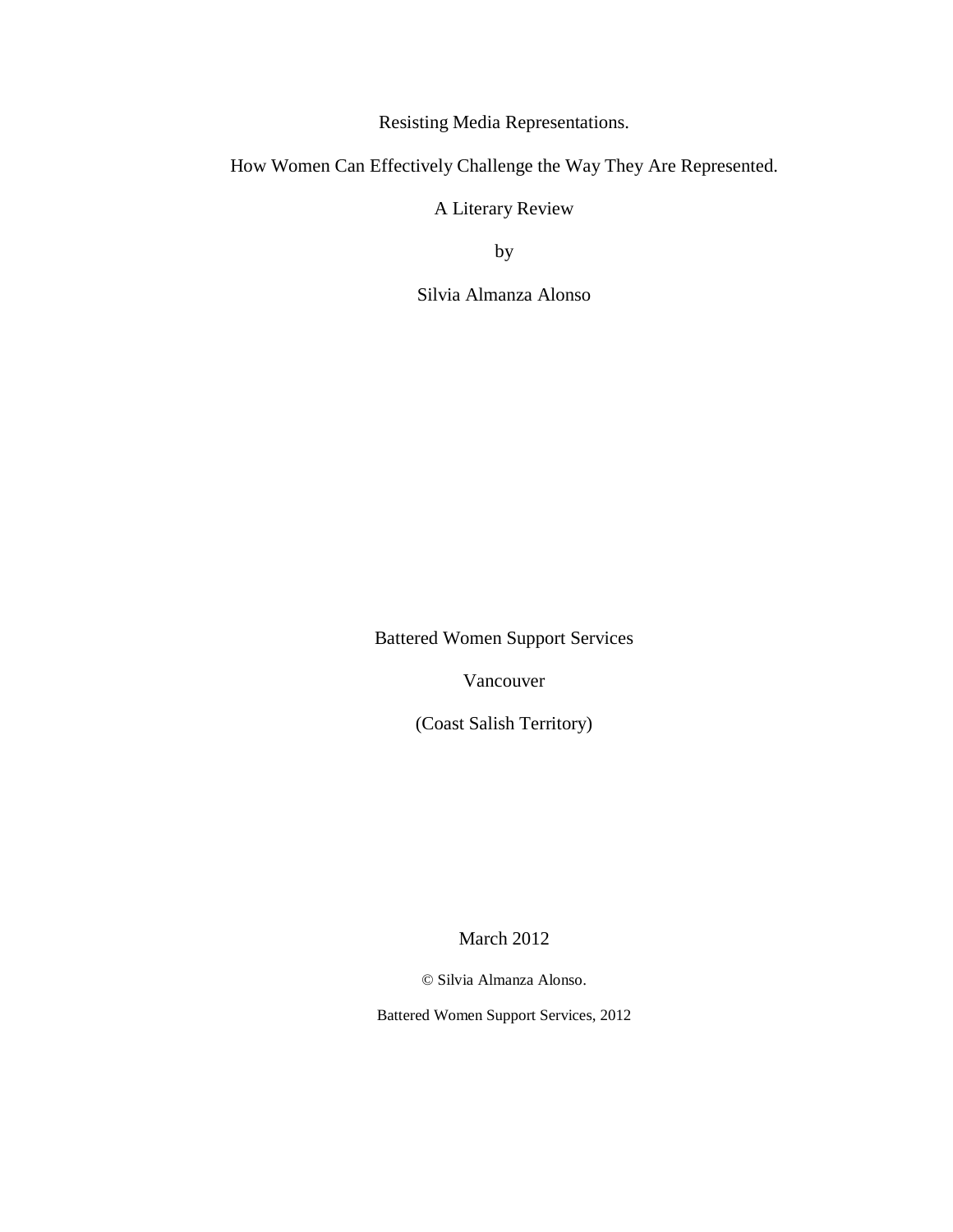# **Table of Contents**

| Introduction                               | $\mathbf{V}$   |
|--------------------------------------------|----------------|
| What is a Representation?                  | vii            |
| What is Media Literacy and Why it Matters? | viii           |
| Literature Review. How it Works            | $\mathbf X$    |
| Jean Kilbourne                             | 1              |
| Background                                 | 1              |
| How Does She Resist?                       | $\mathbf{1}$   |
| <b>Beauty Redefined</b>                    | $\overline{2}$ |
| Background                                 | $\overline{2}$ |
| <b>Financial Overview</b>                  | 3              |
| How Do They Resist?                        | 3              |
| Weaknesses and Strengths                   | 7              |
| <b>Miss Representations</b>                | 9              |
| Background                                 | 9              |
| <b>Financial Overview</b>                  | 9              |
| How Do They Resist?                        | 10             |
| <b>Weaknesses and Strengths</b>            | 13             |
| Media Awareness Network                    | 14             |
| Background                                 | 14             |
| <b>Financial Overview</b>                  | 15             |
| How Do They Resist?                        | 15             |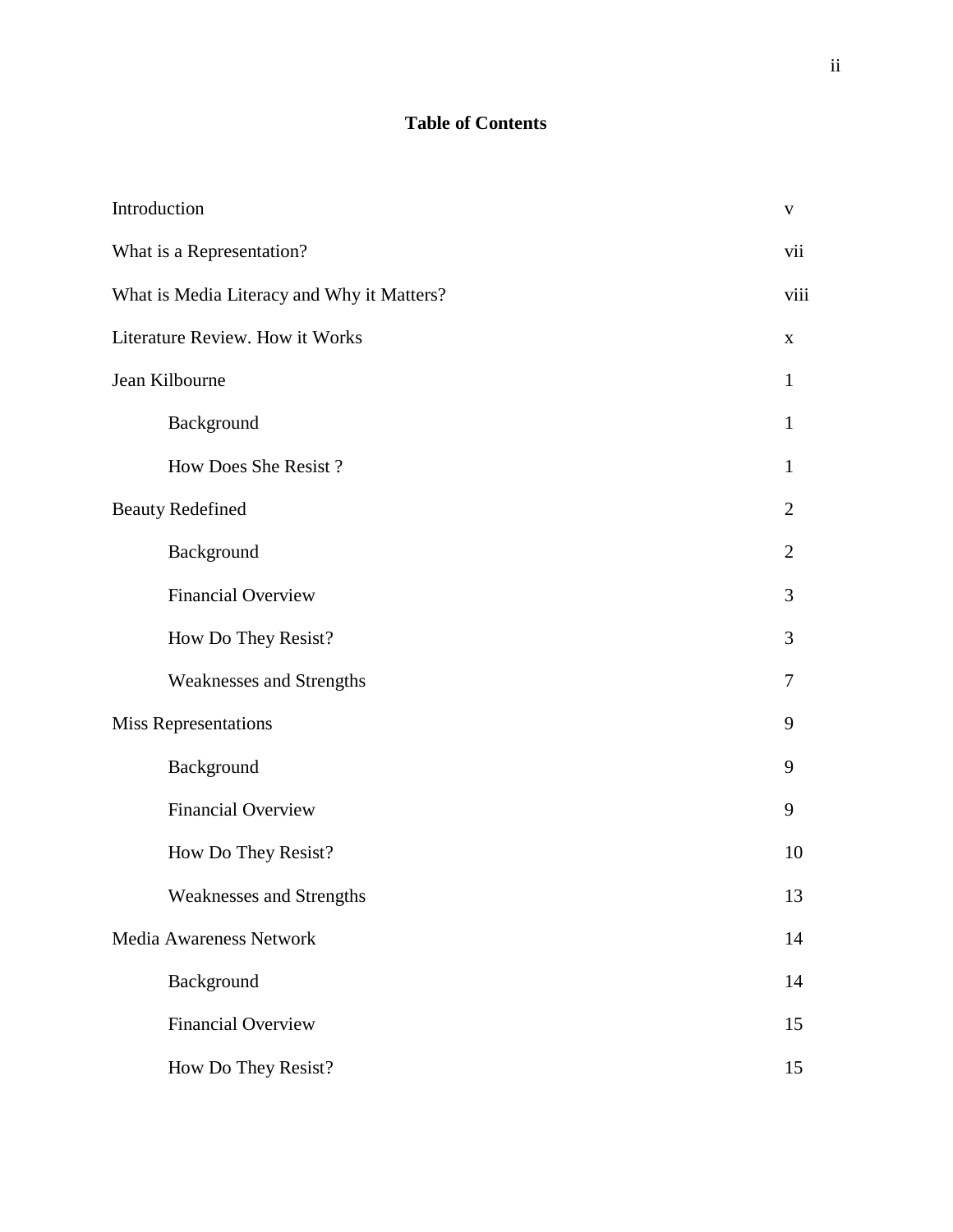| Weaknesses and Strengths           | 19 |
|------------------------------------|----|
| Women in Media and News            | 19 |
| Background                         | 20 |
| <b>Financial Overview</b>          | 20 |
| How Do They Resist?                | 21 |
| Weaknesses and Strengths           | 22 |
| Reel Grrls                         | 23 |
| Background                         | 23 |
| <b>Financial Overview</b>          | 23 |
| How Do They Resist?                | 23 |
| Weaknesses and Strengths           | 24 |
| Women, Action and the Media (WAM!) | 25 |
| Background                         | 25 |
| <b>Financial Overview</b>          | 25 |
| How Do They Resist?                | 25 |
| Weaknesses and Strengths           | 26 |
| The Association for Media Literacy | 27 |
| Background                         | 27 |
| <b>Financial Overview</b>          | 28 |
| How Do They Resist?                | 28 |
| <b>Weaknesses and Strengths</b>    | 28 |
| Feminist Frequency                 | 29 |
| Background                         | 29 |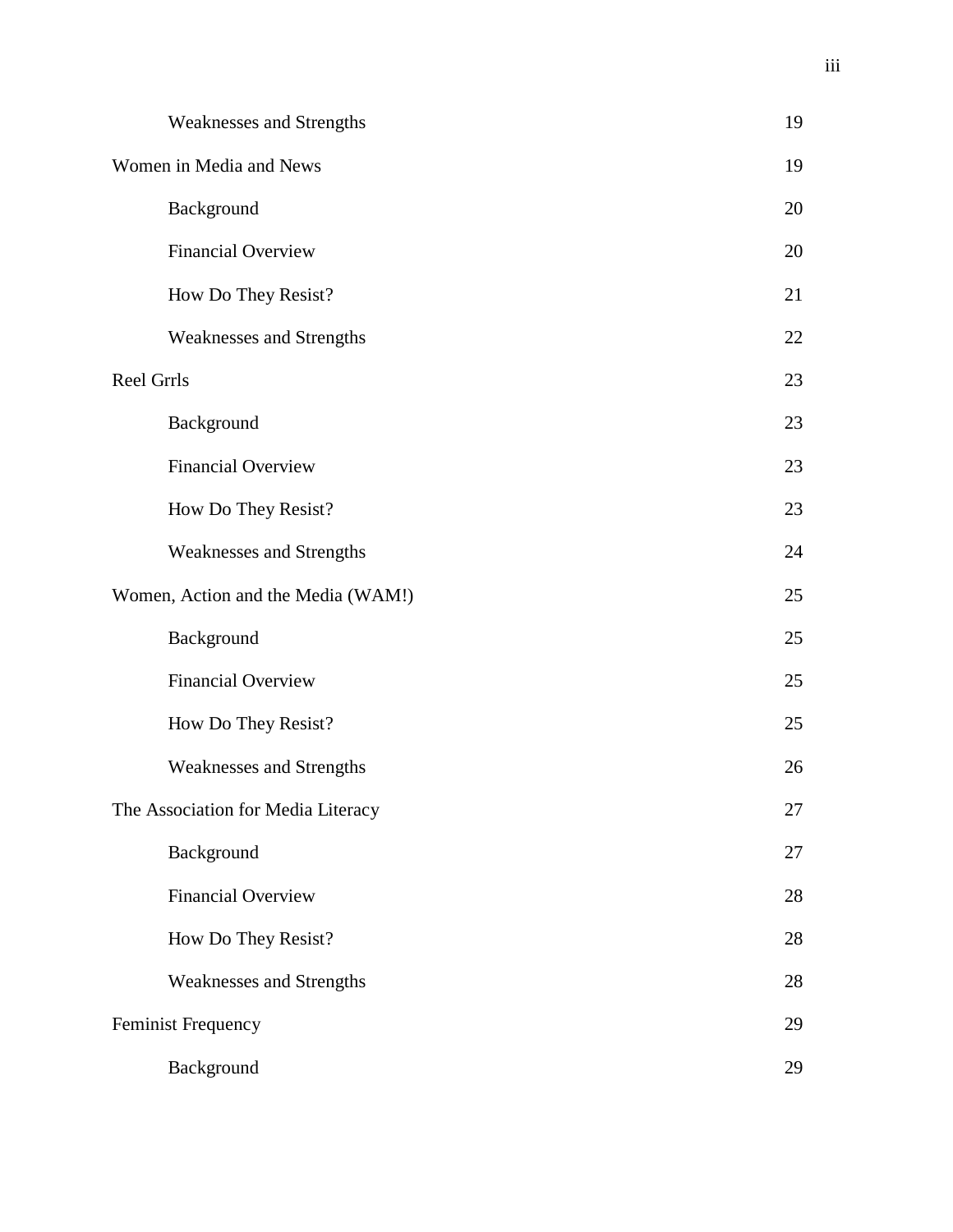| <b>Financial Overview</b>              | 30 |
|----------------------------------------|----|
| How Does She Resist?                   | 31 |
| <b>Weaknesses and Strengths</b>        | 31 |
| Not Cool                               | 31 |
| How it works                           | 31 |
| <b>Conclusions and Recommendations</b> | 33 |
| <b>Cited Works</b>                     | 37 |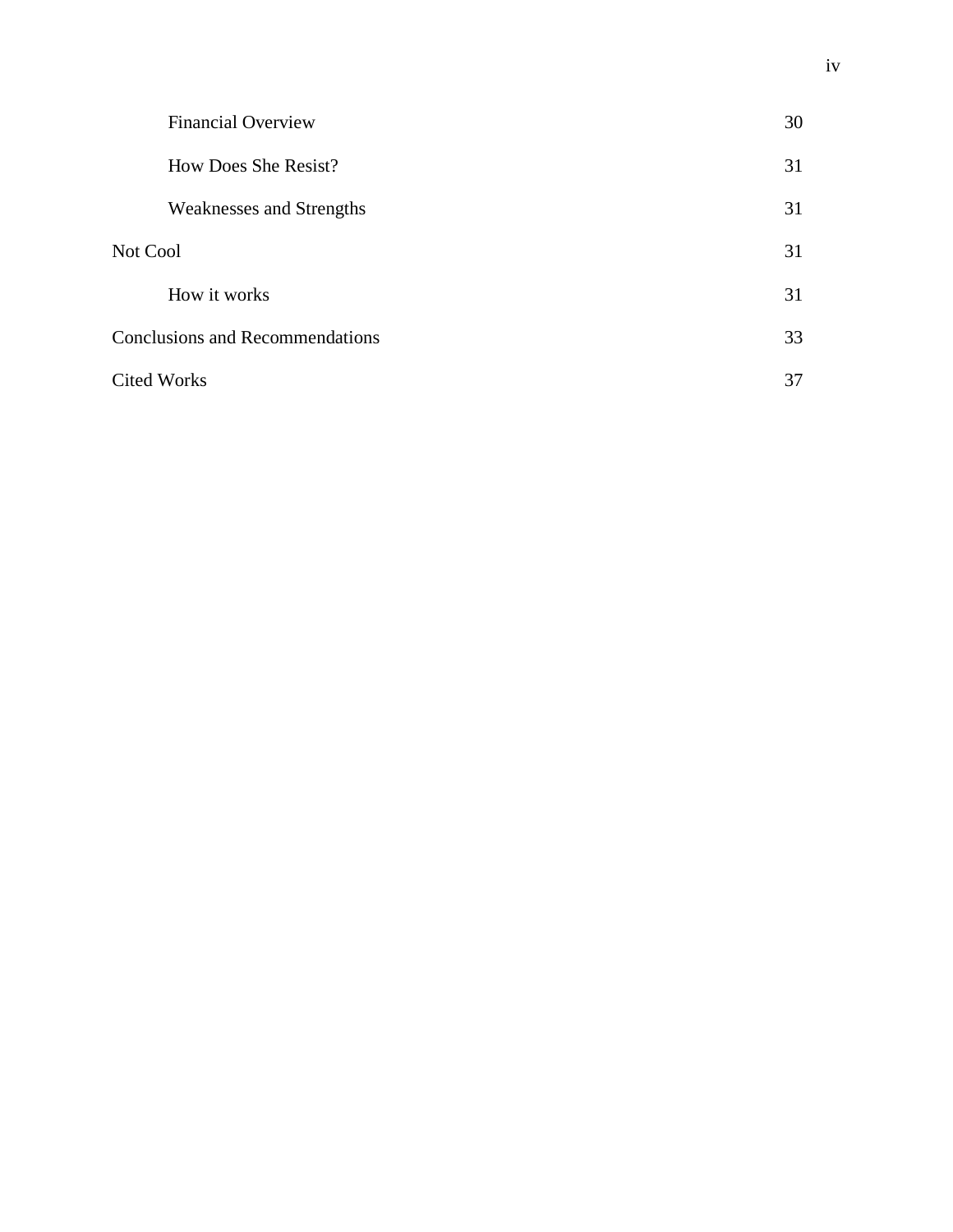TV shows, advertisements, magazines and fashion displays are some examples of media that construct and represent women in a very standardized, offensive and stereotypical way. These media forms tell women how to look, and which behaviours are acceptable by creating a unique recipe for beauty, success and happiness: be white, be ridiculously small, and be perfectly ok as an object of sexual desire. Not conforming to this ideal is not considered different, it is wrong and shameful. Race, class, gender, ability, education, sexuality are some of the intersectional categories which are ignored most of the time in the way media socially constructs and represents women. While not all women are equally affected, younger women become more vulnerable to this misleading reality. But the question is: What can women do today, tomorrow and in the future to resist and challenge these messages? How can we fully realize that what we see in the media is an inaccurate representation of what womanhood is supposed to look like?

Battered Women Support Services' (BWSS) goal is the elimination of all violence against women. Therefore women's representation in media becomes a crucial element of this mandate. BWSS' statement of philosophy recognizes that "…battering is the result of a world view which supports the right of some people to oppress others. That right is granted by the privilege of status associated with gender, race, religion, class, sexual orientation, age and physical ability"<sup>1</sup>. This battering takes places right before us, as women are represented by media in a unequal scenario: a scenario where the powerful, privileged media presents a monolithic and oppressive view of womanhood. In this context –and this will be explored in detail in the next sections- women are constantly reduced by the media to body parts (i.e. a set of legs, a pair of breasts, etc.) or objects of sexual desire. This creates the ideal environment to perpetrate abuse

<sup>1</sup> Battered Women Support Services (BWSS) Web. http://www.bwss.org/home/about-bwss/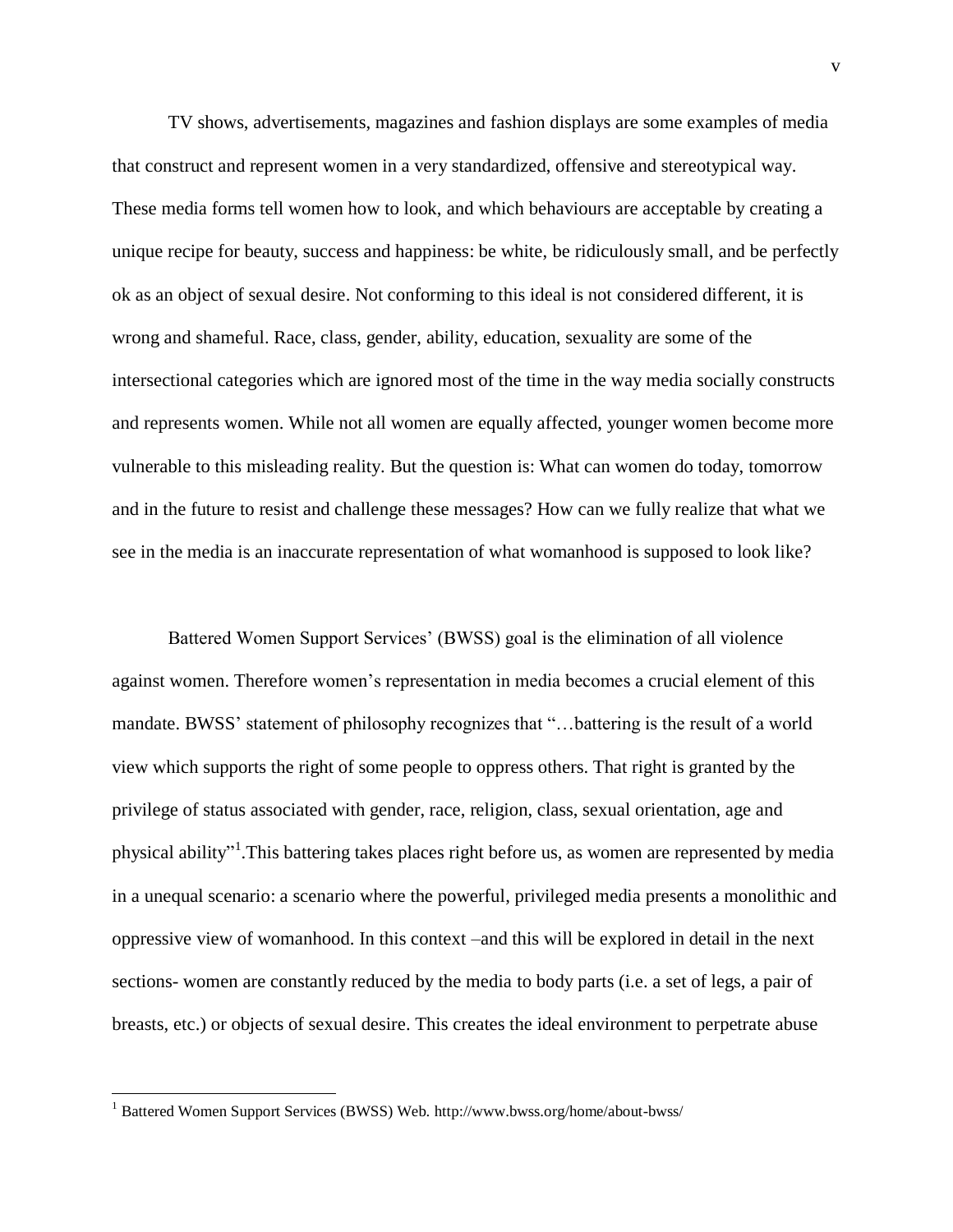and violence. Women are not human anymore, but dismembered objects lacking of dignity. Sadly, we get this message every day, many times a day.

This literary review aims to explain how diverse organizations through different means have challenged and resisted media representations of women. How these organizations work, their backgrounds, target population, actions, as well as strengths and weaknesses will be addressed here. At the same time, general information about key concepts will be provided (i.e. representation, media literacy and literary review).

Finally, the conclusion aims to inform what Battered Women Support Services can do, take and reproduce from some of these organizations in order to eventually create a media literacy program that fits its current principles and goals.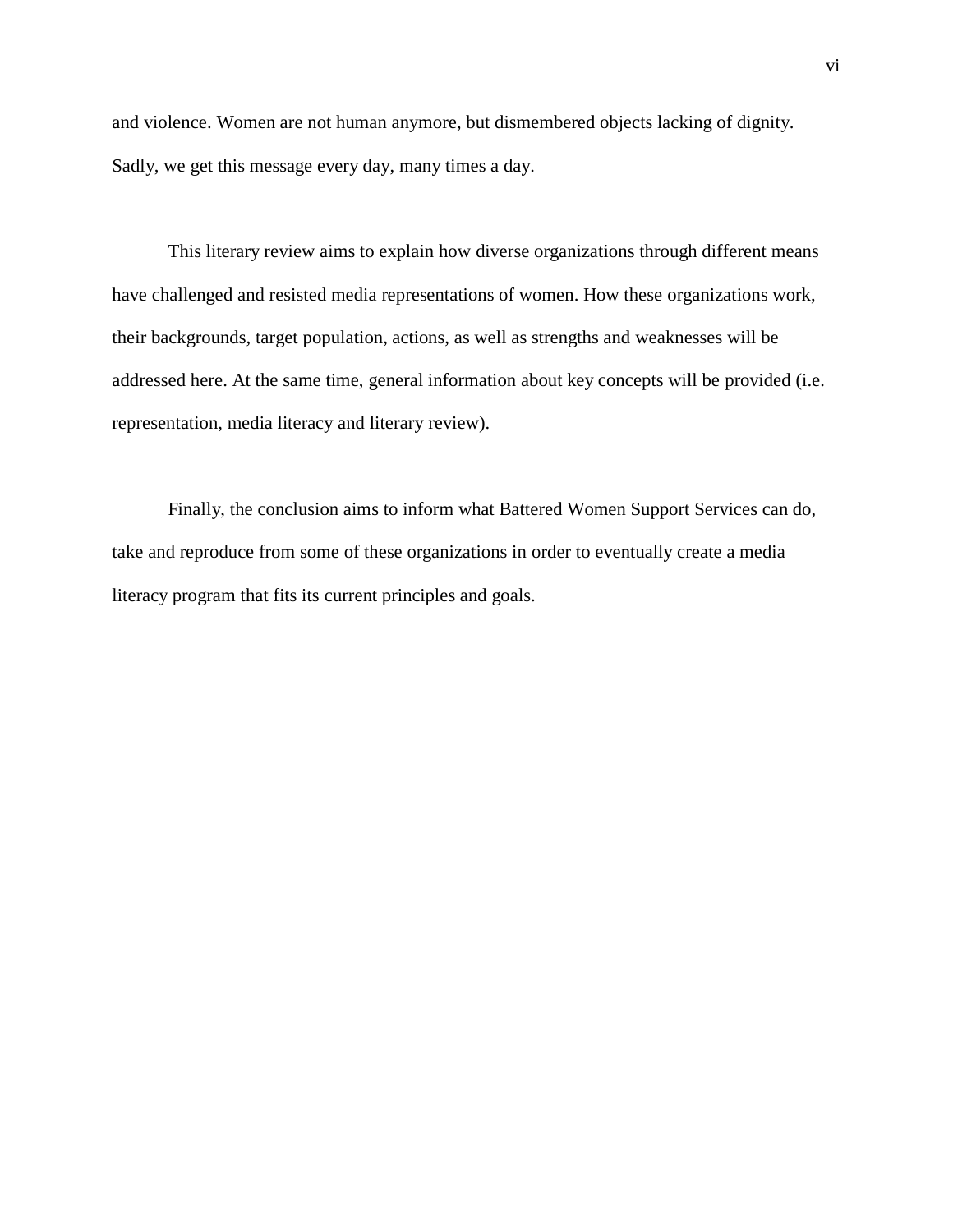#### **What is a Representation?**

 $\overline{a}$ 

Media portrays women in different forms, and these portrayals should be understood as representations. But what is a representation? By looking at three definitions, we will be able to establish a conclusion.

In a theoretical framework, a representation "... is often taken to mean the making present of something that is in fact, absent. Or to use slightly different terms, one thing is taken to stand for or symbolize another thing."<sup>2</sup>. The Oxford Dictionary tells us that the noun representation is " 1. the action or an instance of representing or being represented. 2. an image, model, or other depiction of something"<sup>3</sup>. On a class on Visual Semiotics at the Aberystwyth University (United Kingdom) a representation "…refers to the construction in any medium (especially the *mass media*) of aspects of 'reality' such as people, places, objects, events, cultural identities and other abstract concepts… The term refers to the *processes* involved as well as to its *products" 4*

Using these three different perspectives, it is possible to conclude that: 1) a representation is a construction –usually by those in power-, something that does not exist; 2) representations symbolize something that tries to look real, but it is not; 3) representations are produced and consumed. Hence, those messages that media creates and reproduces are constructions, the women we see in advertisements do not exist in the way we see them. Their images come with a purpose, trying to create a specific message in the audience; they are not real in the way we have

<sup>2</sup> Saward, Michael. "Representation." *Encyclopedia of Political Theory.* Ed. Mark Bevir. Thousand Oaks, CA:SAGE, 2010. 1186-89. *SAGE Reference Online*. Web. 20 Feb. 2012.

<sup>&</sup>lt;sup>3</sup> "representation *n.*" *The Concise Oxford English Dictionary*, Twelfth edition . Ed. Catherine Soanes and Angus Stevenson. Oxford University Press, 2008. *Oxford Reference Online*. Oxford University Press. University of British Columbia. 5 March 2012

<sup>4</sup> Chandler, Daniel. "The Representation of Gender" *Visual Semiotics Course* Aberystwyth University, United Kingdom, 2012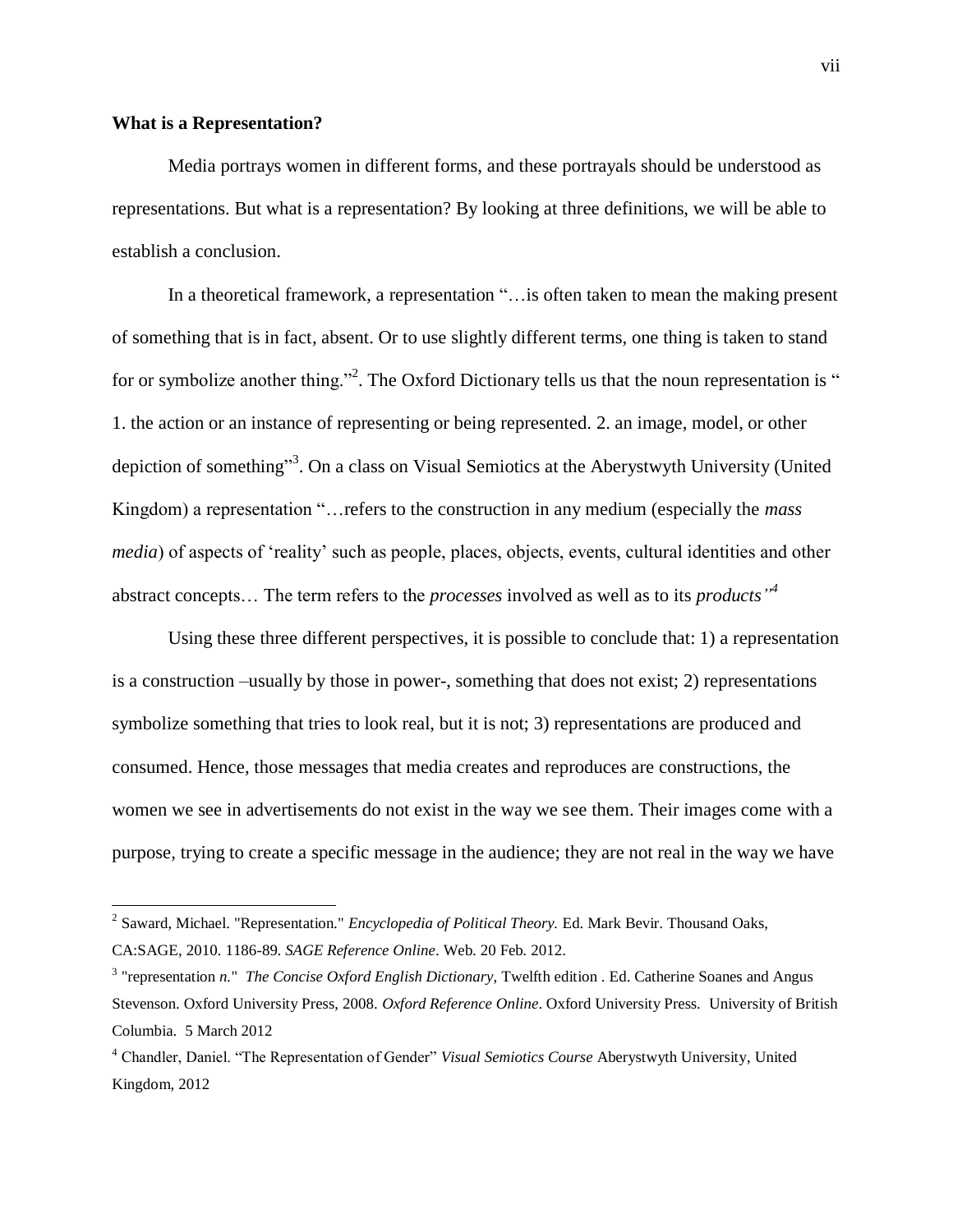been told to see them. That is were these representations become dangerous, when we are unable to differentiate that women trying to sell us makeup are digitally constructed, that is why they don't look like anyone we know. But the problem is that media produces thousands, millions of these images up to the point when our brains cannot easily differentiate between what is real, and what is a representation. Distinguishing what is real and what is not becomes a challenge.

#### **What is Media Literacy and Why it Matters?**

 $\overline{a}$ 

Media scholars unanimously agree that media messages are constructed. "TV commercials, newspaper news items, captioned photographs, and billboard slogans are all created by someone working within a discernible set of social, political, historical, and economic institutions, and seeking to achieve a particular effect on the targeted audience<sup>35</sup>. The problem lays in the fact that just a minority of the audience are fully aware of this. While many people may say: "yes, I know I'm watching TV, that is not real life", or "yes, I'm aware company 'X' is trying to sell them certain product", the constant bombardment of images penetrates in our brain to the point that we are convinced that beauty means thinness, and there is no other way. It can be very difficult to fully realize that what media is selling us are pure representations, distant from reality. And here is where media literacy enters to play, as a way of helping us understand how media operates and how we can effectively analyze, discuss, critique and challenge what we see.

<sup>5</sup> Sibii, Razvan. "Media Literacy." *Encyclopedia of Journalism.* Ed. Thousand Oaks, CA: SAGE, 2009. 884-87. *SAGE Reference Online*. Web. 13 Feb. 2012.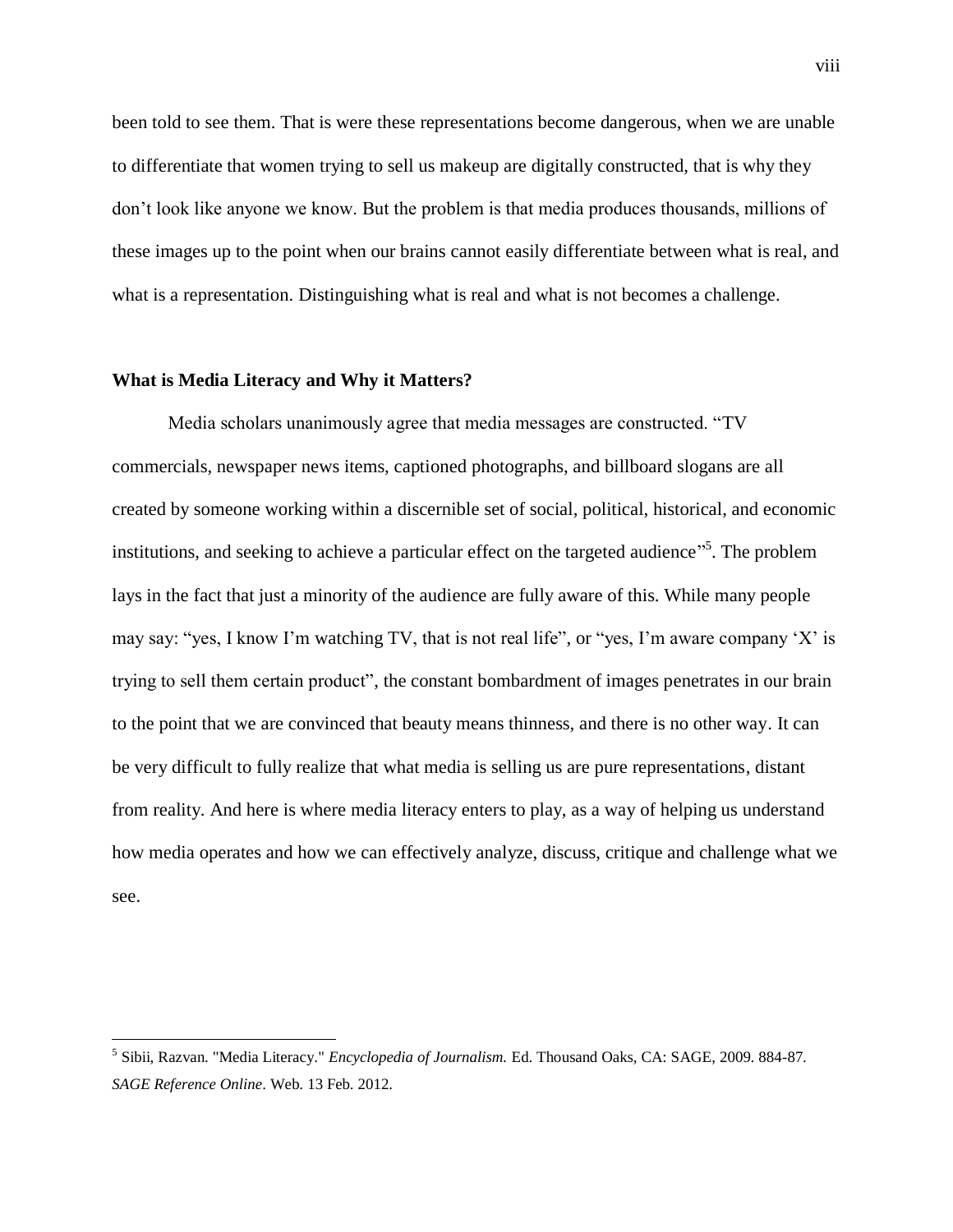"Media literacy is the ability to sift through and analyze the messages that inform, entertain and sell to us every day. It's the ability to bring critical thinking skills to bear on all media— from music videos and Web environments to product placement in films and virtual displays on NHL hockey boards<sup>"6</sup>. This ability aims to examine the "...techniques, technologies and institutions involved in media production…"<sup>7</sup>

Like the definitions above, media literacy is something that needs to be learned; therefore its importance lies in preparing people for this activity. From this perspective, media literacy as a learning tool has two standpoints: media producers and media consumers. Regarding the producers, "…many media literacy researchers hope to influence the process so that entertainers and journalists might modify their messages to accommodate a more informed and critical audience.<sup>38</sup>. As we will see later on, many of the challenging ways to resist media representations are in the hands of those in the media business. On the other hand, consumers of media representations should be instructed beyond the scholarly environment, but even in "...other venues, such as community events and, most importantly, everyday family life"<sup>9</sup>. Also, we will be able to see, not just the crucial roles of teacher, educators and parents, but also how some organizations present simple tools to challenge media representations from ordinary environments like dinner time.

<sup>&</sup>lt;sup>6</sup> Tallim, Jane. "What is Media Literacy" Education Specialist, The Provincial Centre of Excellence for Child and Youth Mental Health Children's Hospital of Eastern Ontario. In, web: *Media Awareness Network*

<sup>7</sup> Rick Shepherd, "Why Teach Media Literacy," *Teach Magazine*, Quadrant Educational Media Services, Toronto, ON, Canada, Oct/Nov 1993. In web, *Media Awareness Network*

<sup>8</sup> Sibii, Razvan. "Media Literacy."

<sup>&</sup>lt;sup>9</sup> Ibid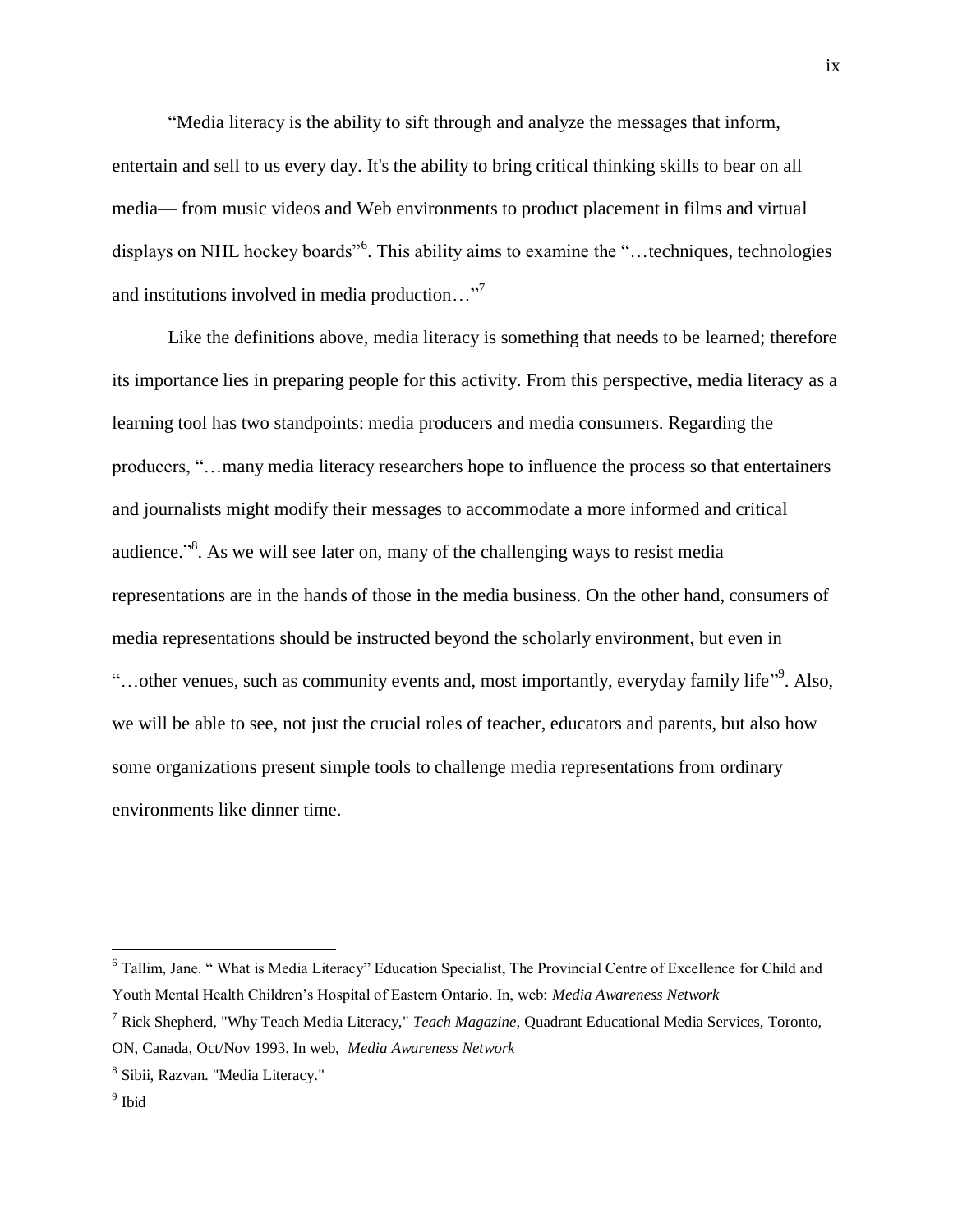Special attention has been paid recently to training young learners in media literacy. These programs, usually targeted to teenagers, are very connected with activism and engaging youth in different ways. Youth media programs "…emphasize media production as a form of social activism in local communities... Authentic representation and "voice" are emphasized in programs that are designed to give adolescents opportunities to strengthen leadership skills and advocate for issues of concern to them<sup>"10</sup>.

As the popular phrase says *knowledge is power*, research in the effects of media literacy has shown that "...education is associated with reduced susceptibility to tobacco use among children and adolescents and increased skepticism about perceptions of the thin ideal in beauty and fashion magazines among adolescent girls<sup> $11$ </sup>. This is just a simple example of the powerful effects that media literacy programs can have in the life of people.

#### **Literature Review. How it Works**

What is a literature review and how does it work? Understanding these ideas is fundamental in order to successfully read this work. A literature review is a "…systematic syntheses of previous work around a particular topic..."<sup>12</sup>. The works that will be discussed here are organizations which through different means, locations, audiences–among other categoriesare trying to challenge media representations about women.

<sup>&</sup>lt;sup>10</sup> Hobbs, Renee. "Media Literacy." *Encyclopedia of Educational Psychology*. Ed. . Thousand Oaks, CA: SAGE, 2008. 650-53. *SAGE Reference Online*. Web. 13 Feb. 2012.

 $11$  Ibid.

<sup>12</sup> Card, Noel A. "Literature Review." *Encyclopedia of Research Design.* Ed. Neil J. Salkind. Thousand Oaks, CA: SAGE, 2010. 726-29. *SAGE Reference Online*. Web. 13 Feb. 2012.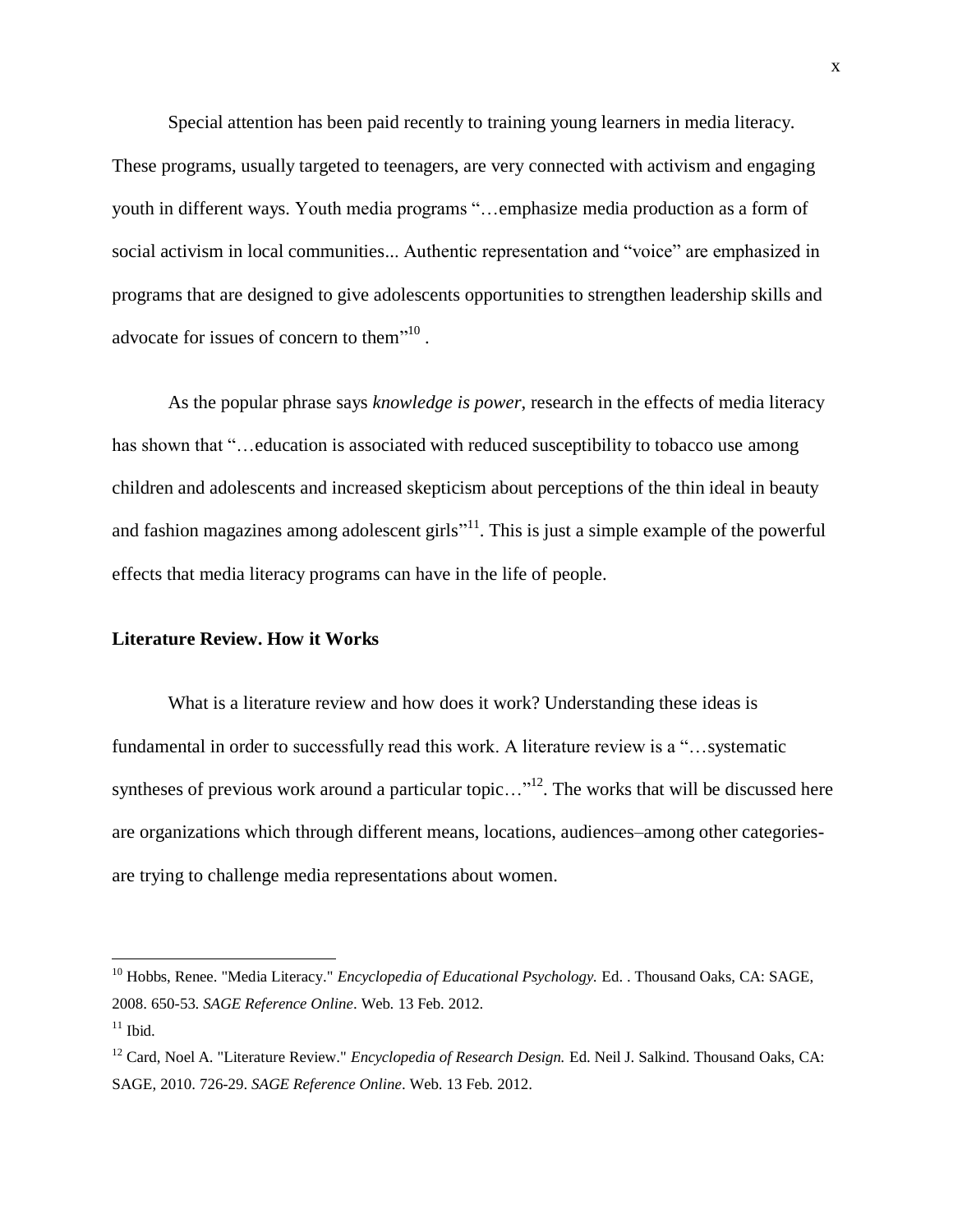The number of organizations/blogs discussed here was selected by *snowball sampling* informed by reading some entries in BWSS blog. (i.e. when a single blog entry leads to a particular blog or organization, or if it was connected to person's link, and so on). Undoubtedly, at some point the information needed to be contained, so the information was restricted to only include Canadian and American websites.

The categories that will be analyzed in the literary review are:

- *Name of the organization* (web address). Some of the organizations discussed in this review are not organizations per se, but on-line communities that function on the web through different forms of activities. There is also the case of person's personal blog that does not conform to any organization at all. In these particular cases, the following categories were omitted or altered.
- *Background*: This section will outline the origin, purpose and goals of the organization.
- *Financial Overview*: How these groups finance their activities is very important for the purposes of this review. Donations, government funding, all these financial channels are important aspects to understand to connect the organization's activities with the way in which BWSS operates.
- *How Do They Resist?*: This includes information about how this organizations actively challenges media representations. With large and complex organizations, sub headings will be presented.
- *Strengths and Weaknesses*: Positive and negative aspects of each organization will be presented here. Some strengths may be included in the section of conclusions and recommendations.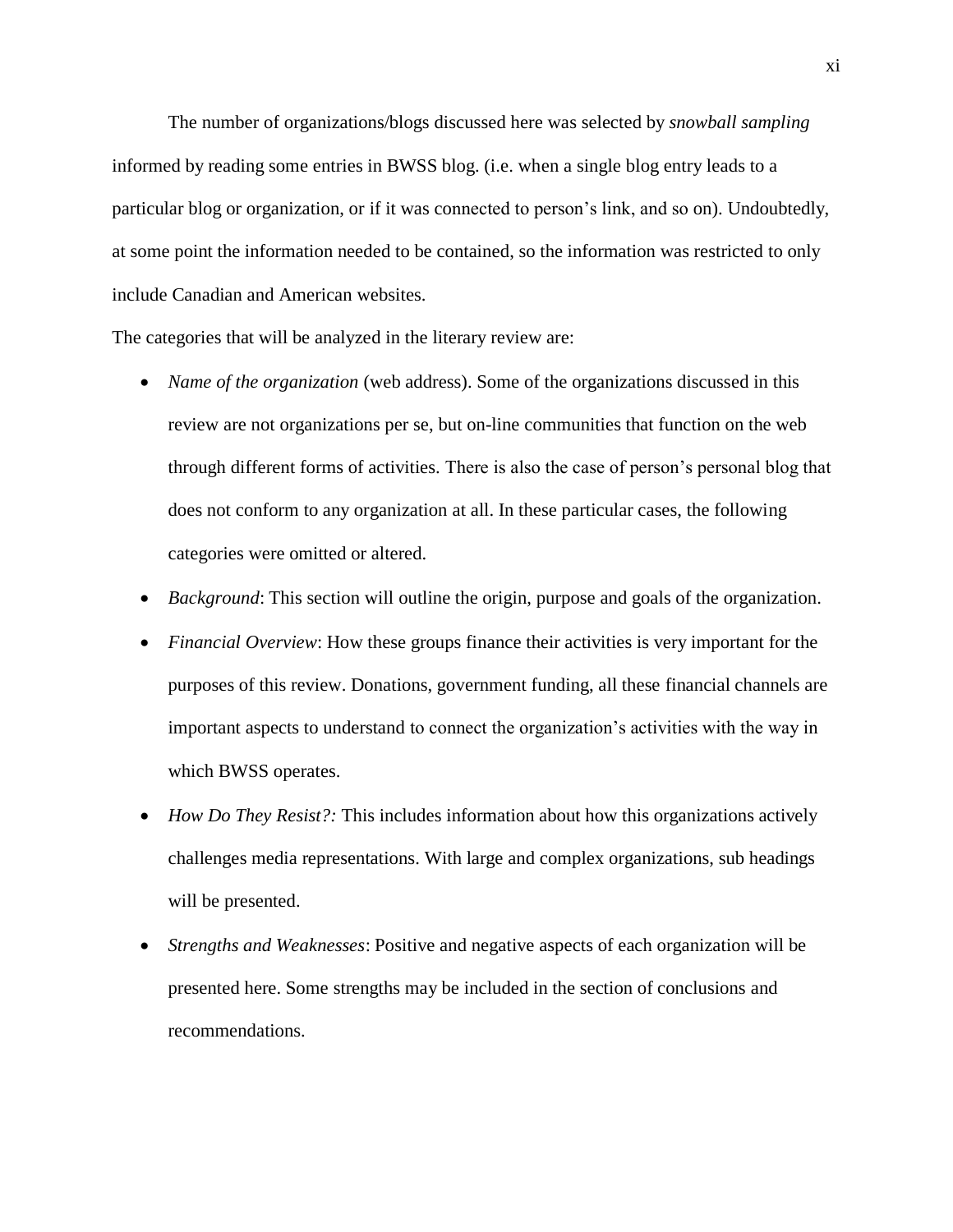#### **Jean Kilbourne**

<http://jeankilbourne.com/>

## *Background*

Jean Kilbourne is considered the pioneer in media literacy as well as an American feminist, author, speaker, and filmmaker. In the late 1960's "…she began her exploration of the connection between advertising and several public health issues, including violence against women, eating disorders, and addiction, and launched a movement to promote media literacy as a way to prevent these problems<sup>"13</sup>. Jean Kilbourne's personal website is not and organization, but instead a compilation of her work, education, achievements and interests.

Jean Kilbourne's website links her most representative books, films and videos for purchase. It also presents and very rich list of resources –divided in specific categories- on media representations. It also serves as a space for organizations to advertise for involvement in challenging ways to confront media representations. Additionally, it provides a schedule of her future activities.

## *How Does She Resist?*

 $\overline{a}$ 

Kilbourne works in a wide range of activities in order to spread her message: films and videos, speeches at universities and public lectures, newspaper articles –i.e. New York Times, Washington Post, Globe and Mail, etc., books and articles from academic journals. Her most

<sup>&</sup>lt;sup>13</sup> Jean Kilbourne Website: http://jeankilbourne.com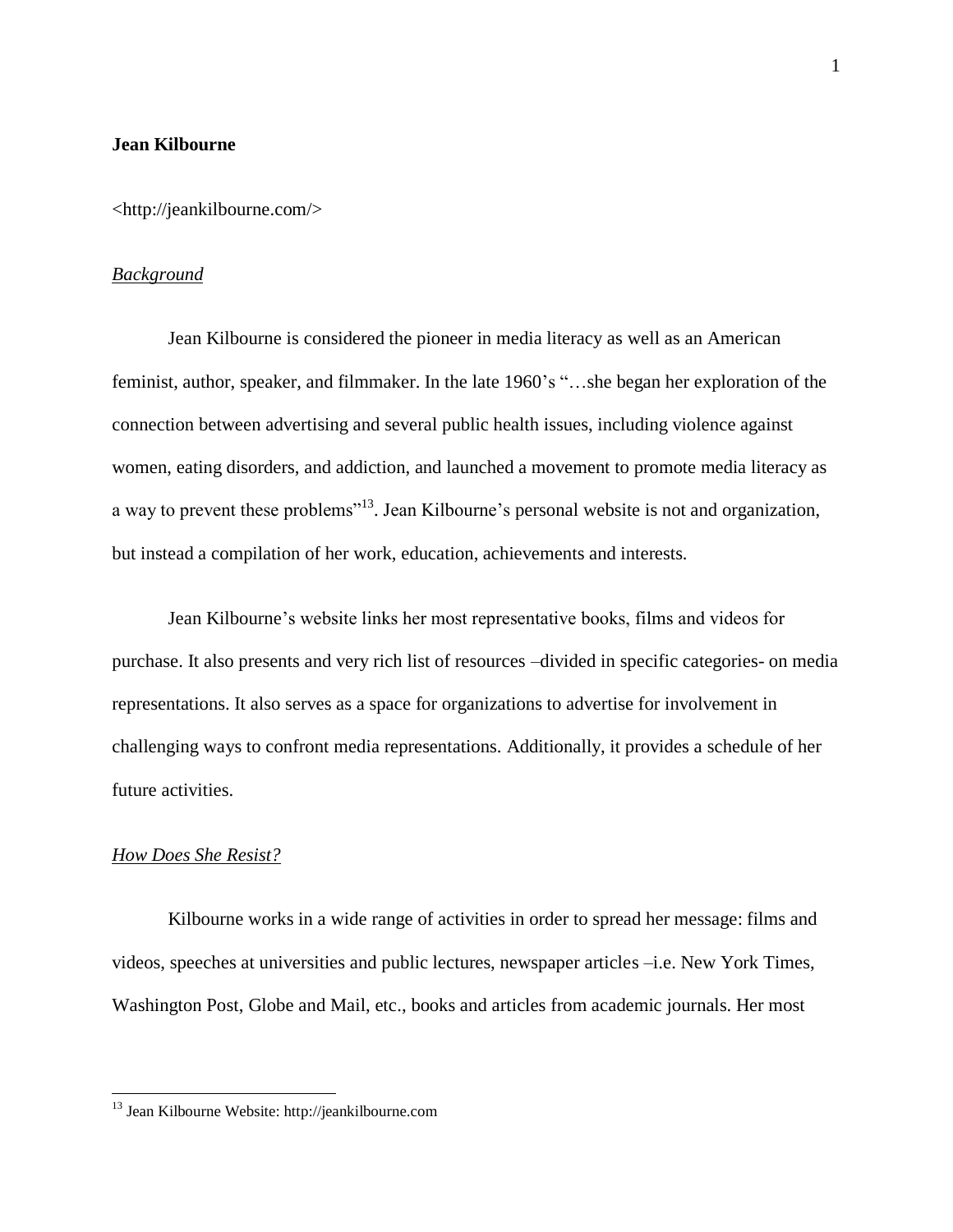recent publication "*So Sexy So Soon: The New Sexualized Childhood and What Parents Can Do To Protect Their Kids*" co-written with Diane E. Levin is also available.

Many of the ideas and concepts that are part of our modern vocabulary were developed and created by Kilbourne "These include the concepts of the tyranny of the beauty ideal, the connection between the objectification of women and violence, the themes of liberation and weight control exploited in tobacco advertising aimed at women..."<sup>14</sup> Perhaps her most wellknown work –and speaking series–, is the various award-winning films *Killing us softly* where Kilbourne encourage young audiences to challenge and critique the media representations that inundate our daily lives. Kilbourne's success has been highly influenced by her extraordinary skills as a public speaker, "She was named by *The New York Times Magazine* as one of the three most popular speakers on college campuses<sup>"15</sup>. She is available for lectures -contact information is provided in her website. The Kilbourne website provides a long and impressive list of resources in different areas. Because of Kilbourne's website's nature, is not possible to create a section on strengths and weaknesses. However, Kilbourne's work and its influence will be addressed in the Conclusion section.

#### **Beauty Redefined.** *Taking Back "Beauty" for Girls and Women Everywhere*

*< http://www.beautyredefined.net/>*

#### *Background*

*Beauty Redefined* is a project that started in Utah, by twin sisters Lindsay and Lexie Kite, whose area of interest is the representations of female bodies in popular media. As MA students

 $\overline{a}$  $14$  Ibid.

 $15$  Ibid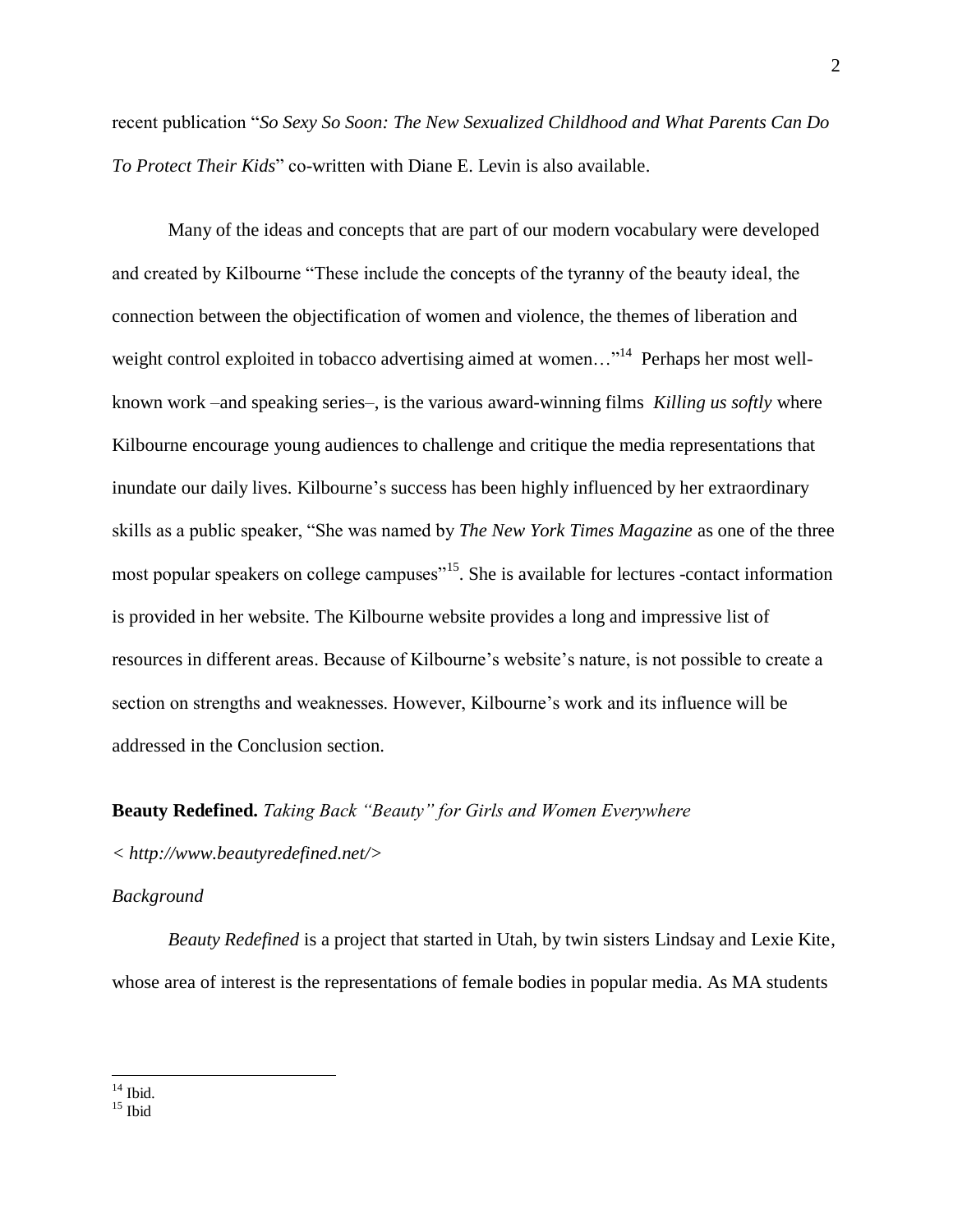they focus their research in this topic, and they've continued this field of investigation in the current Ph.D. program they are pursuing at the University of Utah.

#### *Financial Overview*

*Beauty Redefined* is in the process of becoming a non-profit organization, under American law, which will allow them, depending on funding, to receive money in order to promote their goals. However, they still encourage people to be donors and support the organization by buying specific products. These products are postcards and sticky notes, inscribed with the fundamental messages that *Beauty Redefined* tries to communicate: *If beauty hurts, we're doing it wrong*; *Your reflection does not define your worth*; *There is more to be than eye candy, You are capable of much more than being look at.* Postcards and sticky notes are can be purchased on-line. The cheapest product is sold at \$20, but donations can start at any amount.

Perhaps their most tangible action done through the donations is the *Billboard Campaign*. In the summer of 2011, "the nation's first non-profit body-positive billboards..."<sup>16</sup> were displayed in the streets of Utah. Enough donations had been raised to fund twelve billboards.

#### *How Do They Resist?*

 $\overline{a}$ 

*Beauty Redefined* uses three ways to spread their message:

- 1. Beauty redefined –the website-
- 2. Facebook page. This section will not be explored as it's basically a mirror of their website, only using Facebook features.
- 3. Live speaking engagements (mainly targeting young audiences in high schools)

<sup>&</sup>lt;sup>16</sup> Beauty Redefined Web: http://www.beautyredefined.net/roadside-beauty-redefined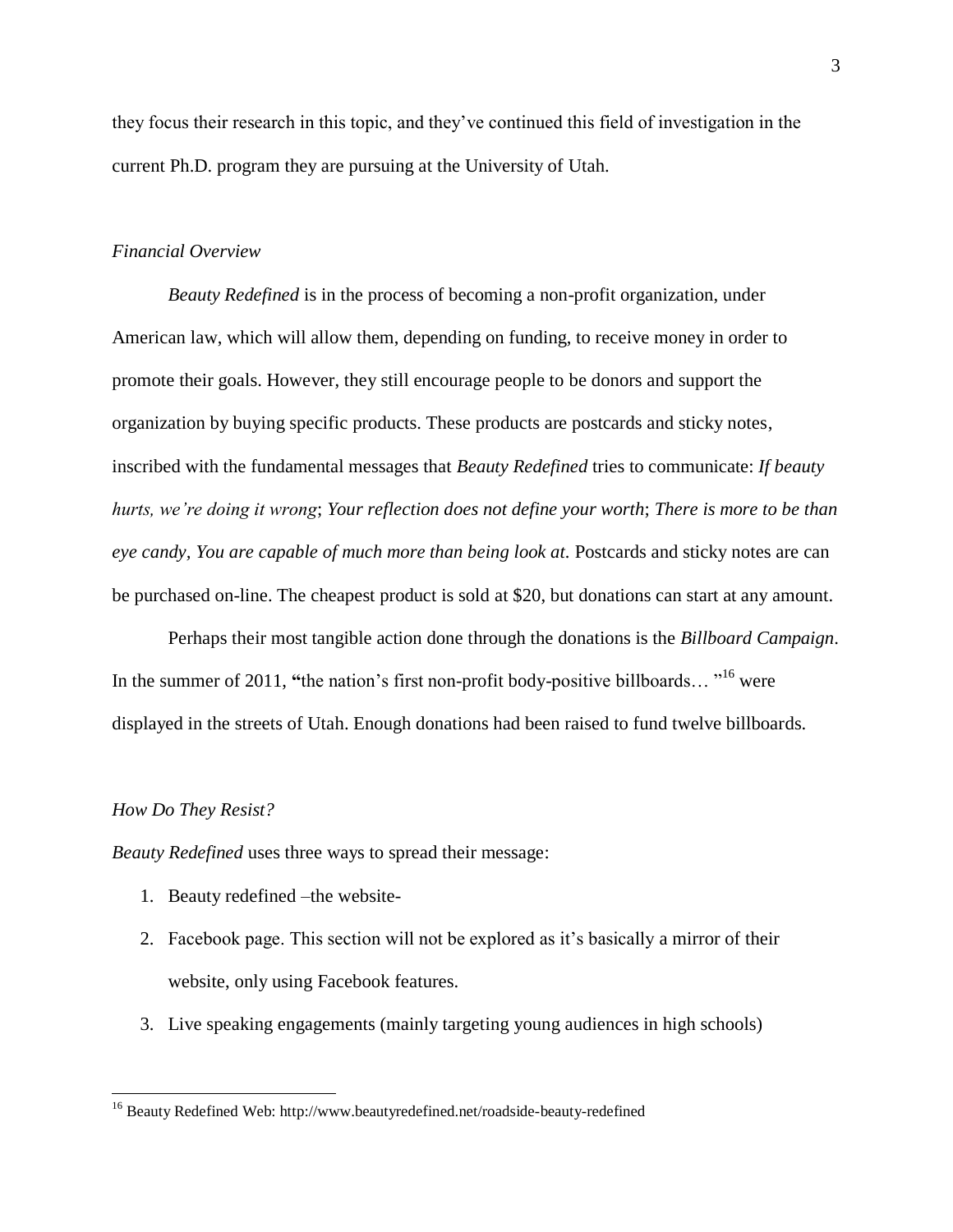## *Their Website*

*Beauty Redefined* is dedicated to taking back "beauty" for girls and women everywhere." Based on this statement, this blog offers and encourages girls, boys, women and men to follow specific tips on how to challenge the media messages on beauty. Next are the tips – each tip has a short titles and a brief paraphrased explanation of the goal or suggested action. *Beauty Redefined* encourages girls and women to:

- Stop negative self-talk: Stop negativity.
- Think nice thoughts instead: Embrace positivity and reflect it in how you treat yourself.
- Unreal ideals: Most images you'll see in the media are not real; instead they're highly airbrushed and manipulated. Women in ads are representations, not real women.
- Go on a media fast: Starting with one day, or even longer, try to stay away from media influences and try to get connected with the real beautiful women whom are around you.
- Fight for fitness: Set a fitness goal and work towards it. Focus on what great mental and health improvements you'll gain, and not about unrealistic media beauty standards.
- The power of kindness: Compliment women because of their talents, virtues, knowledge instead of their nice clothes or fancy hairstyles.
- Run from Normalized Pornography: Highly sexualized media portrays (TV, catalogues, shows, magazines, etc.) make our perceptions to be altered in what men and women should like and are looking in others. Pornography does that as well, avoid it in every sense.
- Object objectification: Challenge the notion that women are just sexual objects as the media is constantly trying to show. Women are human beings, not body parts.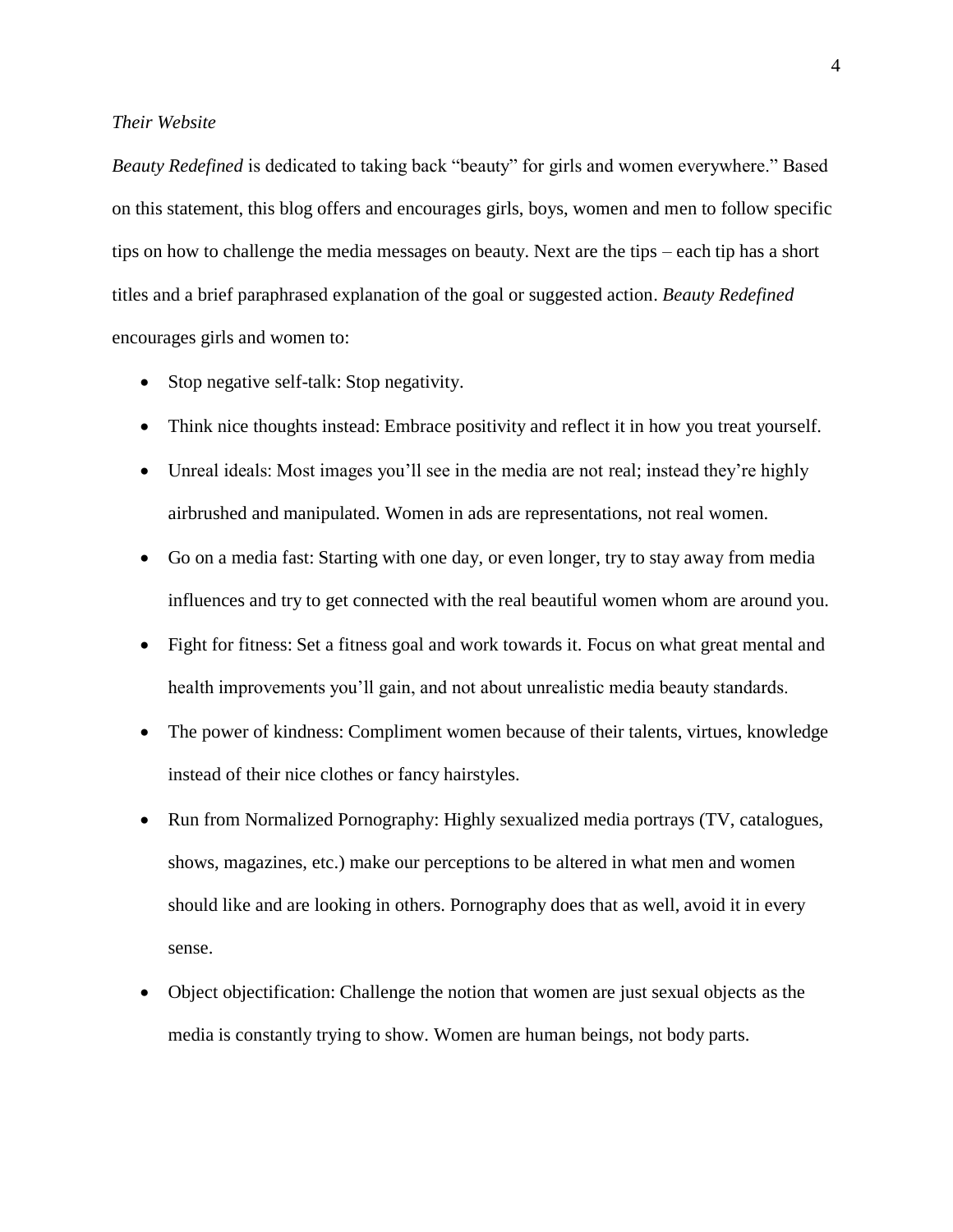- Be an Advocate: If these suggestions are not enough for you, then become an advocate. If there is an ad that you feel misrepresents women, complaint about it: blog it and create links to spread your inconformity. Write to the company that shows the ads, write to your newspaper, etc.
- Redefining Healthy: Fitness and health is not related to what people look like.
- Forget yourself: Volunteer and stop focusing solely on yourself.
- Get back to reality: Beauty is more than looks. When surrendered by the women you love, see how their beauty goes beyond looks.
- Tell the truth: While watching TV or reading magazines, recognize that what you see are representations and not real people, speak aloud and hear it yourself.
- Take media into your own hands: Based on your own resources, either with links, Facebook, blogs, or social networking, constantly have conversations on the media's misrepresentations about women. Make this an ongoing discussion.
- Be critical of media, not yourself or others: Be critical of what you see. If you don't like it, embrace the messages that really speak for you.
- Reconfigure Health. For those who are in the health industry, develop realistic standards for healthy weight.
- The power of media makers: For those in the media industry who are decision makers in what gets published, display positive and realistic images of women
- Health and Activism Play: Speak out about the unrealistic portrayal in media of women by volunteering and engaging in this conversation, by talking to politicians and leaders.
- Check your vision: Be aware of the enormous amount of media messages we get every day, and constantly question these messages.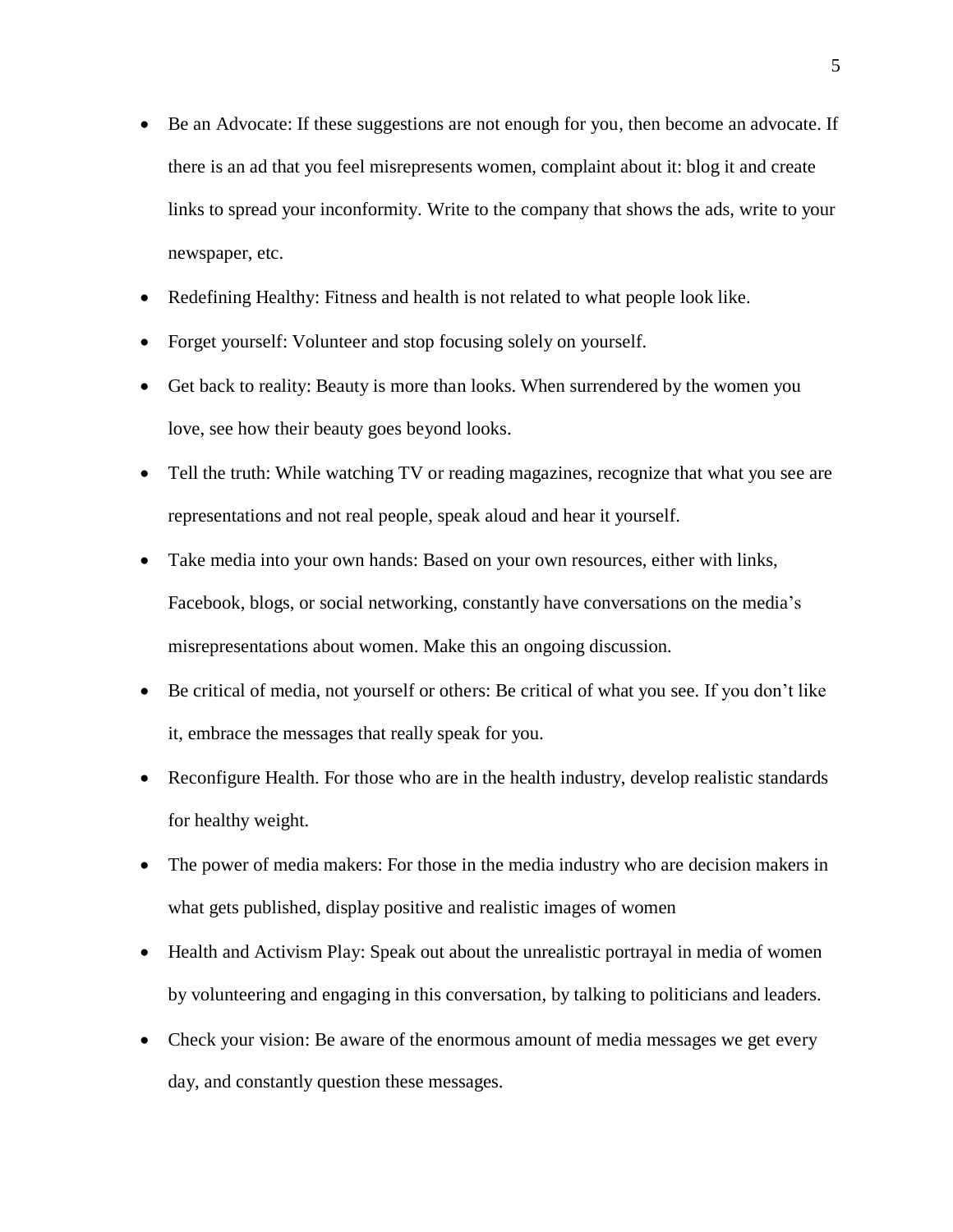Be a positive example: Set the goal that you'll never again speak or think negatively about yourself.

In a different section of their website, *Beauty Redefined* also encourages boys and men to resist media messages with some tips. Some of the tips are repetitions of the female tips with masculine examples provided (only the different tips are presented in the following list).

- Remember, some jokes aren't funny: Do not make jokes about women's or girl's appearance. You might think they're funny, but instead they devalue women's perceptions of themselves and can very negatively impact their lives.
- Be a positive example: Be careful on comments you make about women's or girls appearance. Most women and girls around you will care about what you said about them.
- Turn Away from harmful images: Reject images that represent women in degrading or unrealistic ways (i.e. do not have pictures like this in your locker or subscribe to magazine that see women this way)

Besides these clear and simple tips to challenge media representations*, Beauty Redefined* has numerous posted articles from a wide range of topics that easily relate to young audiences (i.e. articles about such mainstream magazines as Cosmopolitan, Vanity Fair, and Sports Illustrated) as well as many others.

## *Speaking Engagements?*

Since 2009 both sisters provide, upon request, one-hour speaking engagements about media literacy, specifically targeting young audiences (high schools). This is a very well informed and documented area in their blog, as the speaking series are based on their academic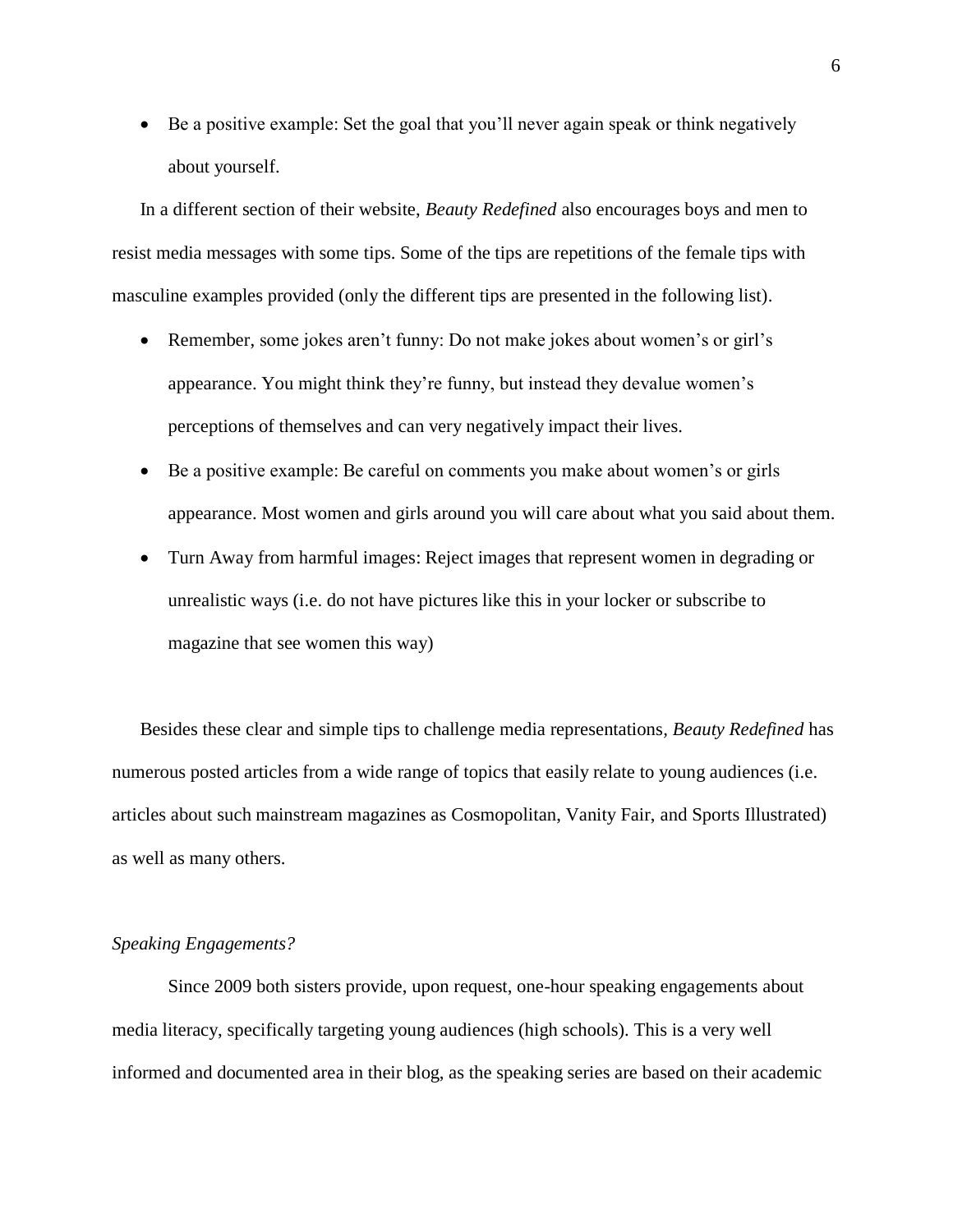research and have been scholarly approved and are supported by the University of Utah. Special emphasis is shown in how media literacy can have a huge impact on young audiences. The formal academic rationale of their speaking is easy to access, as well as a form addressed to the school or organization interested on having them to conduct the talk. Promotional ads are provided to encourage participation in the lecture. The title of their visual presentation is "The (Mis) representations of Women's Bodies: A Strategy for Recognizing and Rejecting Controlling Images in Entertainment Media".

## *Weaknesses and Strengths*

There is very little focus on interseccionality. While it's true that *Beauty Redefined's* media literacy project positively openness the dialogue about the unrealistic women's and girls' representations, the concepts of "woman" and "girl" are quite static and monolithic. Few articles speak about the intersection with race. Furthermore, class is not confronted as another oppressive category that marginalized women's and girls' media representations and standards of beauty.

Gender and sexuality are only manifested in the context of the highly sexualized image depictions that media generates. It is assumed that some of women's and girls' struggles are in the context of a heterosexual nature of relationships, where one gender is trying to please the other in order to achieve companionship and the ideal of heterosexual relationships. Any other forms of sexuality or gender (i.e. lesbianism, bisexualism, transgendersim, etc.) are not explored at all.

Issues regarding a multiplicity of religious views or disabilities are not addressed. The first point may be related to where this organization and movement takes place. It is possible to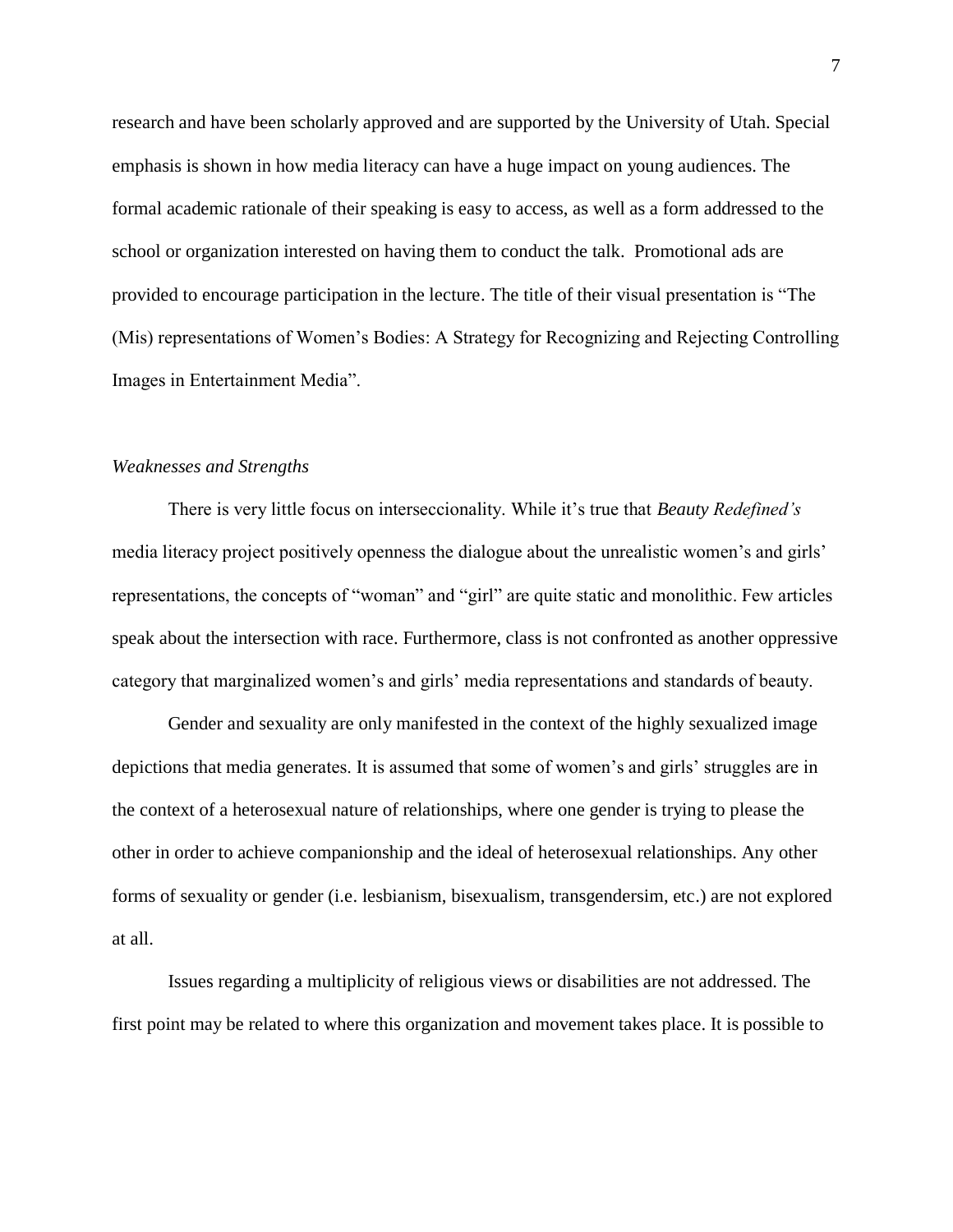have access to the spiritual version of the speaking engagements talks, which creates the assumption that there is one religion that is favoured.

*Beauty Redefined* is a great example of how two young women by sharing their skills, knowledge and time can have an enormous positive impact in a community, and reach different audiences through the Internet.

The fact that both creators are privileged, educated women positions and legitimizes their knowledge and writing beyond the classic "blog user". Some of the blog posts are adaptations of scholarly papers and assignments that were written with academic standards in order to be considered knowledge by university research rules. Instead of creating a boundary between the academic and non-academic, the Kite sisters transgressed this binary category by modifying their work into more accessible versions. The results are scholarly informed and well-written blog posts that can be read and understood by large audiences. An important example of this broken boundary between academia and non-scholar public is the explanation of Laura Mulvey's theory on the "male gaze" which is clearly explained, allowing women and girls to create their own critical eye.

On the other hand, the blog effectively uses popular culture elements to connect with young audiences. (Their 2012 blog post on the *Mayan End of the World* and the creation of the *Body Hate Apocalypse*)

There is personal acknowledgment ( by one of the sisters) in how difficult, despite efforts, resistance or education is to actively resist the messages that media construct on women, this statement makes the audience realized the they are not alone in their battles and that perhaps, this is a fight that must be faced constantly.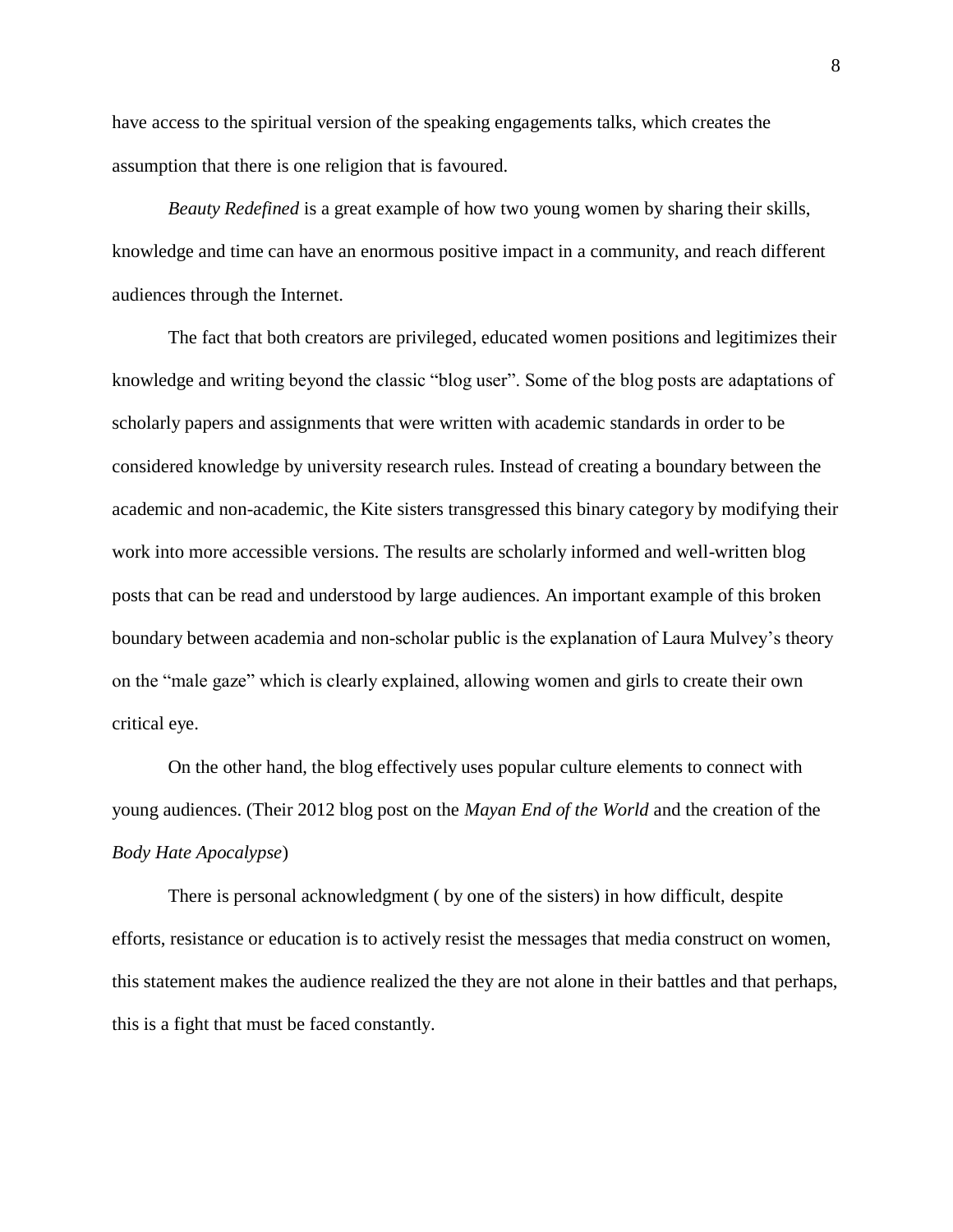#### **Miss Representations**

< http://www.missrepresentation.org/>

#### *Background*

*Miss Representations* is a documentary directed by Jennifer Siebel Newson, and released in 2011. The film aims to expose "how American youth are being sold the concept that women and girls' value lies in their youth, beauty and sexuality"<sup>17</sup>. Newson is a spokesperson as well as a film director and actress. Based on her recent film, Newson founded and is the CEO of MissRepresentation.org

Miss Representations.org "…seeks to empower women and girls to challenge limiting media labels in order to realize their potential."<sup>18</sup> .The organization believes that small actions can create a dramatic and lasting change.

## *Financial Overview*

One of *Miss Representations'* biggest actions is the screening of the film, which is only available at a fee. The film is not yet available in their website or in DVD. Upon request, a member of the Miss Representations.org site will contact the person/organization asking for the information and clarify the details about costs and copyright information. Therefore, screening the film undoubtedly creates the funding required to run the organization.

Donations are another source of income, but visitors are encouraged to contact the San Francisco Film Society (see following section on weaknesses) .

 $17$  Miss Representations.org web http://www.missrepresentation.org/

 $18$  Ibid.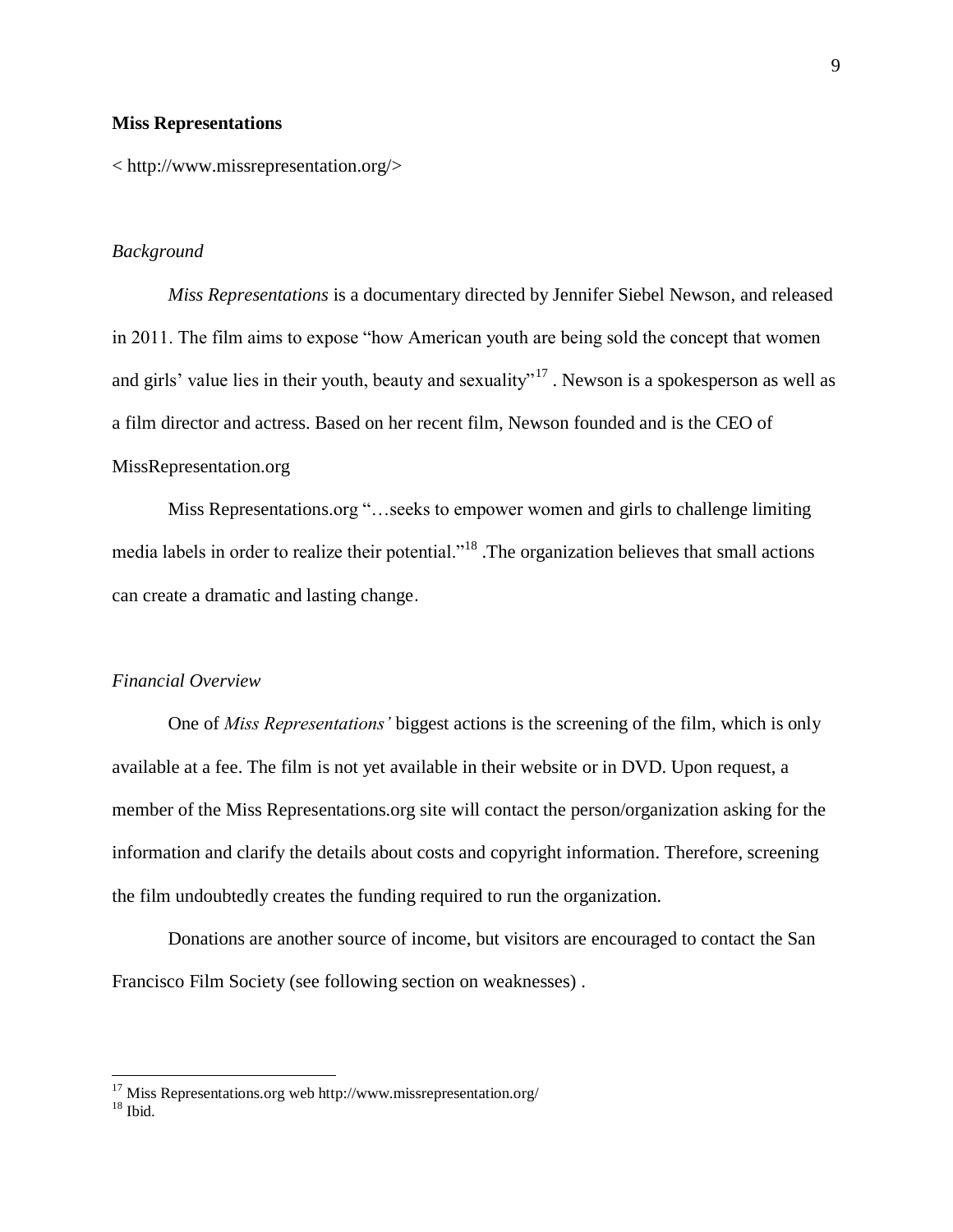## *How Do They Resist?*

The actions in which women and girls are encouraged to resist the constant media images are mainly based with the use of social media (blogs, media, Twitter, Facebook, etc.). There are many actions that encourage everybody (not just limited to women) to fight back. Here are the most important ones.

## *1. Educate, Engage, Empower*

This first action is done through the use of *Miss Representations* curriculum, which is basically a tool for media literacy specifically focused on gender. This curriculum kit tool includes the film, but also customized working material for specific age groups (university, high school, middle school,  $4^{th}$ -5<sup>th</sup> grade, and kindergarten-to-3<sup>rd</sup> grade). These materials will allow the students to achieve several goals, from understanding how media communicates, to examining the impact the images have in our lives, and how can we positively influence these misrepresentations.

## *2. The Social Action Representative Program*

This program is open to everyone and recruits people to join the "*Social Action Team*". Members of this team will receive every two weeks "…specific instructions on how to further the cause of gender equity"<sup>19</sup> The actions these members are supposed to take are broad and diverse, from writing to local newspapers, writing blogs, to hosting meetings.

## *3. YouTube Video Upload*

This action encourages participants to upload a YouTube video expressing their ideas, feelings and emotions in how media represents them and how they would like to be represented.

 $19$  Ibid.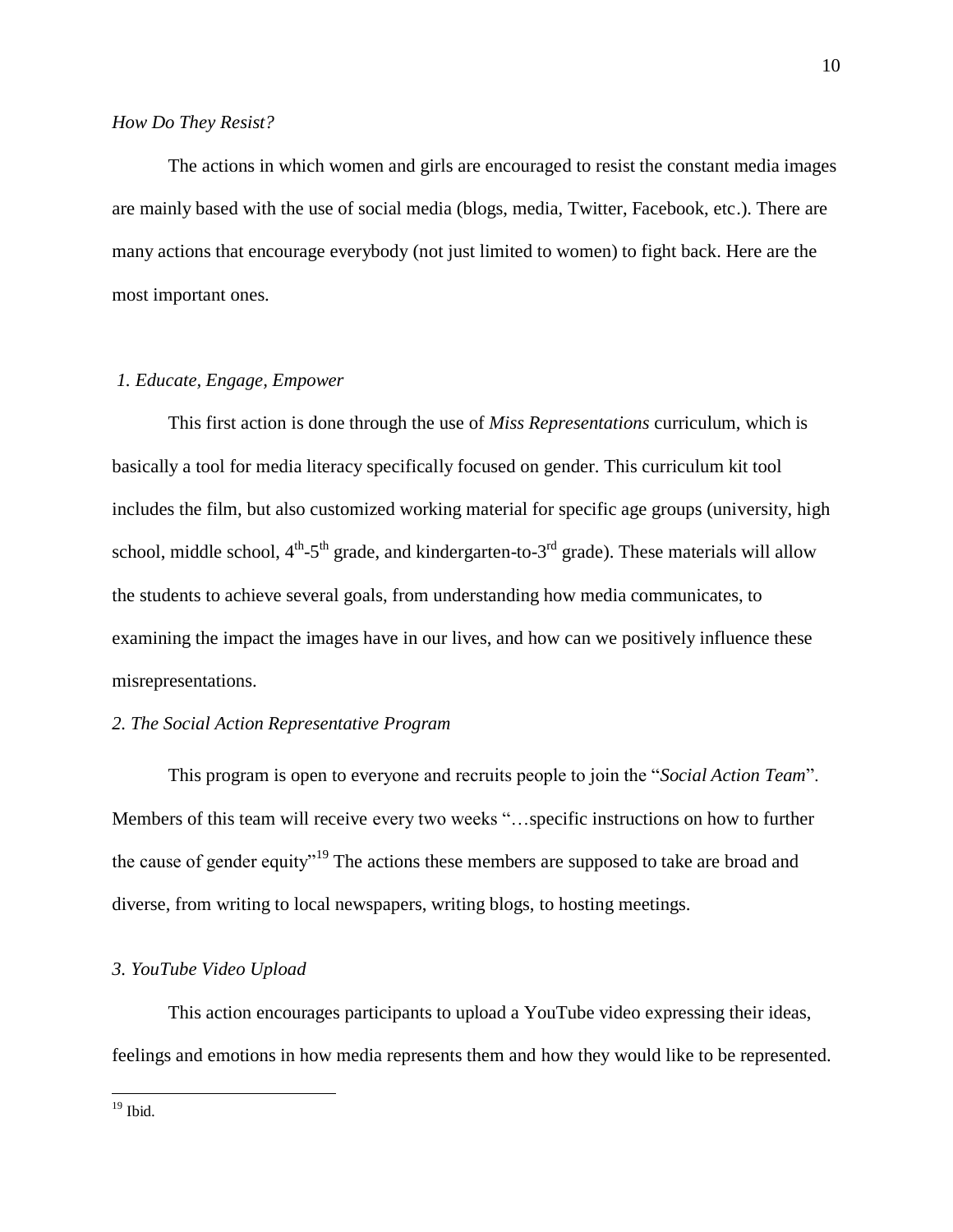These actions required the used of the hashtag #notbuyingit<sup>20</sup> in Twitter when participants see a video, add, TV show or comments, etc. that negatively affected how media is portraying women or men.

### *5. Dinner Conversations*

This interesting and family/friend orientated kit tool is aimed to encourage critical thinking in how media portraits women during a dinner time setting. Once registered in the mailing list, the person will received mini kit information tool (about 2 pages) that questions ordinary aspects of real life and daily shows, especially in movies, TV shows, etc. This kit is simple, yet powerful and interesting in the way it facilitates a conversation in the topic.

## *6. Watch The Film And Screen It*

As described in Financial Overview, the core component of *Miss Representations'* actions is the screening of the film, which can be made available on request from the website.

## *7. Weekly Action Alerts*

 $\overline{a}$ 

The weekly action alerts are a list of tips, actions and suggestions that members in this specific mailing list will receive in order to continue the job as active members of a community

<sup>&</sup>lt;sup>20</sup> The # symbol, called a hashtag, is used to mark keywords or topics in a Tweet. It was created organically by Twitter users as a way to categorize messages. People use the hashtag symbol **#** before relevant keywords in their Tweet to categorize those Tweets to show more easily in Twitter Search. Clicking on a hashtagged word in any message shows you all other Tweets in that category. Hashtags can occur anywhere in the Tweet. Hashtagged words that become very popular are often Trending Topics. Source Twitter Help Centre http://support.twitter.com/entries/49309-what-are-hashtags-symbols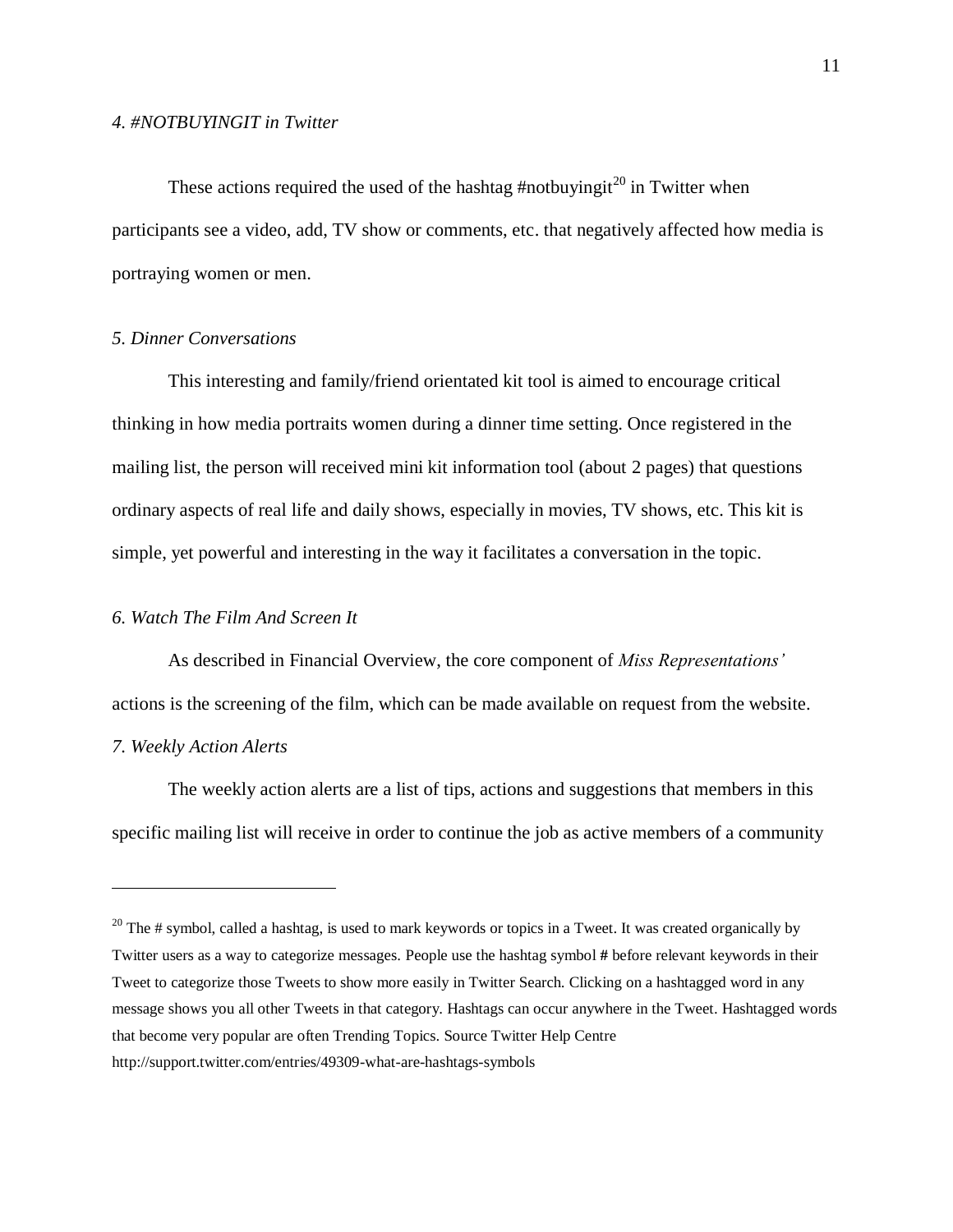that challenges and questions what the media represents. The alerts may be focused in diverse subjects, such as specific alerts regarding Super Bowl advertisements or other media events.

#### *8. Sexy or Sexism?*

This campaign aims to *REDEFINE sexy, IDENTIFY sexism* and works by monitoring major television networks, the film industry, raising awareness and provide opportunities for honest and open conversation. Their website is separated from *Miss Representations.org* (http://www.sexyorsexism.org/) . This campaign works in conjunction with the *Women's Media Centre* (see following sections on this Centre). Joining this campaign connects its participants with information and awareness in sexism in different media venues, but also, actively redefines what sexism can be (e.g. being smart, not related to physical appearance, etc.) and join a national movement. To join this campaign, people are encouraged to: sign in, join them on Twitter (hashtag #femTV) and Facebook and write articles for their blog.

## *9. Resources and Tools for Actions*

These sections are informational resources (info-graphics, statistics) available for downloading with the purpose of being shared in different spaces. Current books in the media representations field are featured and updated.

Besides these very clear and specific nine actions, *Miss Representations.org* has an active blog that questions and challenges their main are of discussion. These articles addressed current topics happening in the media world: Oscar night, Super Bowl, etc.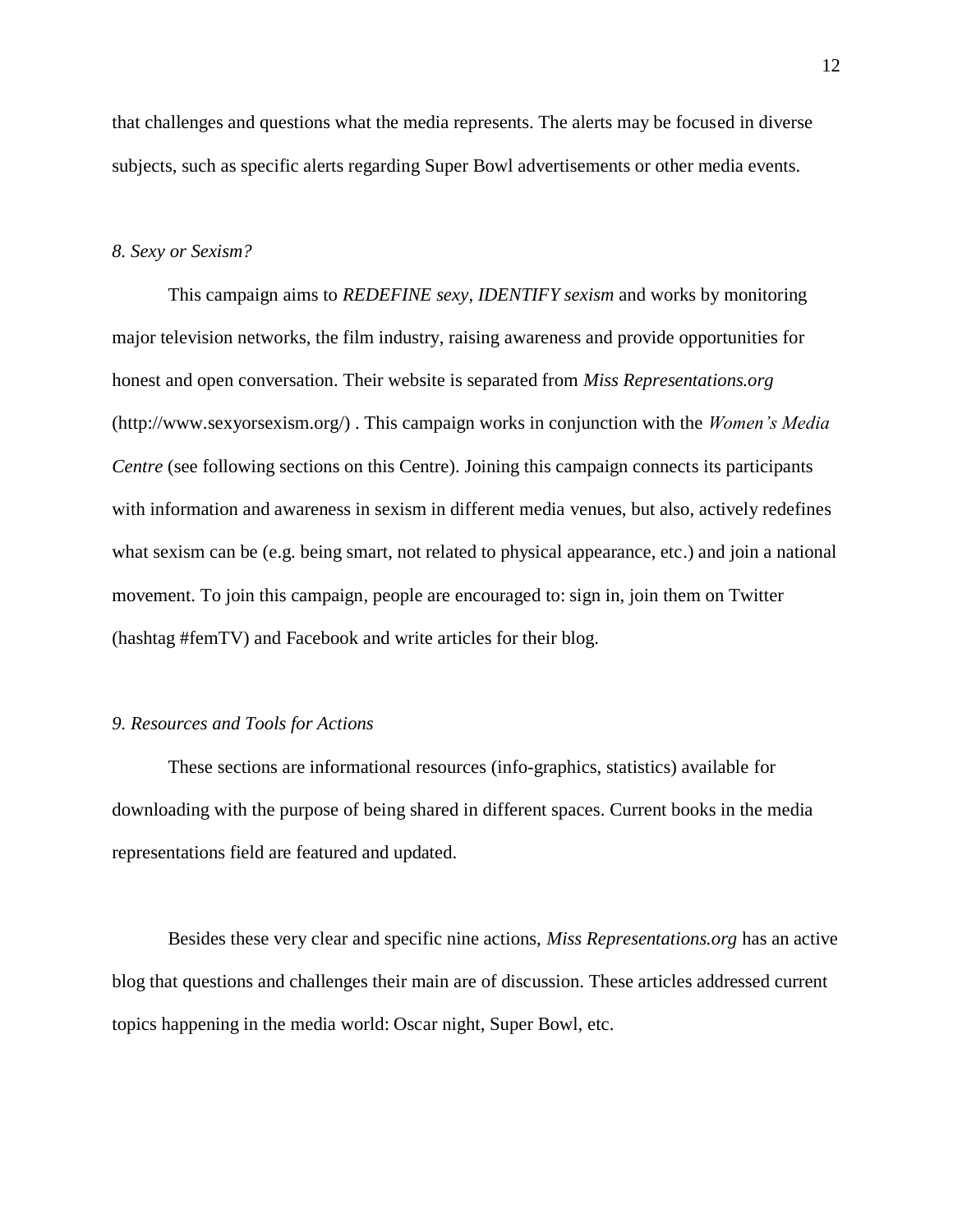## *Weaknesses and Strengths*

The is no clear information about the sort of organization *Miss Representations*.*org* is, which may be confusing while visiting their website and may leave potential donors questioning where funding is going. The website argues that "financial support will go directly towards sustaining our social action campaign. Your generous donation helps us give women and girls the tools to challenge limiting labels and realize their full potentials"<sup>21</sup>. However, the question remains: through what media? Keeping their website and employees? Through their Blog? These questions are important, especially because the majority of the organization's actions are based on social media activities by the public. There are no free screenings of the movies for certain organizations; the possibility is not even addressed in their website. This creates a scenario where *Miss Representations.org* audience is a middle-class one, privileged enough to have constant access to social media tools (computers, laptops, smart phones) and still to be able to pay to screen the film, or at least pay to see it. There is no evidence that a discount or cheaper price is available for NGOs trying to screen the movie.

Despite its recent creation, *Miss Representations.org* is a stable and very well-organized group. With less than a year of existence, the organization has attracted many followers and created interest in their actions. Excluding the option of the movie screening, all of their options to resist media representations are practically free (although technological or social media tools are necessary) and guided towards a young audience for which social media is something they know, understand and use. As part of this literary review, I joined their mailing list and became a *Social Action Representative (*I also signed up for the Dinner Conversations kit tool)*.* Reading these written sources has given me chance to confirm how well organized, prepared, readable,

 $21$  Miss Representations.org web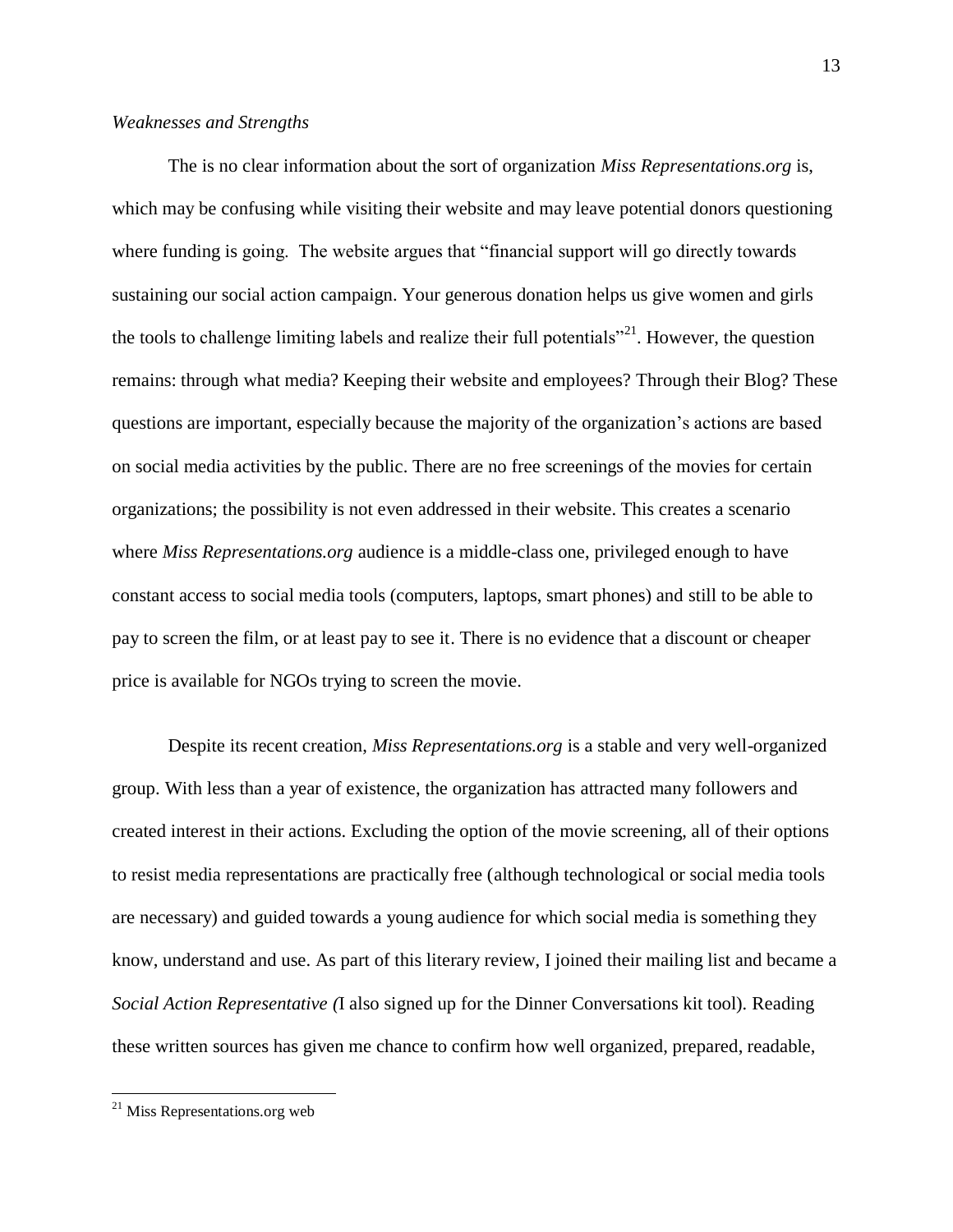yet very powerful this information is. It's evident that a knowledgeable team of people works hard to create these results. It's also clear that the *Miss Representations.org* team knows its audience, and therefore effectively communicates with its followers. The organization has become popular enough, that interested people are able to find volunteer or internship positions with their offices in San Francisco or Los Angeles.

## **Media Awareness Network**

<http://www.media-awareness.ca/english/index.cfm>

#### *Background*

Media Awareness Network (MNet) see themselves as "…one of the world's most comprehensive collections of media literacy and digital literacy resources<sup>"22</sup> This non-profit organization is based in Canada –Ottawa– and they aim to "…promote media literacy and digital literacy by producing education and awareness programs and resources, working in partnership with Canadian and international organizations, and speaking to audiences across Canada and around the world"<sup>23</sup>. As part of their mission, MNet focus is to "Develop and deliver highquality Canadian-based media literacy and digital literacy resources; Provide leadership in advancing media literacy and digital literacy in Canadian schools, homes and communities; and Contribute to the development of informed public policy on issues related to the media"<sup>24</sup> MNet's basic organization has two main areas to navigate their website, but also to effectively provide media literacy resources. These two groups are teachers and parents.

 $22$  Media Awareness Network (MNet) Web: http://www.media-awareness.ca/english/index.cfm

 $^{23}$  Ibid

 $^{24}$  Ibid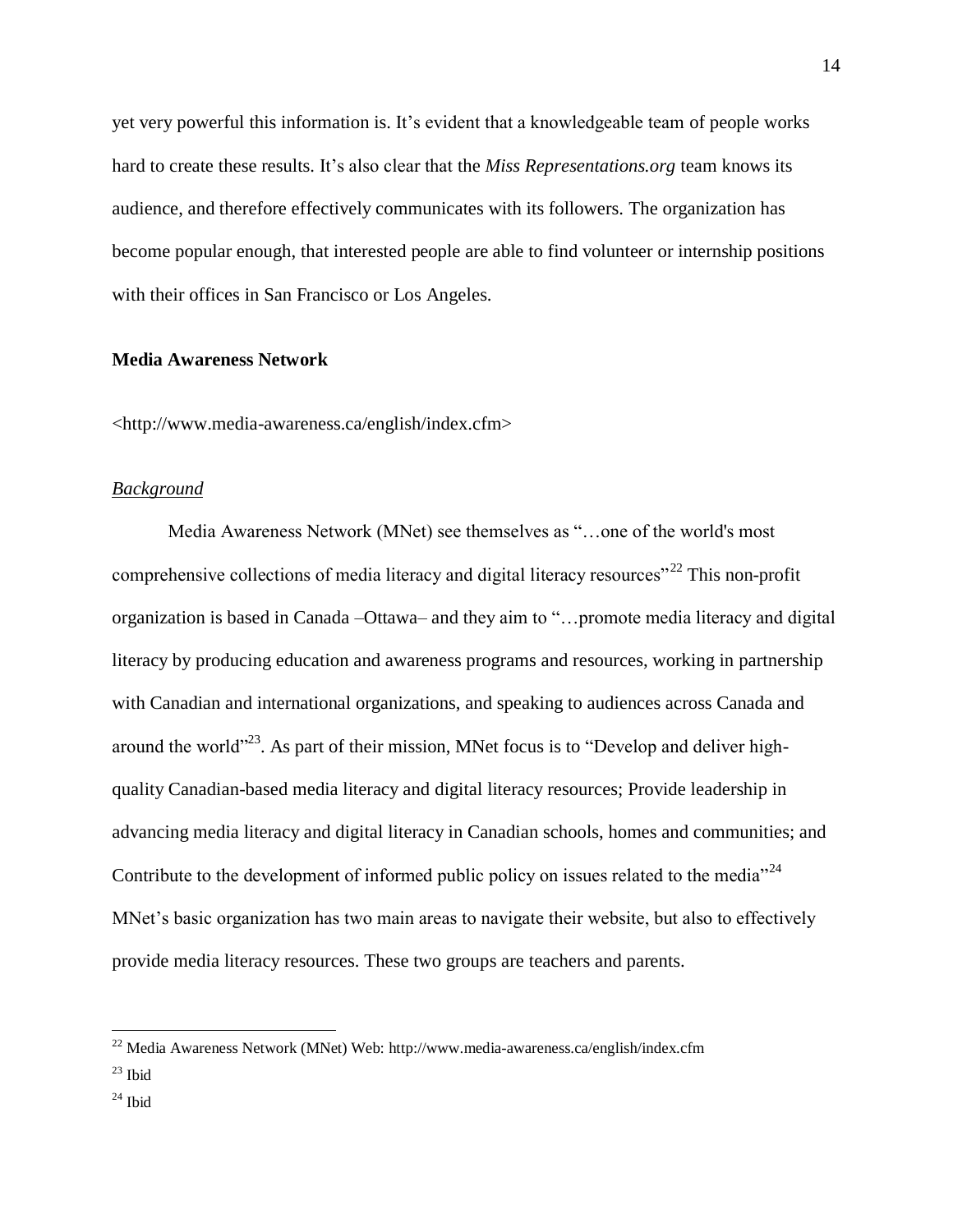As a non-profit organization, MNet's funding comes from different donor and sponsors, and through licensing their media literacy materials. This means, MNet develops unique and copyright materials that can be purchase, creating in this way funds to run the organization. Some of their partners "…include Canadian Library Association, Canadian Teachers' Federation, Canadian Association of Principals, PREVNet and the Association for Media Literacy<sup>25</sup>".

Membership is another way in which MNets receives funding. Membership is available to the general public, as well as other organizations or charities. The annual membership fee for an individual is \$25, and for a non-profit organization is \$100.

## *How do they Resist?*

MNet's target audience is not the young, but instead work with adults in their lives (parents and teachers) so they can inform younger audiences through media literacy programs. Most of their resources are available in both official languages, and can be used in different contexts –urban, remote, and indigenous. MNet's resources "…are developed to reflect Canadian values and culture, current public policy, and education frameworks and are supported by original research."<sup>26</sup>. These resources fall specifically in two categories:

<sup>&</sup>lt;sup>25</sup>Ibid. In order to access materials under the category "for teachers", it is necessary to have a license as part of the school board district. Materials cannot be freely accessed or even preview. If teachers are interested in this, they are encourage to contact MNet by phone, fax or e-mail.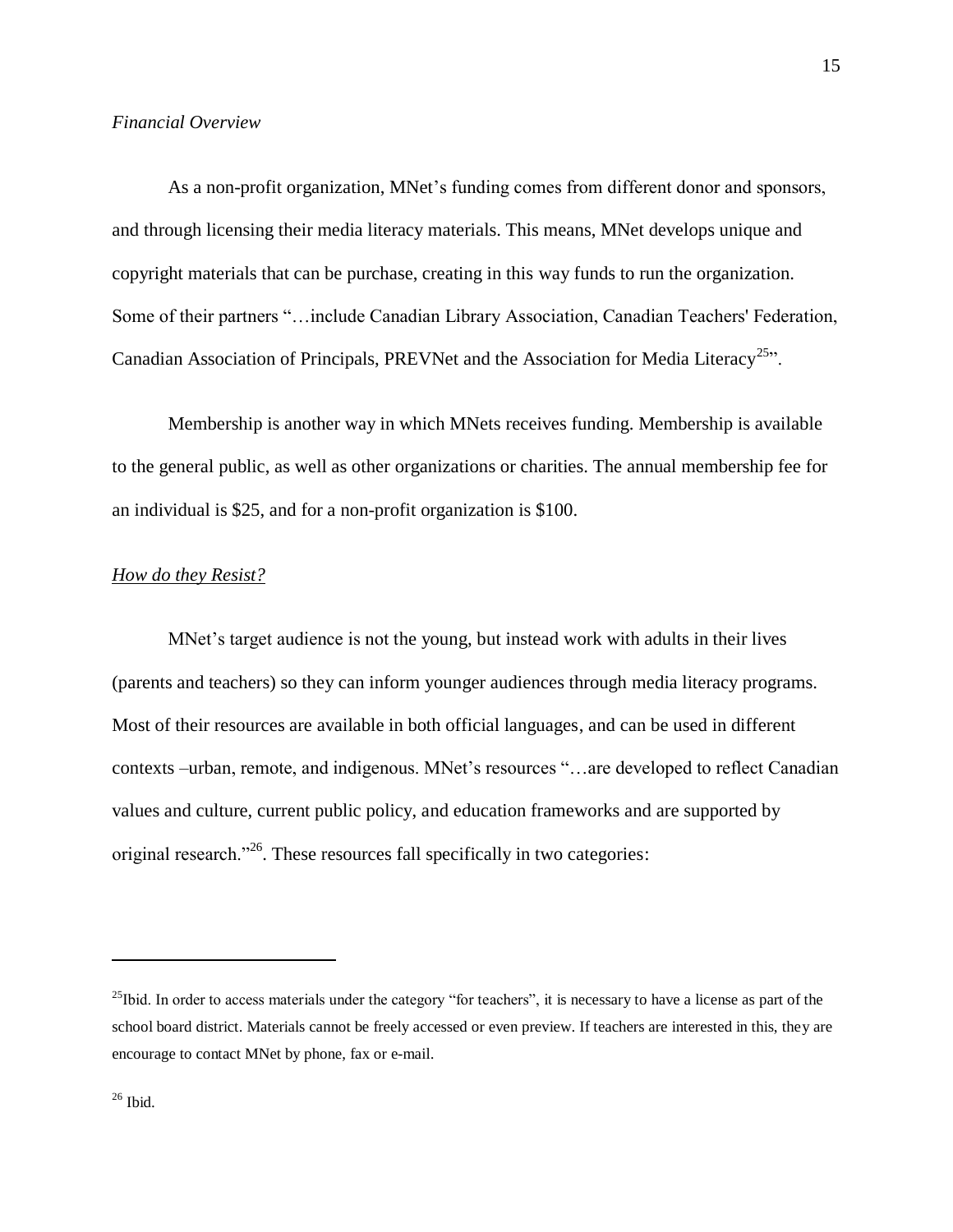- Web Based Resources: Again, there are two areas in which people can access these materials: as parents or teachers. These resources cover several areas of media awareness like Internet, television, film, video games, newspapers, advertising and popular music.
- Digital Literacy Program: Started in 1996, this program aims to target the impact the Internet has in young audiences. "Its primary focus is to bring teachers and librarians up to speed on the issues related to children's Internet use."<sup>27</sup>

Other form MNet spreads their work through is research. The *Young Canadians in a Wired World* (YCWW) longitudinal research program is Canada's largest and most comprehensive investigation of the role of the Internet in the lives of children and youth $128$ .

## *Materials Available*

*On Media* is a category in the MNet website that allows visitors to browse media literacy information under different categories. Each one of the following categories is explained in context, background and current state. If interested, the information can be ordered via the site.

- Media Violence (violence in media entertainment, business of media violence, research on the effects of media violence, government and industry responses to media violence, media violence debates, media education and media violence)
- Media Stereotyping (Ethic minorities, aboriginal people, girls and women, men and masculinity, gays and lesbian, whites and whiteness privilege, persons with disabilities)

 $\overline{a}$  $27$  Ibid.

 $28$  Ibid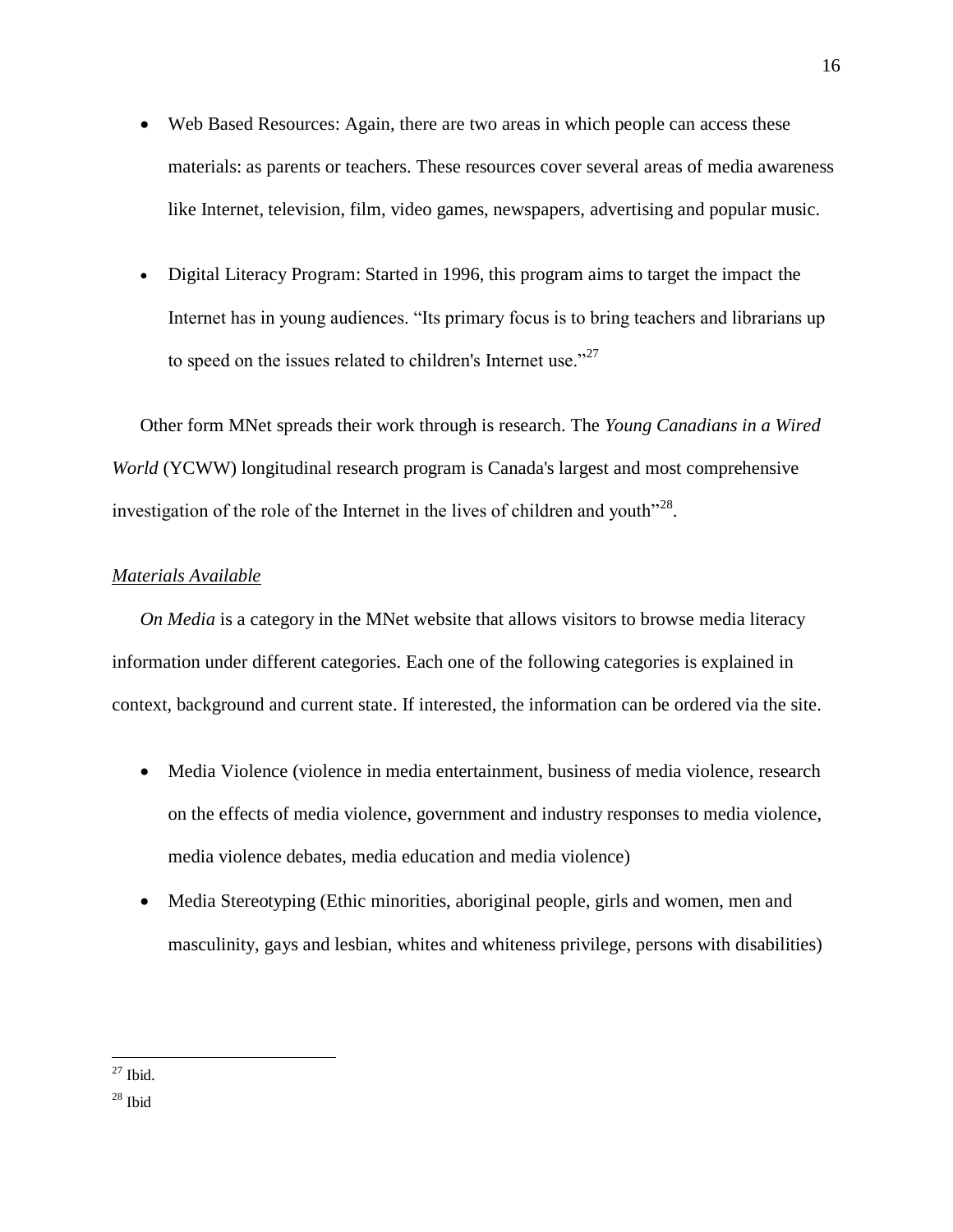- Online hate (what is hate?, online hate and free speech, online hate and the law, deconstruction hate sites, tactics for recruiting young people, protecting children and teens from online hate, responding to online hate)
- Information privacy (why is information privacy and issue?, how information privacy in compromised, information privacy and children, Canadian privacy legislation, Canadian voluntary privacy codes, US legislation, international guidelines)
- Media and Canadian Cultural Policies (media and Canadian cultural policies chronology, Canada's cultural policies, Canadian content rules, international agreements and Canadian Identity)

Free games and materials are available, all of them with a target audience and theme.

*Special initiatives* is a section that develops extra information on media literacy special programs. These are:

- Media literacy week
- A web aware
- MediaPulse

 $\overline{a}$ 

- Web awareness
- Media awareness for girl guides
- Media toolkit for youth

## *The Media Literacy Week<sup>29</sup>*

*The Media Literacy Week,* is an interesting and positive project started in 2006 that tries to "…promote media literacy as a key component in the education of young people and to encourage the integration and the practice of media education in Canadian homes, schools and

<sup>&</sup>lt;sup>29</sup> Media Literacy Week. Web http://www.medialiteracyweek.ca/en/about\_overview.htm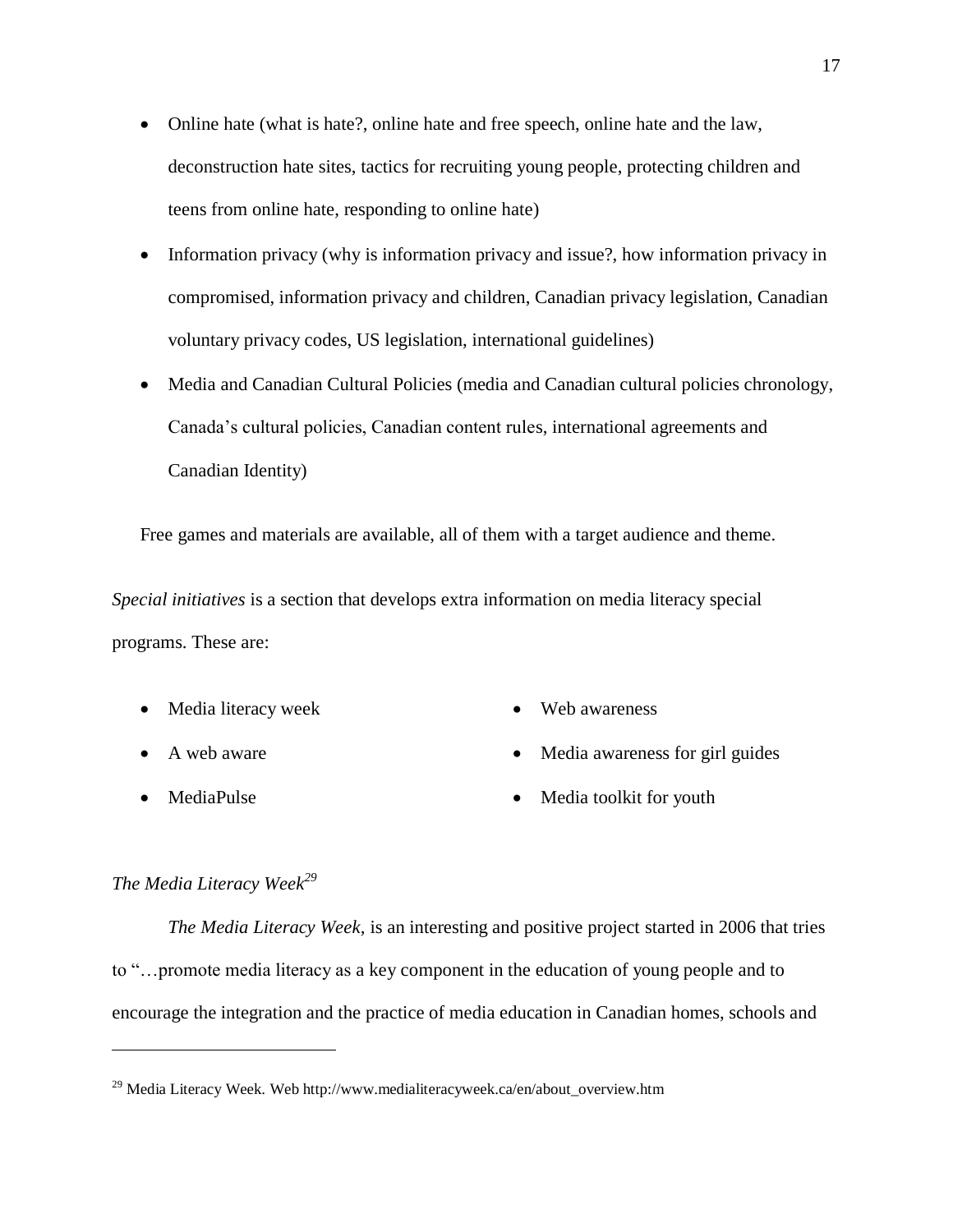communities"<sup>30</sup> (MNet's website). This year, media literacy week's them will be *Privacy Matters*, and events will take place in different places around the country between November 5<sup>th</sup> to  $12^{th}$ , 2012.

*Materials for parents* are available under different categories:

- Television (the good things about television, television's impact on kids, special issues for young children, understanding television rating systems and codes, managing television in the home, talking to your kids about television, taking action)
- Movies (the concerns, special issues for young children, special issues for tweens and teens)
- The internet (parenting the Net Generation: Parental involvement can ensure kids stay safe while benefiting for the Internet, safe passage: teaching kids to be safe and responsible online, etc.)
- Video games (good things about video games, the concerns, special issues for girls, special issues for young children, special issues for teens, understanding the rating system, managing video game playing in the home, choosing good video games for your kids, taking action, voice your opinion)
- Music (inappropriate content, online music, managing music in the home, taking action)
- Marketing and consumerism (advertising: it's everywhere, how markets target kids, special issues for young children, special issues for tweens and teens, understanding advertising guidelines and codes, dealing with marketing: what parents can do, taking action)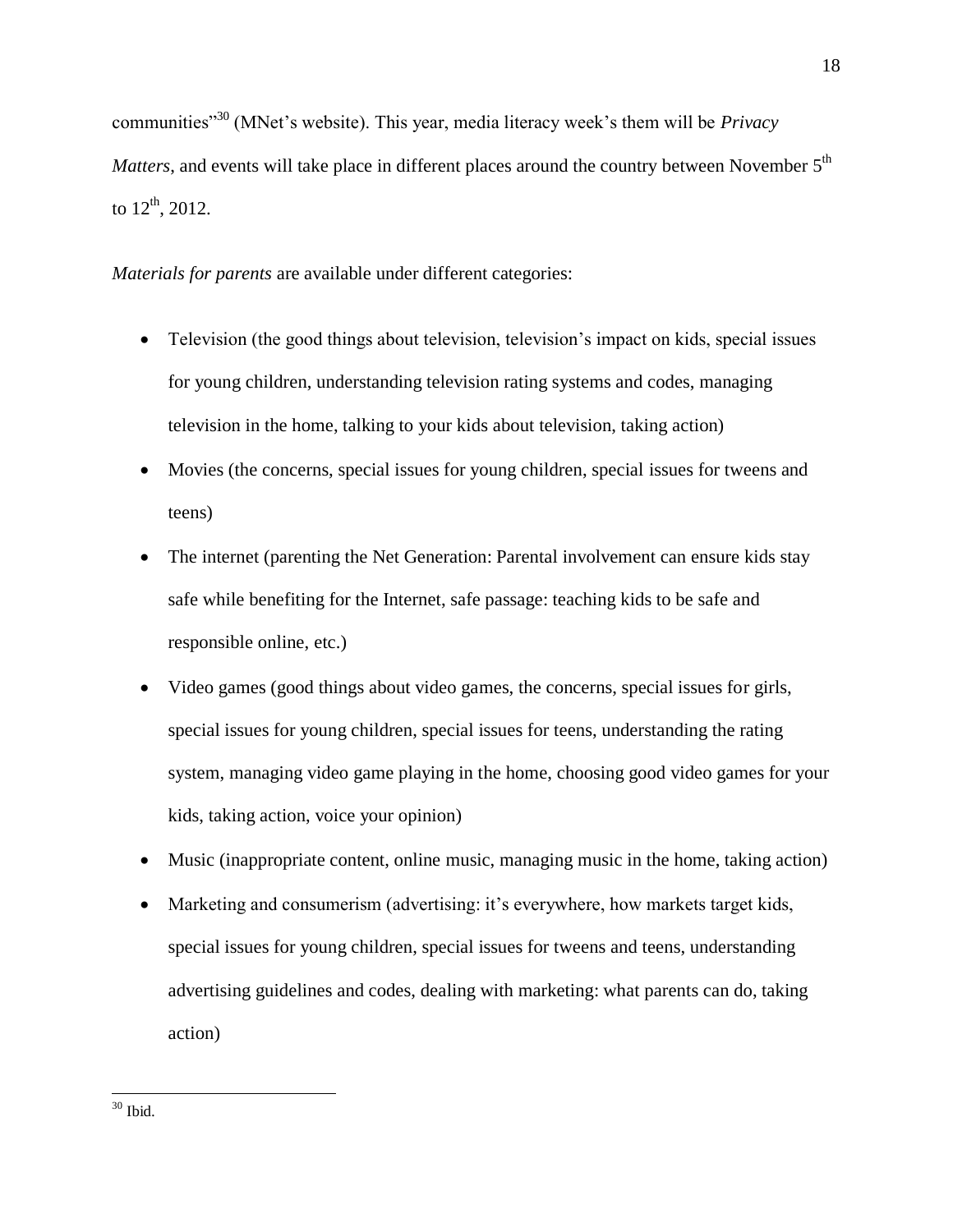Especial emphasis is given to parents in terms of speaking out. This relates to making parents understand that, if they see something in any media form that they perceive as a poor or as a misleading representation of girls/boys women/men in media they should not be afraid to speak to whoever is in charge: TV channels, newspaper editors, government agencies, members of parliament, etc.

#### *Weaknesses and Strengths*

MNet is an extremely completed source site with several areas of interest for media awareness approaches to kids and teens. This is a Canadian resource guide with bilingual materials which approach the Canadian context by addressing issues as aboriginal people media representations (i.e. stereotyping). Materials are broad, complete and accessible for all audiences. By focusing on teachers and parents, materials become specific, which leads to concrete areas to inform kids with clear examples, objectives and -possibly- results.

MNet considers that a lot of negative consequences in the media's impact on teens and kids stem from the lack of attention and understanding given to them from those who are in charge and interact with them on a daily basis – the children's parents, teachers, family, and friends. On the other hand, not all materials are free; in order to access them all, it's necessary – for teachers– to get the license through the school board or district. Parents, to have full access, must buy a membership, and while this is probably worth it, it denies the possibility to many working class parents who try to inform their kids in media literacy issues.

## **Women In Media And News**

< http://www.wimnonline.org/>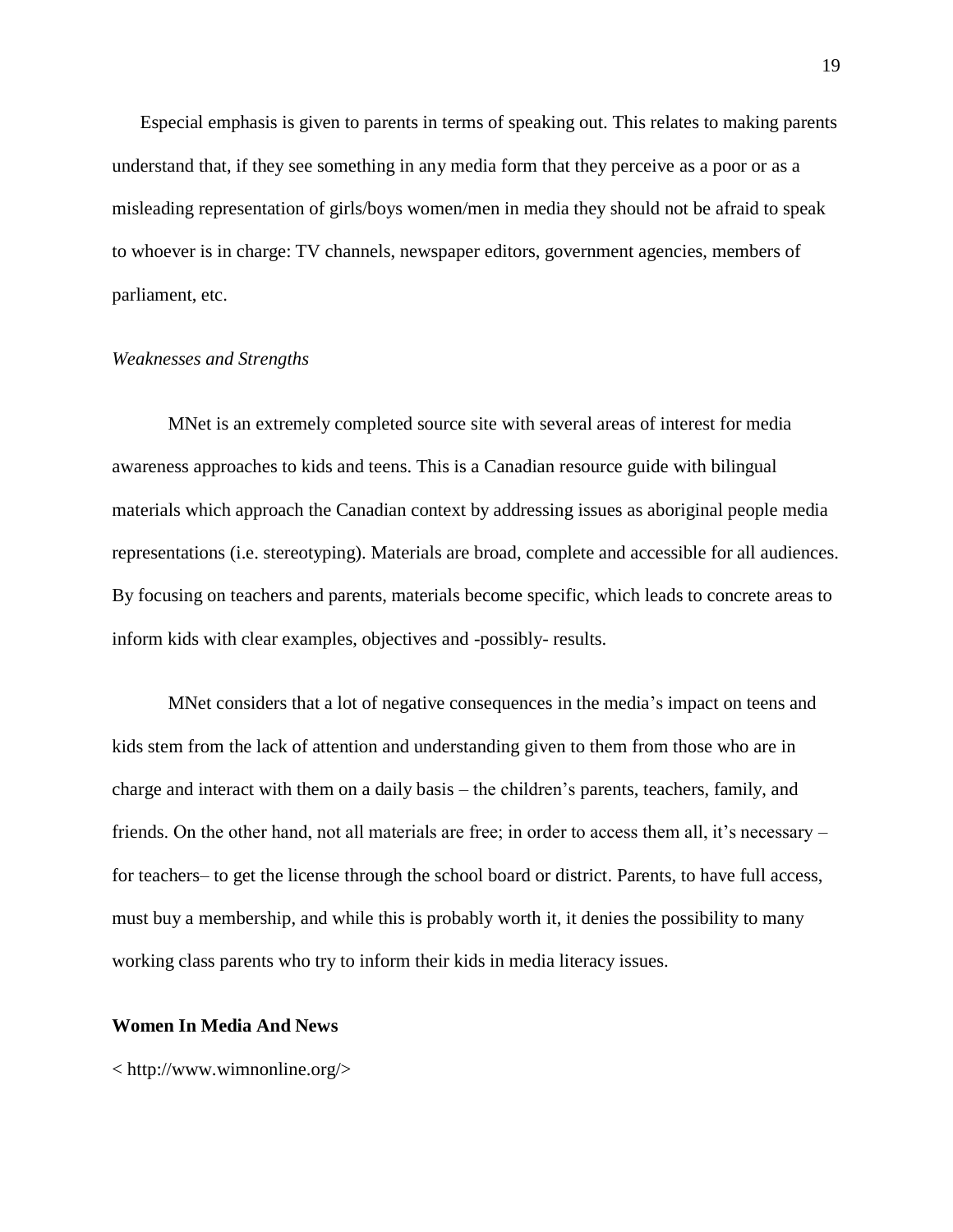## *Background*

Women In Media & News (WIMN) is a US-based media analysis, education and advocacy group. Founded by Jennifer L. Pozner in 2001 in collaboration with a wide range of "... journalists, feminists, social justice activists and media reform advocates."<sup>31</sup>. One of WIMN's objectives is to "... increase women's presence in the public debate, emphasizing those who are least often heard<sup>33</sup> as well as analyzing media representations on women and trying to create equity. WIMN works within an intersectional perspective, where women, race, gender, sexuality, LGBT and other categories are equally treated and developed in terms of their activism.

## *Financial Overview*

WIMN identifies as a grassroots organization working with a small budget. Based on this, there are three ways in which getting involved in the organization are encouraged. Some of these initiatives involve monetary support.

- Contribution: WIMN accepts tax-deductible donations and encourages individuals to ask their company to match contributions. There is emphasis in the fact that just 5% of the donation will go towards administrative fees, and the remaining 95% will benefit WIMN's activities.
- Whilst: WIMN proves a list of specific items that would be greatly appreciated for donation. Before proceeding to donation, people are encouraged to contact WIMN.

 $31$  Women in Media and News (WIMN) Web http://www.wimnonline.org

<sup>32</sup> Ibid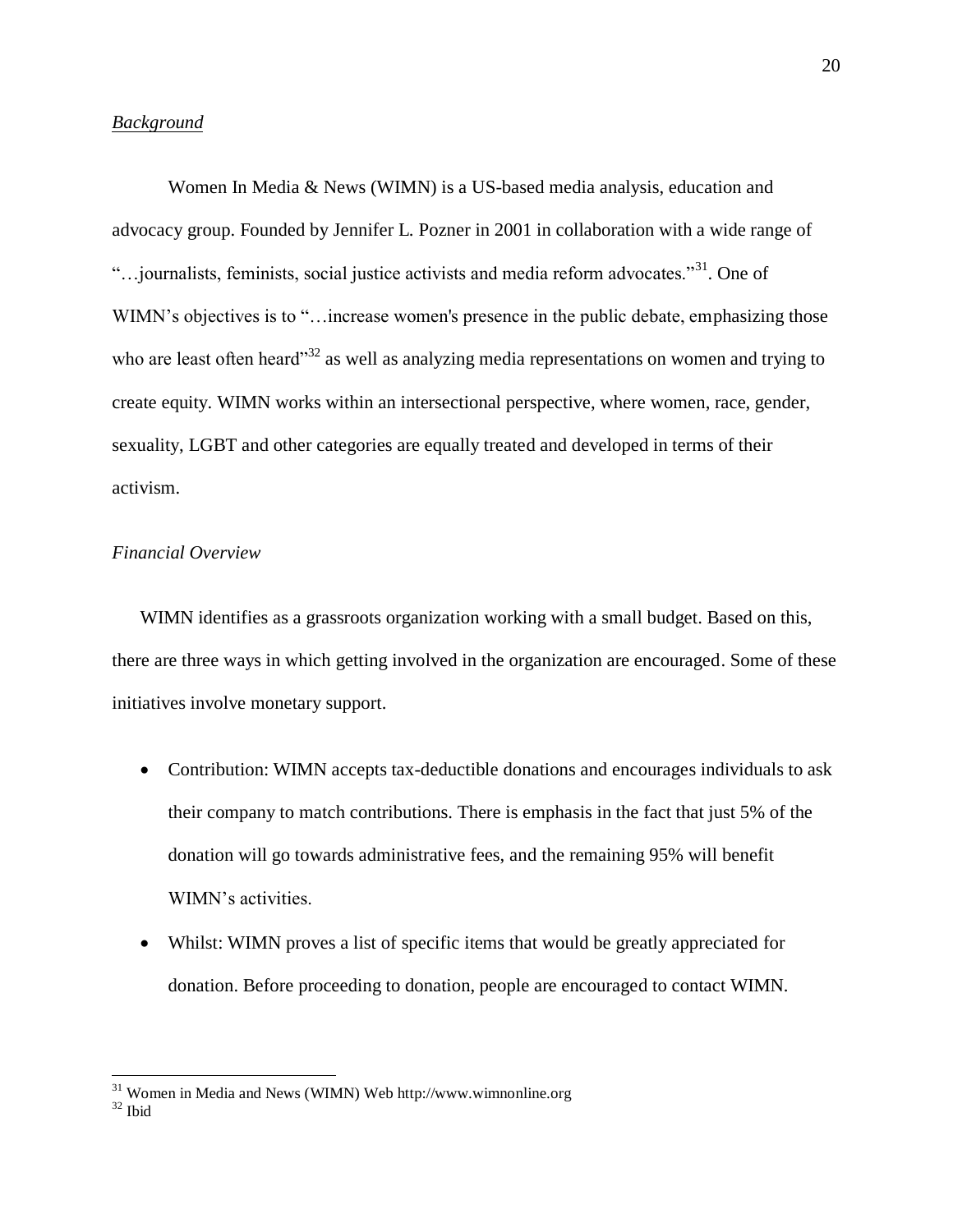Volunteer: There is no clear number of volunteer positions needed for WIMN, however, skills and activities that the volunteers can undergo are many, ranging from web maintenance, fundraising, to research, etc.

#### *How do they Resist?*

WIMN has four basic programs to challenge media representations.

• Media Analysis: This section is formed by written material –articles, editorials and other publications created by WIMN's staff and board. There is also an interactive lecture directed to college campus in topics on media representations on women, pop-culture, etc. Part of this media analysis is a group blog called: WIMN's voices, where guest bloggers and different people involved in media awareness project post their ideas on the subject.

• Media Education: This program focuses of workshops in media awareness for college groups and community organizations.

• Media Outreach, *WIMN's POWER* (Perspectives Of Women Expand Reporting). This project tries to open the panorama in which women are represented in media through open discussion and negotiation with people involved in the production of media messages –editors, producers, journalist, etc.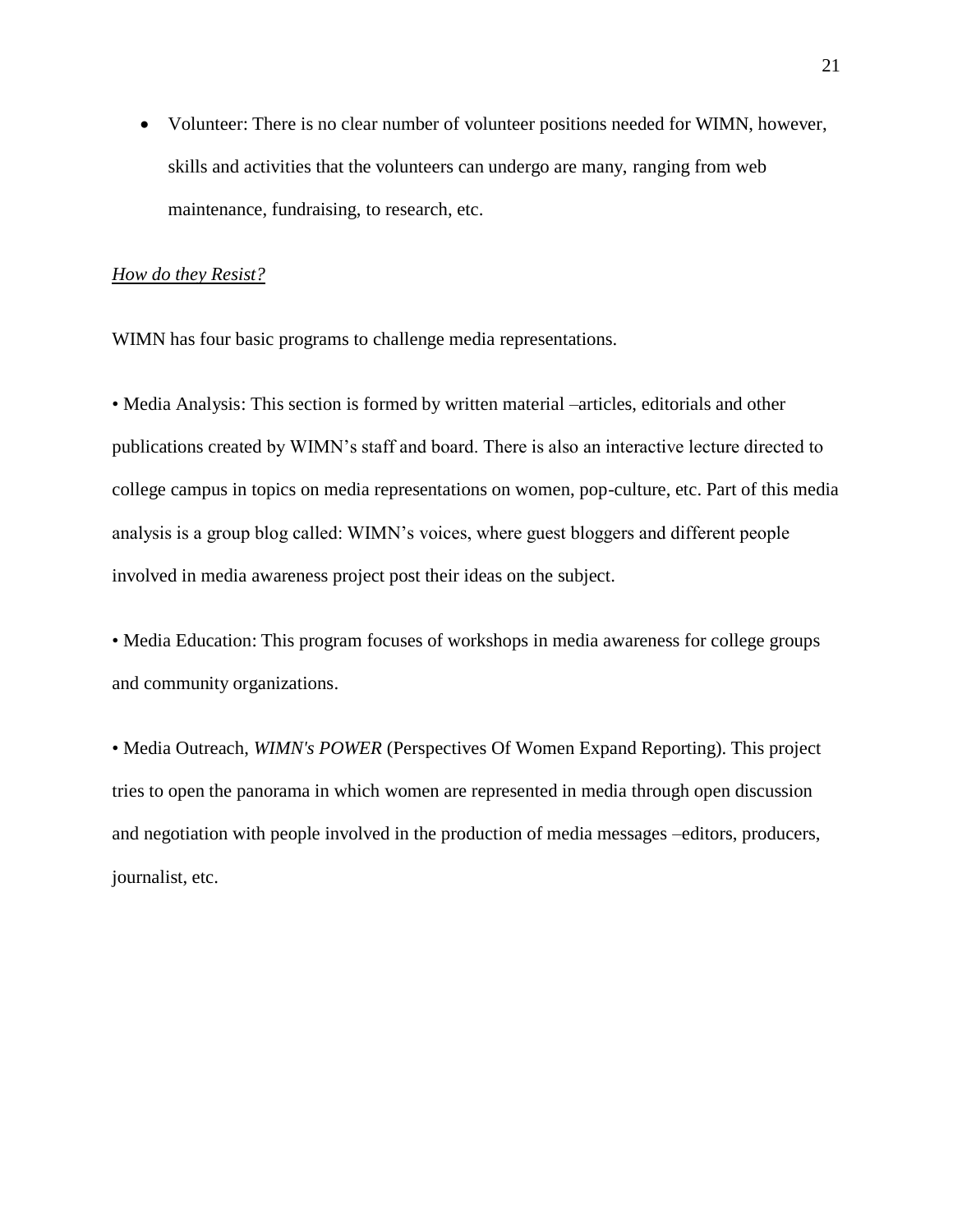• Media Reform: This multi-layered activity, "...engages in ongoing coalition work, public awareness campaigns and other advocacy efforts to transform the media through structural changes in media policy"<sup>33</sup>.

Professionally edited and written, many of WIMN's publications can be found in a variety of mainstream sources (newspapers, TV and radio shows). Members also provide presentations and training workshops on women and media, conferences, targeting students, different communities, etc.

Becoming a media activist is another way WIMN offers to resist media mis-representations on women. A "Resource Guide for Media Activists" is available for those who want to connect with organizations, books, or blogs that discuss and challenge the issue on media awareness.

## *Weaknesses and Strengths*

Because of its own mission and purpose, WIMN basically works with women who are already part of the powerful hegemonic apparatus which produced representations of women like journalists, TV producers, editors, etc. Therefore, to effectively engage in this organization requires specific skills strongly attached to privileges like high education.

On the other hand, working from an interseccional perspective legitimizes WIMN's work in different areas. The workshops they offered informed effectively wide range of topics to audiences that can later on reproduce the acquired knowledge starting in this way the dissemination on a new and challenging way to question media representations of women.

 $33$  Ibid.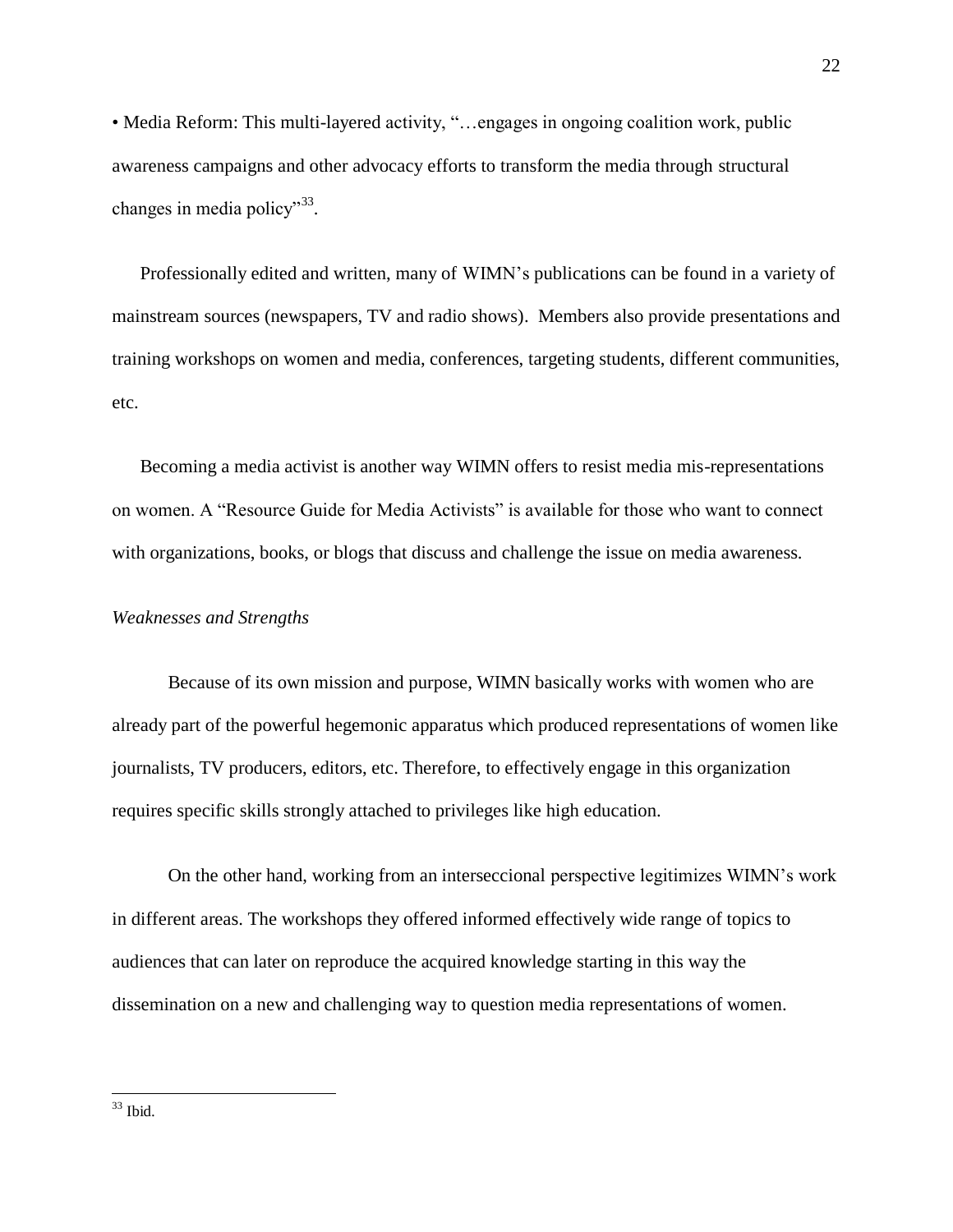## **Reel Grrls**

## < http://www.reelgrrls.org/>

## *Background*

This unique and interesting program aims to encourage young women in the developing and strengthening of leadership skills through media production, finding in this way a form to resist media representations. This organization works exclusively in the Puget Sound region (Seattle) with girls aged 13-19.

## *Financial Overview*

Monetary donations are encouraged, especially in terms of getting the materials for the workshops (i.e. tape stock, scholarships for low income girls to join the workshops). Donations can be done monthly, although donations in-kind are accepted companies (food companies, like Whole Foods, provide snacks). *Reel Grrls'* online store has options for buying some of the produced DVD's, or branded clothing. Some of the programs offered have a cost (for example a day camp costs \$275). However, *Reel Grrls* encourages participants to pay what you can. In this context, companies are encouraged to sponsor a specific project. As a registered non-profit, all donations are tax deductible.

## *How do they resist?*

 $\overline{a}$ 

*Reel Grrls* offers "…a variety of hands-on workshops for teenage girls in specific skills including animation, cinematography, script writing and more"<sup>34</sup>. They also have the after-school program, where "…participants meet one or more times per week over an extended period of

<sup>34</sup> Reel Grrls Web: http://www.reelgrrls.org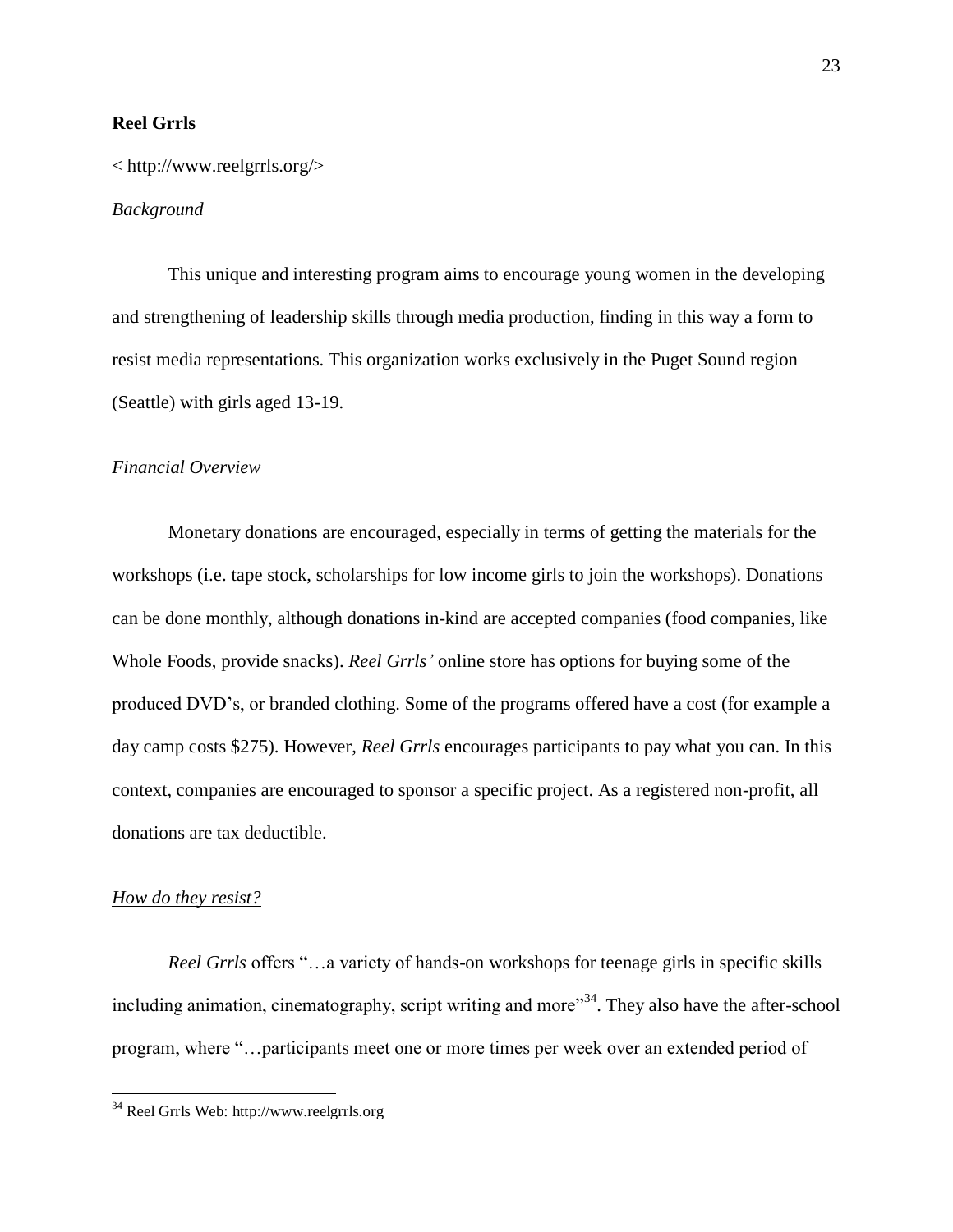time such as 3-9 months. They work on creating a 3-15 minute video, and often produce polished videos for submission to film festivals<sup>355</sup>. Besides these programs, they also have a weekend program, day camps and normal camps that are planned and scheduled according to funding, time of the year and other events. The topics for these activities are broad, from "A Disability Justice and Media Camp" to more specific skilled areas in film production like lighting and camera work, or graphic design.

*Reel Grrls* mentors are a key element for the success of the program. Women with different backgrounds and skills are perfect candidates for this project, and appear as technical mentors, youth development mentors, curriculum mentors, and workshop leaders. Volunteers and interns are required to commit between one to six months in different areas: marketing, program and technology, development and planning.

## *Weaknesses and Strengths*

*Reel Grrls* is a unique and interesting way to engage young girls in challenging how media represents them, by enabling them to create their own representations. Young women in this program, don't just gain knowledge in how to challenge media representations, but they also obtain professional skills that have a long and lasting impact in their lives beyond the conclusion of their weekend camps. The duo of creating-challenging gives young girls the opportunity gain confidence, especially when some of the works by former participants have had success in international events. The work of *Reel Grrls* embraces women's intersectional reality, including categories like race, ability, gender, etc.

<sup>35</sup> Ibid.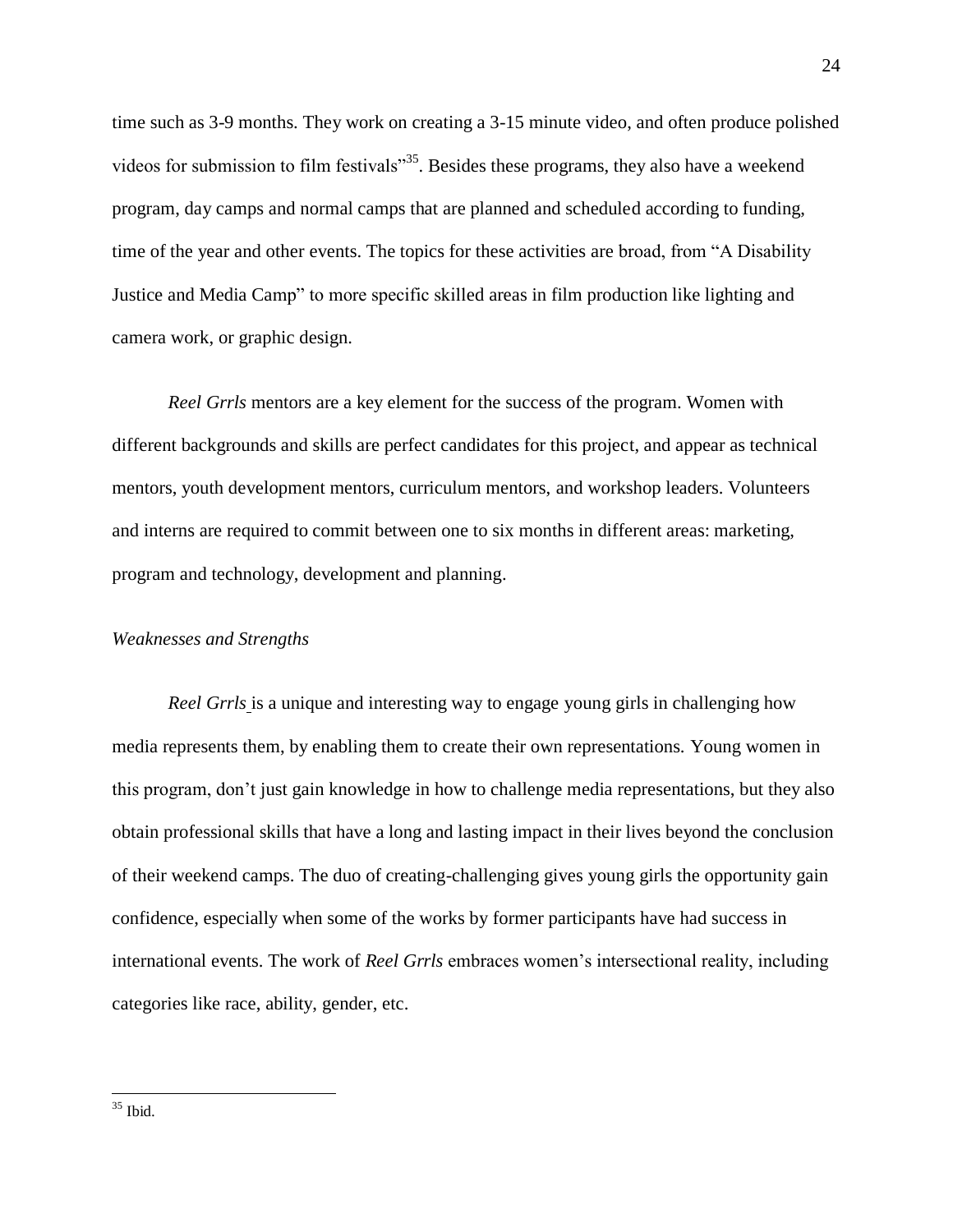The program's activities are restricted to a limited geographic area, creating barriers for girls that cannot access this location.

#### **Women, Action & the Media**

<www.womenactionmedia.org>

#### *Background*

Women, Action & the Media (WAM!) founded in 2004 "…connects and supports media makers, activists, academics and funders working to advance women's media participation, ownership and representation<sup>356</sup> Resisting media representations of women is not their only focus, however, it is part of their general activities.

## *Financial Overview*

*WAM!* is in the process of becoming and independent non-profit organizations. Donations and memberships are encouraged. Membership has a cost of \$45 US dollars.

### *How do they Resist?*

 $\overline{a}$ 

*WAM!'s* main activities are in training people, especially women in different areas within the media representation issues. One of *WAM!'s* main goals is to train women to start writing (in their blogs, jobs, newspapers, etc.) about topics that reflect and challenge not just women's media representations, but issues of social justice by challenging hetero-normative/white hegemonic views. *WAM!* aims to create a form of conscious journalism. They try to achieve this by:

<sup>&</sup>lt;sup>36</sup> Women, Action and Media! (WAM!) Web: www.womenactionmedia.org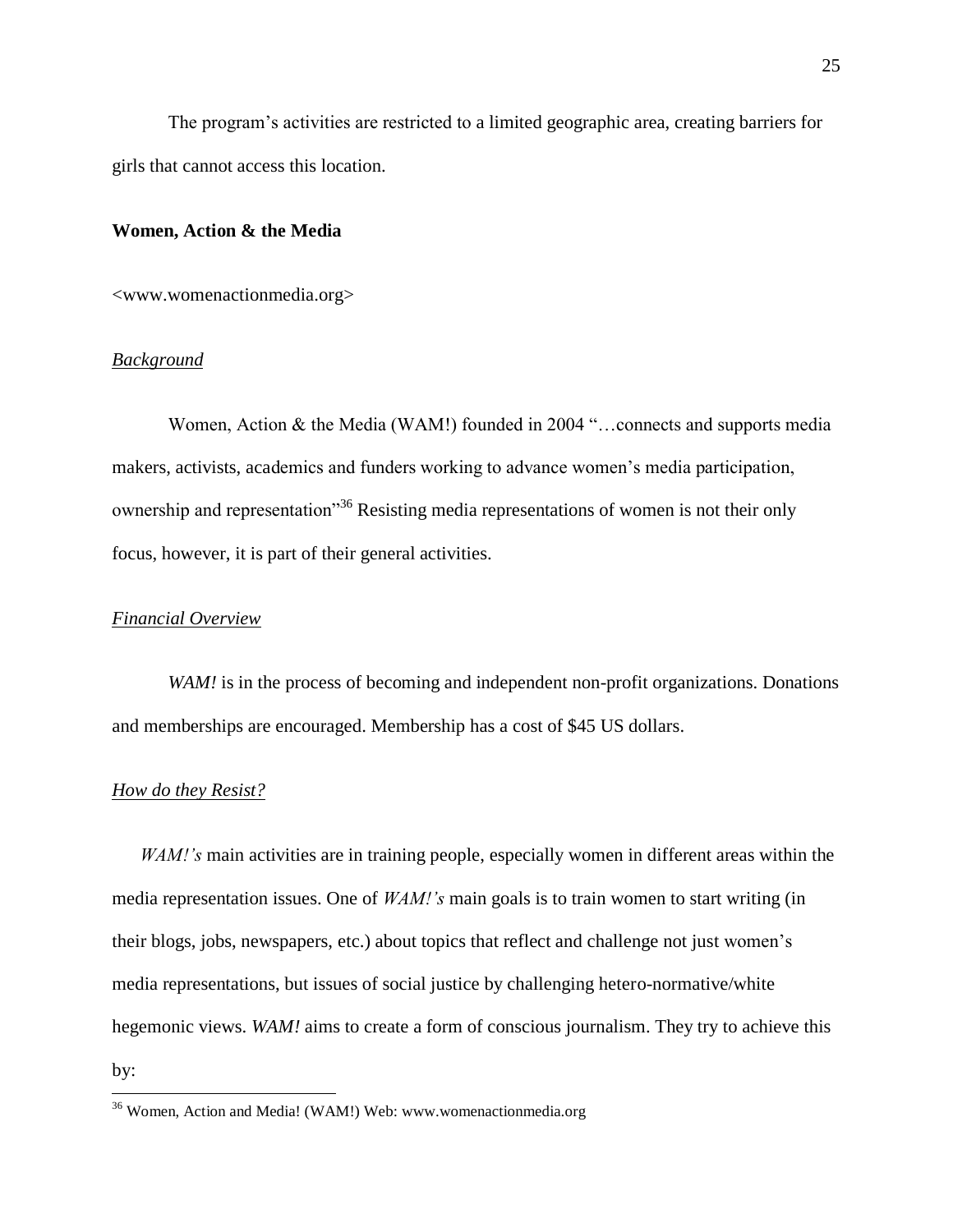- Organizing workshops, training sessions and conferences
- Maintaining an active member list that constantly challenges media and gender issues
- Creating networks (locally and globally)
- Encouraging people to challenge themselves to work together while evaluating their strengths and differences.

If a chapter does not exist in the visitor's immediate area, *WAM!* encourages people to start their own new chapters. However, one needs to contact *WAM!* to initiate the process of creating this so-called chapter. *WAM!* networks function actively in Boston, Chicago and New York, and new networks have recently been created in Los Angeles, Portland (Oregon) and Vancouver (Canada).

*WAM!* Vancouver is a new organization, and this coming March  $31<sup>st</sup>$  they will be hosting their second annual meeting where the discussion will be centered in the theme of *uprising*. The aim of this conference is to "examine the media's coverage of various important "uprisings" that have taken place in the past year – SlutWalk, the Arab Spring, Occupy Wall Street, and others – and discuss how the media helps to shape popular perception and opinion of revolutionary movements such as these"<sup>37</sup>

## *Weaknesses and Strengths*

 $\overline{a}$ 

*WAM!* Basically targets middle- to upper middle class female freelance journalist, leaving outside a wide range of women. Becoming a member is not free, but membership includes

 $37$ Women, Action & the Media. WAM! Vancouver Web: http://wamvancouver.wordpress.com/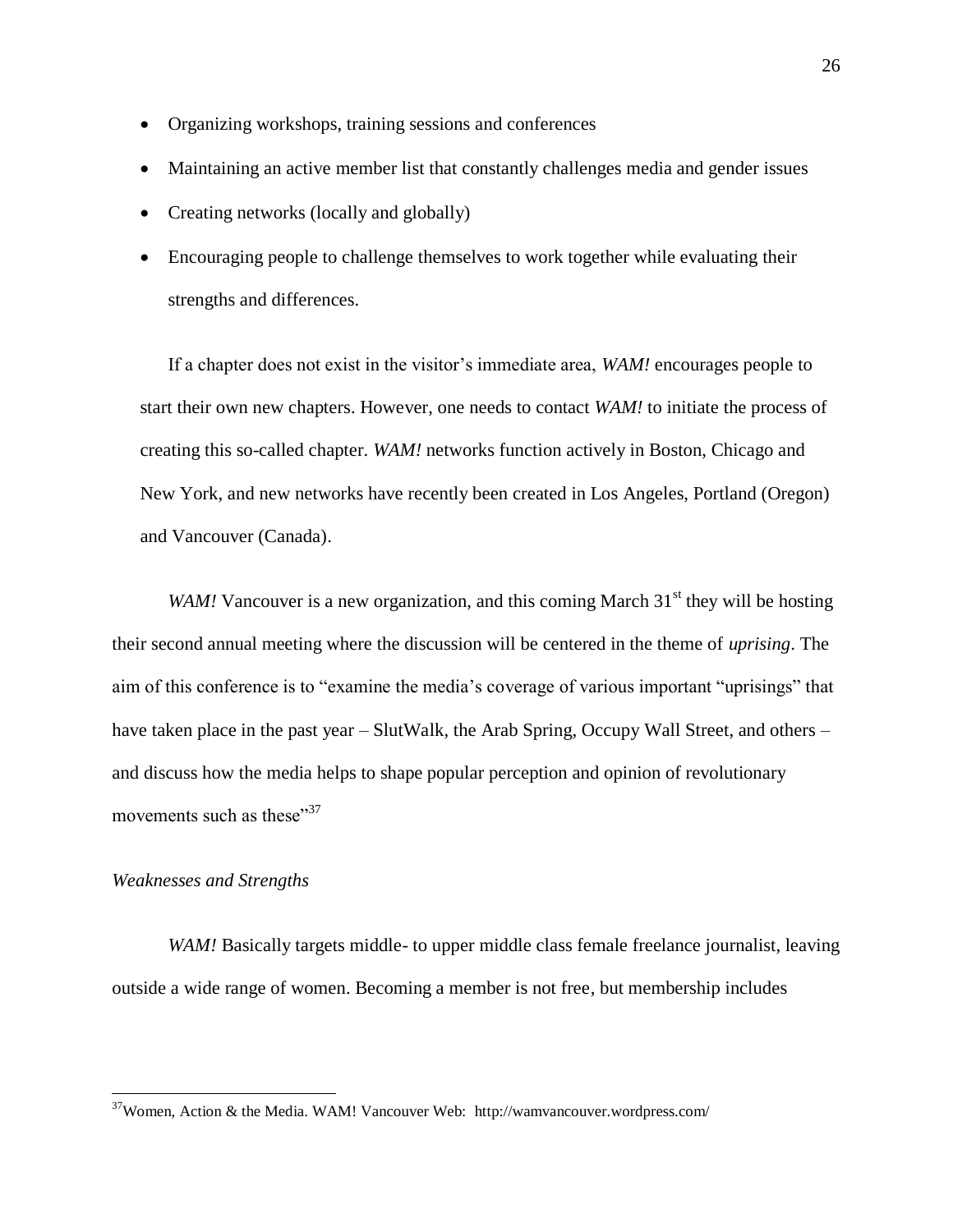discounts to places, services and organizations that are also connected to upper middle class activities.

There is no clear evidence in how their workshops or training sessions function (i.e. topics covered, duration, etc.) or how contributions are used.

On the other hand, freelance journalists, and journalists in general, are a key point in how women are constructed in media. It is true that many times, a magazine's or newspaper's policy defines what get publish, under what perspective, etc., limiting the journalists' opinion. However, it is also true that journalist have an important amount of power in directing their lines of investigation and presenting articles from a different perspective, and it is here, where *WAM!* activities can potentially influence journalists and other activists to challenge media representations.

## **The Association for Media Literacy**

<http://www.aml.ca/home/>

#### *Background*

 $\overline{a}$ 

*The Association for Media Literacy (AML)* "…is a voluntary, non-profit organization dedicated to promoting media education as a means of understanding the influence of the media, and the impact of rapidly evolving technology, on our culture"<sup>38</sup>. AML is a Canadian organization, founded in 1978 in Toronto. Because of *AML's* efforts in lobbying, "Ontario was the first educational jurisdiction in the world to mandate media literacy as part of the English

<sup>38</sup> The Association for Media Literacy Web: http://www.aml.ca/home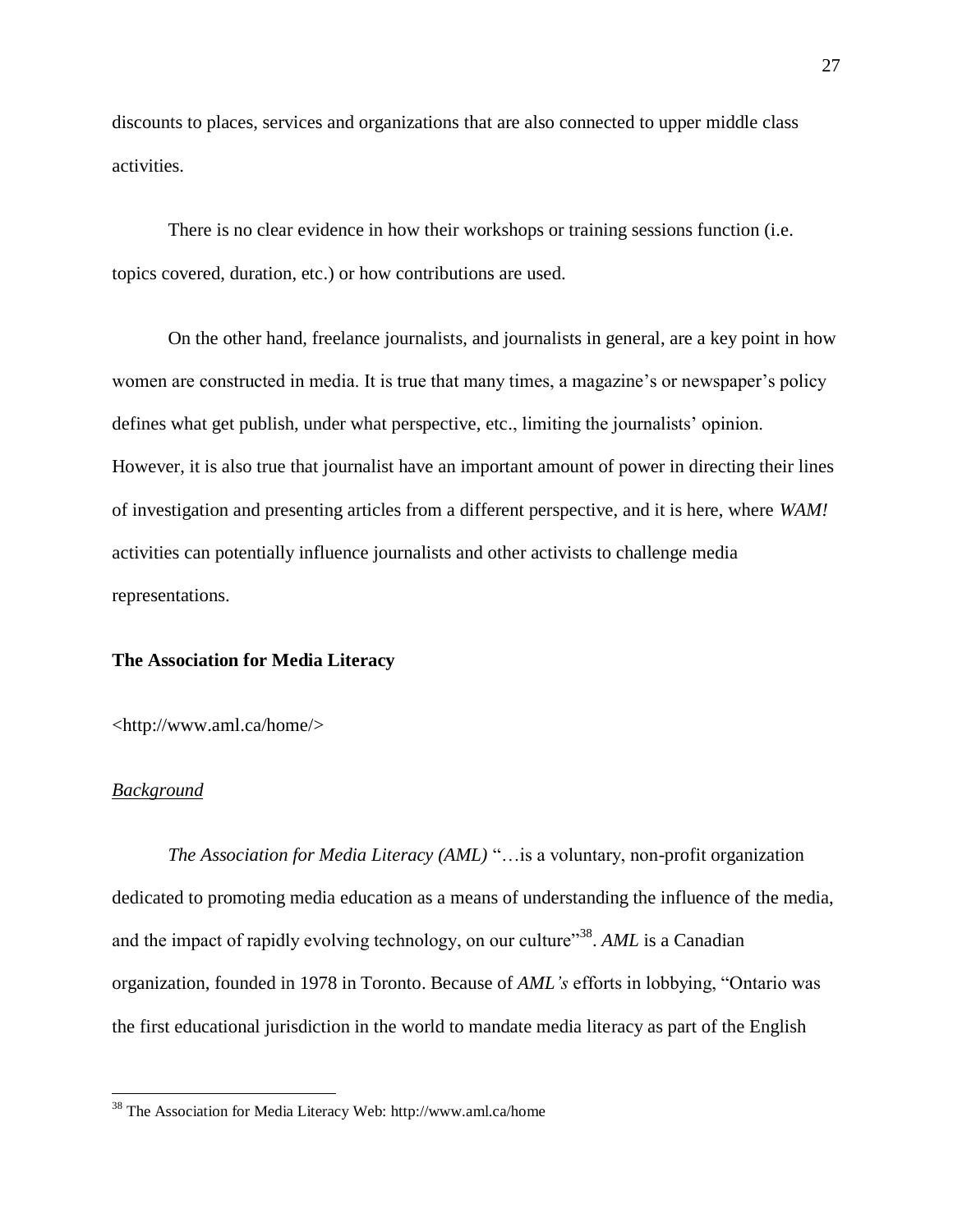curriculum…"<sup>39</sup> The organization is composed by "…teachers, librarians, consultants, parents, cultural workers, and media professionals<sup>740</sup> who work in the field of mass media and study its consequences.

## *Financial Overview*

*AML* does not provide specific information about their finances. Unlike Media Awareness Network, AML does not give guidelines in terms of copyright or licensing material taken from their website. For the moment, memberships are free. Their sites does not have a clear section regarding their policy on donations or contributions.

## *How do They Resist?*

A concern of *AML* is creating a large and efficient network of teachers where sharing information, events, activities, etc. is central to the success of AML. The network is supposed to function locally and around the world. Online newsletters (access to which requires membership), workshops and conferences, publications of anthologies and constant support for media teachers are some of the ways in which AML networks stay up-to-date. Some of their activities are lobbying the multiple levels of government, the school boards, and the media industry within the themes of media literacy. They also execute different activities, like film screenings, their own AML Youtube Channel, publication of articles and reviews in different media forms and well as AML's website.

#### *Weaknesses and Strengths*

 $\overline{a}$ <sup>39</sup> Ibid.

 $40$  Ibid.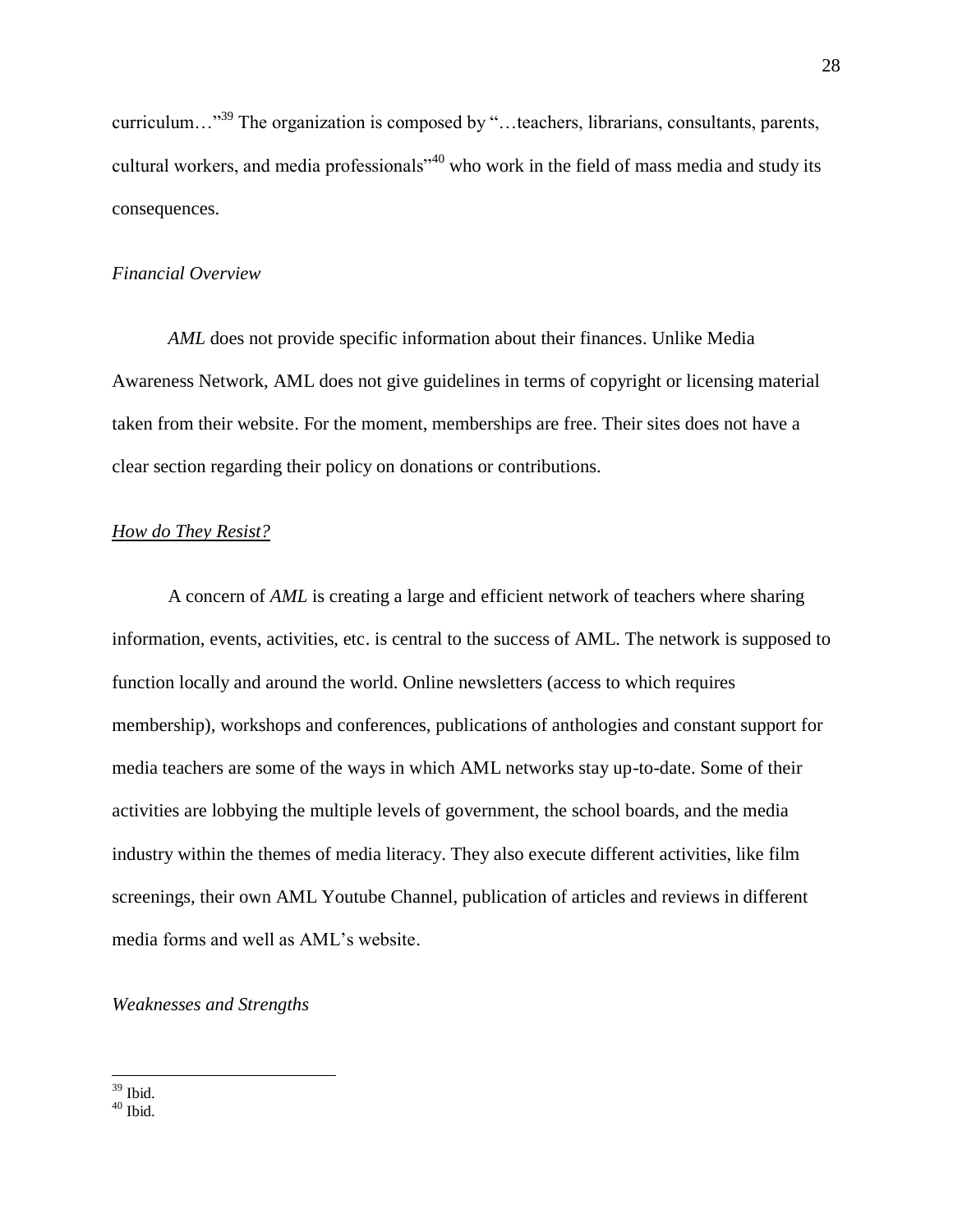Articles, readings reviews and materials are easily accessible and range from a wide variety of topics in media literacy. The articles come from knowledgeable sources and informed experts in the topic.

*AML* is primarily a first world organization. Its members mostly belong to "Englishspeaking countries where the educational system has given some priority to media literacy, notably England, Australia and Scotland as well as the U.S.<sup>341</sup>. While this should not be considered a negative aspect, it does undermine the plurality in research that has been happening around the world by establishing English as the dominant language.

*AML* informs a privileged and educated audience. *AML* articles are not unreadable, but they do not attempt to reach young audiences; it is clear that their focus is towards people with certain education level.

## **Feminist Frequency**

<http://www.feministfrequency.com/>

#### *Background*

Feminist Frequency is a video blog created by feminist and popular culture critic Anita Sarkeesian. Sarkeesian's research and area of interest focuses on "…privilege and systems of oppression specifically focusing on representations of race, gender, sexuality, class and ability in popular culture<sup>,42</sup>. Precisely in those topics, Sarkeesian writes and expresses her ideas in videos, which are well informed –even used in classrooms- and still interesting for young learners and

 $41$  Ibid.

<sup>42</sup> Feminist Frequency Web: http://www.feministfrequency.com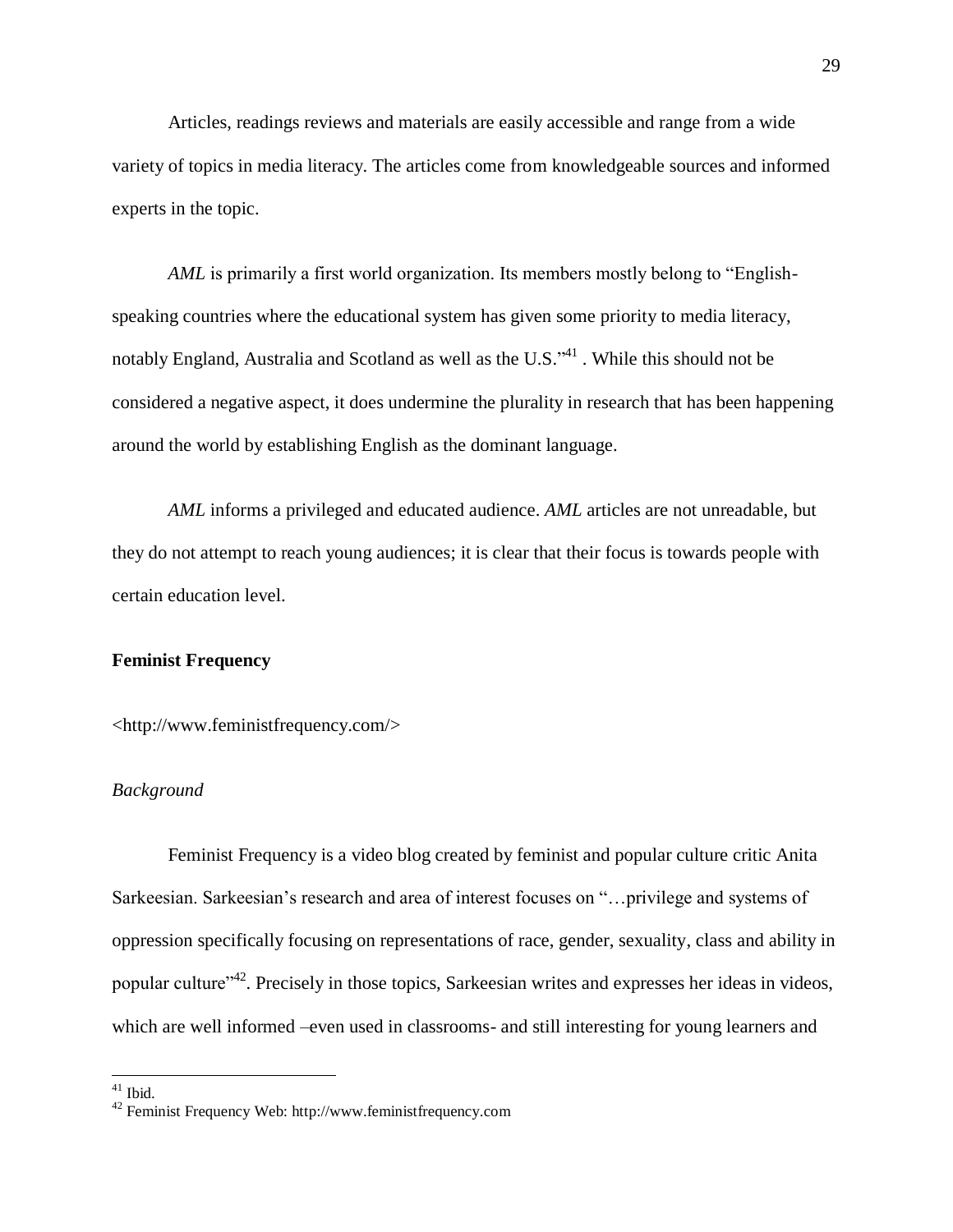audiences which are able to articulate connections between popular culture, feminism and different forms of intersectionality.

## *Financial Overview*

The video-blog works thanks to donations. Sarkeesian argues that her goal would be to create a video per week, but as a blogger who is not willing to used advertising to earn money, she solely depends on donations to keep her blog updated. While some dollar amounts are suggested, it is up to the reader to decide the way to contribute (if at all).

## *How Does She Resist?*

Anita Sarkeesian's main way of resisting media representations is through her video blog. Sarkeesian's academic background, like the case of the Kite sisters in *Beauty Redefined* legitimizes her ideas (Sarkeesian holds a MA in Social and Political Thought) and at the same time makes them available to different audiences. Besides the blog entries, Sarkeesian is a speaker in different events related to media literacy and women's representations –panels, workshops, and she is available upon request to attend or speak at specific events. Her website also offers a wide range of resources categorized in diverse themes (i.e. books, blogs, TV shows, etc.). Another way in which *Feminist Frequency* spreads its work is through the collaboration with its volunteer fans that commit some time and help to translate Sarkeesian's videos to different languages.

#### *Weaknesses and Strengths*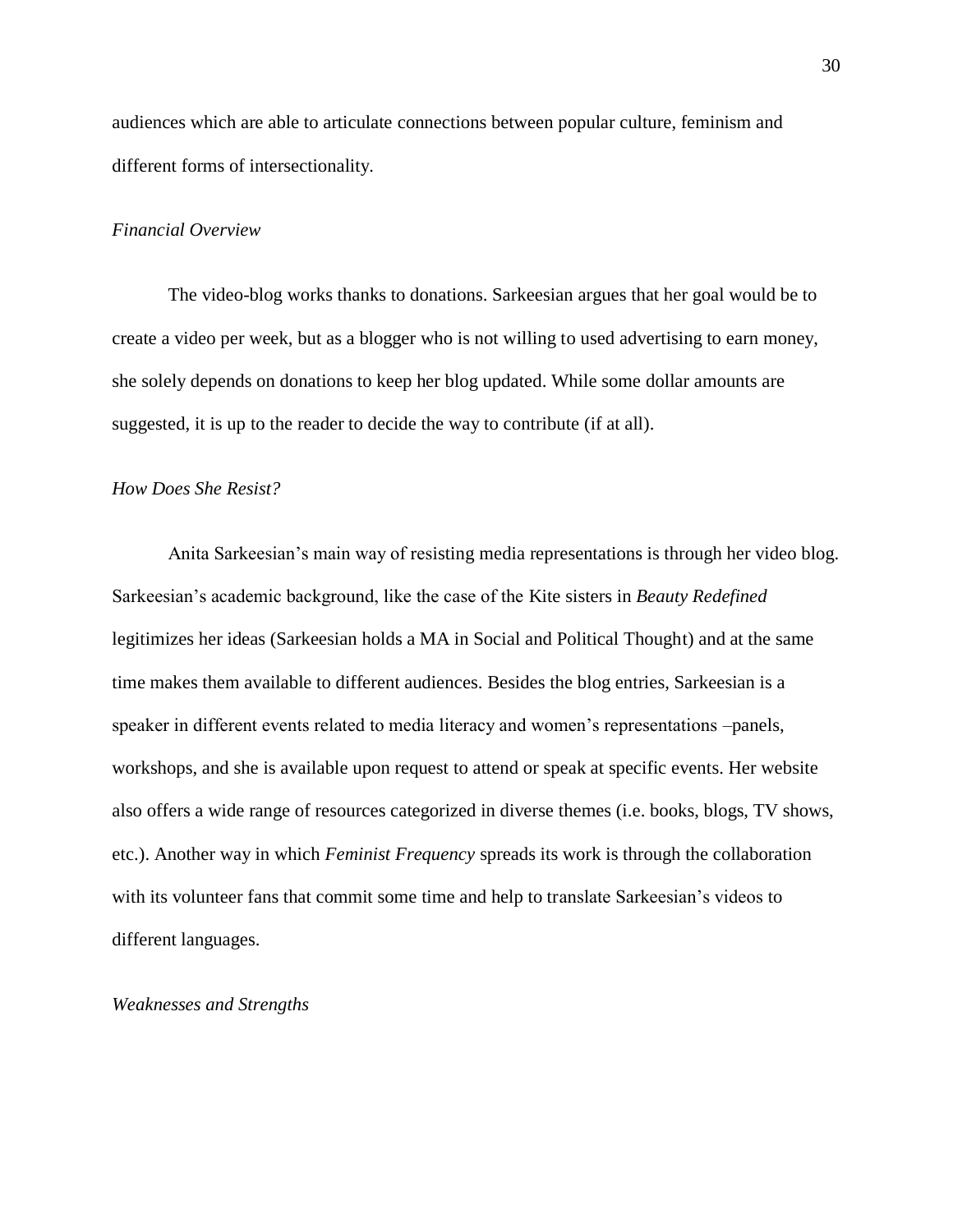Feminist Frequency is a wonderful example in how in a few minutes, a powerful and well developed video can be informative, interesting and consequently create a positive impact. An excellent feature this website offers is the opportunity for a volunteer to engage in the translation of the materials, breaking the enormous barrier that sometimes language can create. The wide range of topics that *Feminist Frequency* covers is part of its success: from Oscar's night, to the new prime time shows in TV, to media marketing ideas that sexualize and objective women in humours ways, better known as retro-sexism. The entire video blog content can be followed via Facebook, Twitter and other social media forms.

Perhaps a weak point in this video blog is that is not updated as often as the author originally recognizes.

#### **Not Cool**

<http://nownyc-notcool.tumblr.com/>

#### *Background*

 $\overline{a}$ 

Not cool is a simple yet highly effective mini website (run by the NYC Chapter of the National Organization for Women!<sup>43</sup>)Their premise is well-captured in their easy high-energy mission statement " SEE IT, SNAP IT, SHARE IT! See something Not Cool? Snap a photo, and post it here! It's easy: take a picture of the ad or poster and show us that it's #notcool, then post your pictures here" (Not Cool)

http://www.nownyc.org/women/index.php/about

<sup>&</sup>lt;sup>43</sup> "NOW-NYC's charitable sister organization delivers educational forums on key women's issues and has been providing direct services and referrals to women for the past 25 years" From: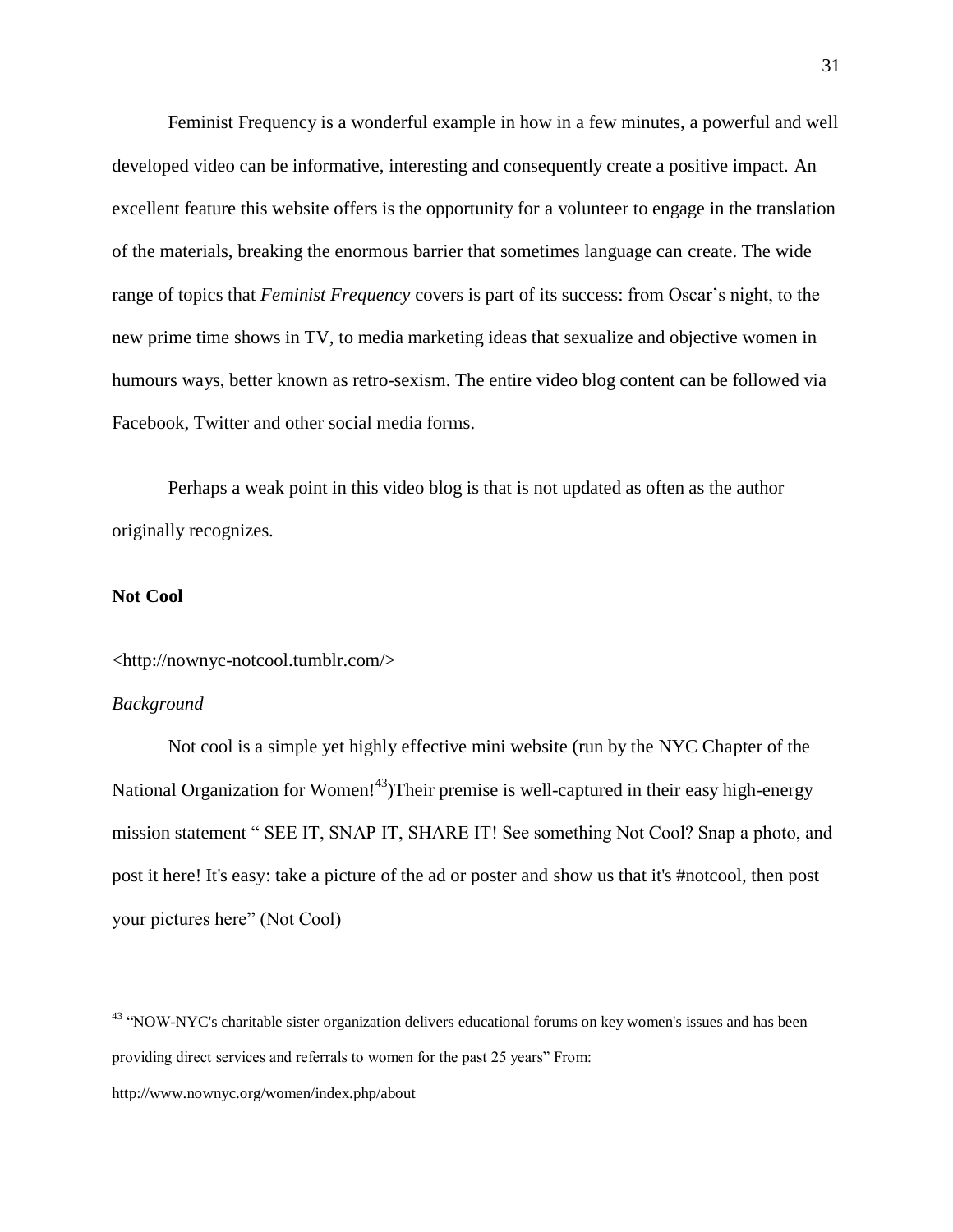Not Cool! is a tumblelog which works based on the Tumblr experience<sup>44</sup>.

<sup>&</sup>lt;sup>44</sup> "Tumblr is a [microblogging](http://en.wikipedia.org/wiki/Microblogging) platform and social networking website....The service allows users to post multimedia and other content to a short-form blog, named a "tumblelog." Users can follow other users' blogs, as well as make their blogs private…" Source: Wikipedia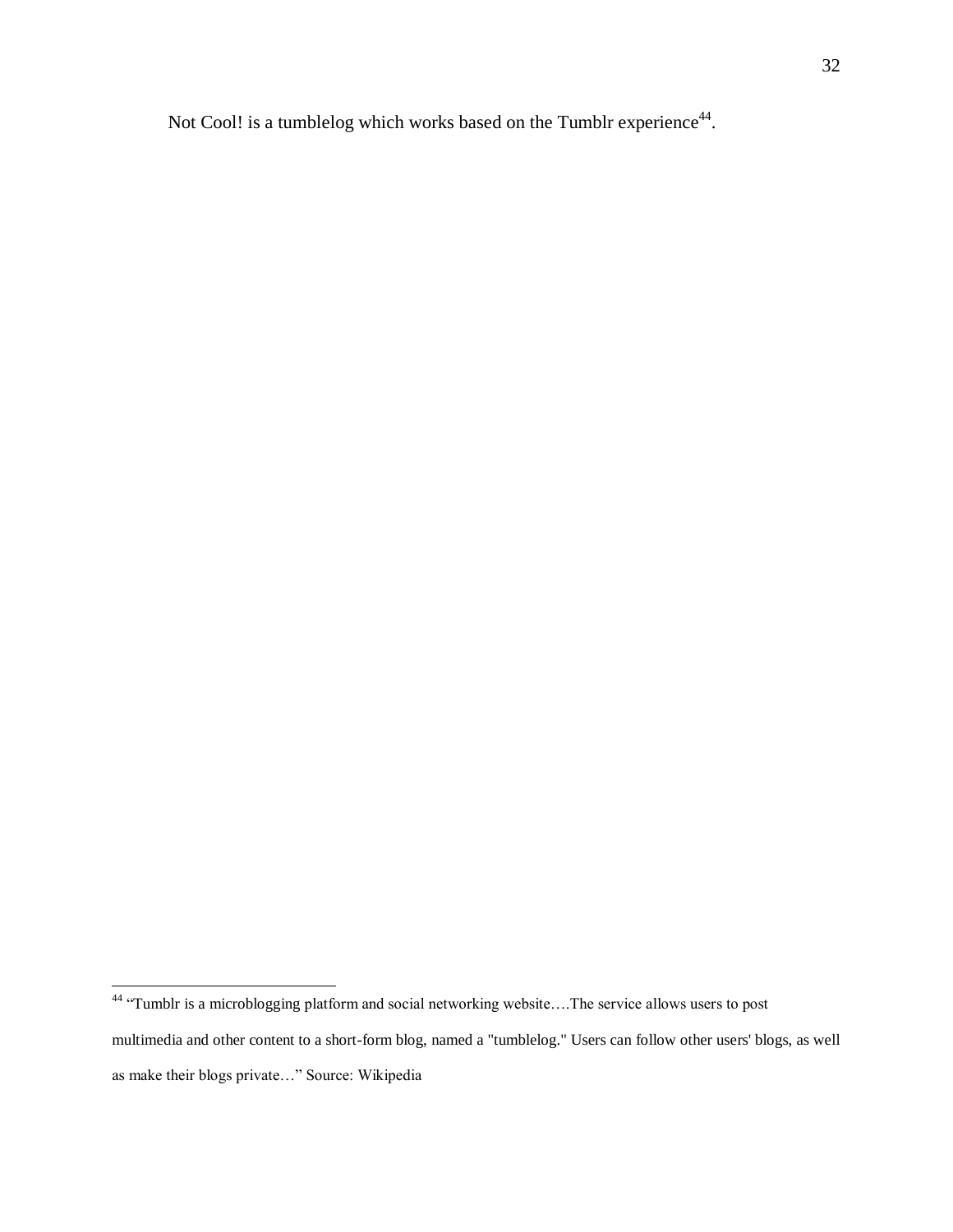#### **Conclusions**

It is clear that despite the powerful influence of the media in women's constructions and representations important measures haven been taken in order to fight this issue. Women have challenged, critiqued and stood up to make direct complaints against the media discourse that keeps objectifying and sexualizing them. As we have read, they are different ways to fight this constant battle, from personal and every day tips, to joining organizations, or even becoming an activist. Some of the organizations and blogs presented here, as mentioned in the strength's sections, have great inputs for further discussion of media representations and media literacy.

The role of social media has proven to be very effective in challenging issues on women's representations in the media. Young audiences feel attracted to engaging in activities that involve technology, like social media. However, using only this one form as a way to critique media and educate and empower women is limiting, as it the technology is still only primarily available to privileged groups.

Another important element in this battle against women's mis-representations on media is family and education. Teachers and parents are crucial figures in developing and connecting children and teenagers with the right tools in order to empower them in this topic. Proof of the important role of parents and teachers have in this issue is the many media literacy tools exclusively dedicated to this sector. It is important to notice that, concepts like media literacy and its relevance nowadays are not themes that all parents question. For many families, while deeply loving their children, parents (especially mothers) find their minds focused in their current stressful realities. This may even include violence, financial instability, unemployment,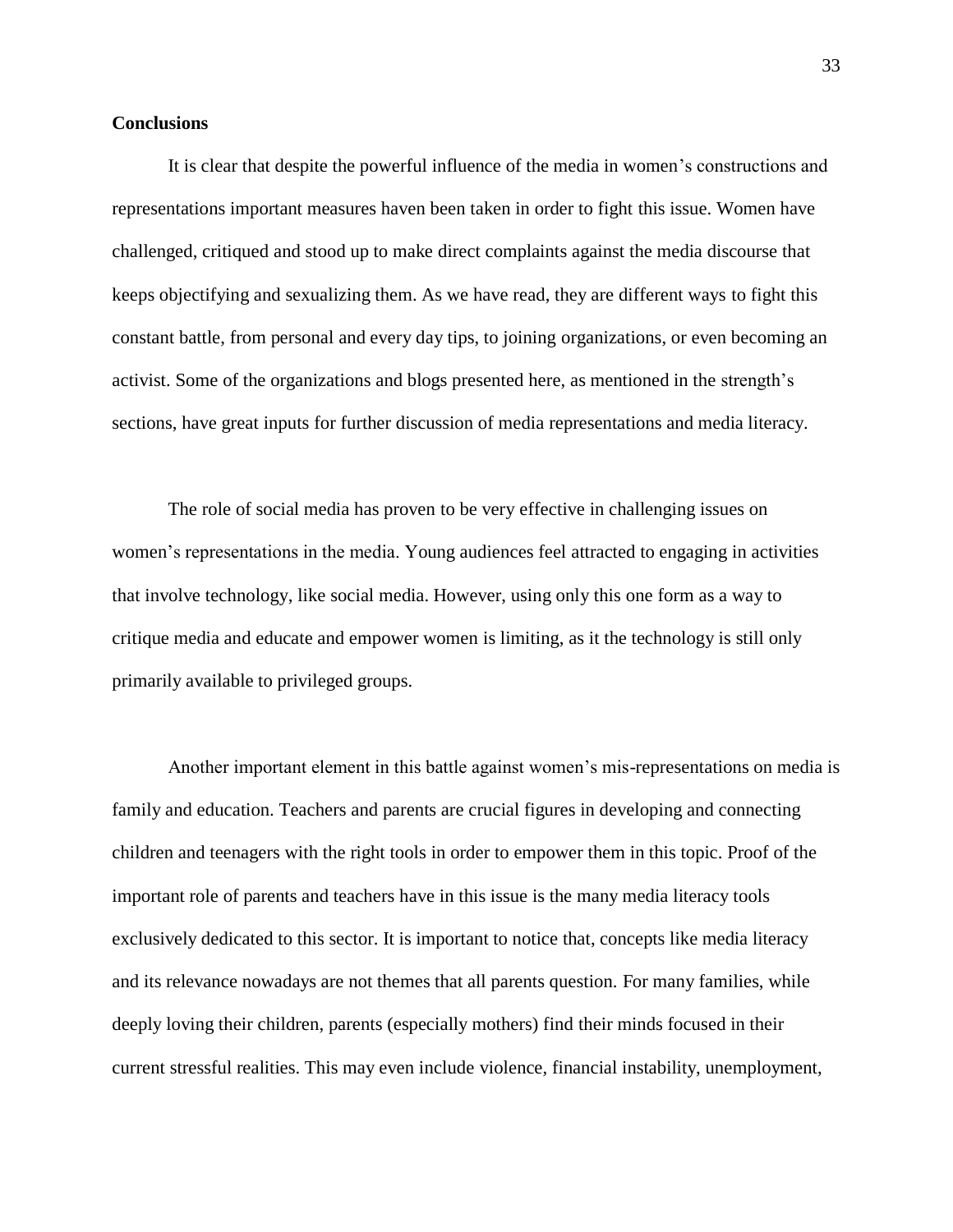immigration processes or other issues that limit the time and resources available. Globally, only some parents have an understanding of media literacy or media mis representations of women and men. It is very important to make this information accessible to all sectors of the public, so people can understand why media literacy matters and how its influence penetrates in our daily lives.

## **Partnership**

Creating a single and individual program on media literacy can have great benefits like independence and individual decision making, but it also involves practical issues, like funding. For Battered Women Support Services starting a media literacy program in partnership with different organizations can be a good way to initiate the discussion on resisting media representations. Next I will suggest some general examples of partnerships that could eventually work. It should be stated that issues like scheduling, timing and availability should be considered, as well as the willingness of everybody to work together. Despite good intentions and efforts, sometimes coordination represents a great challenge in putting activities together.

Creating volunteer run workshops –weekly, monthly, etc.- on media literacy could be organized by different universities (University of British Columbia, Simon Fraser University, Vancouver Community College, etc.). Students in upper-level courses or even in Graduate School could create and develop this program and offer it for free to organizations like BWSS. Both sides would gain wonderful skills; students would be able to establish connections with academia and activism, while the rest of the public can gain access to well informed, prepared, supervise and no-cost programs and workshops. The themes and possibilities of these programs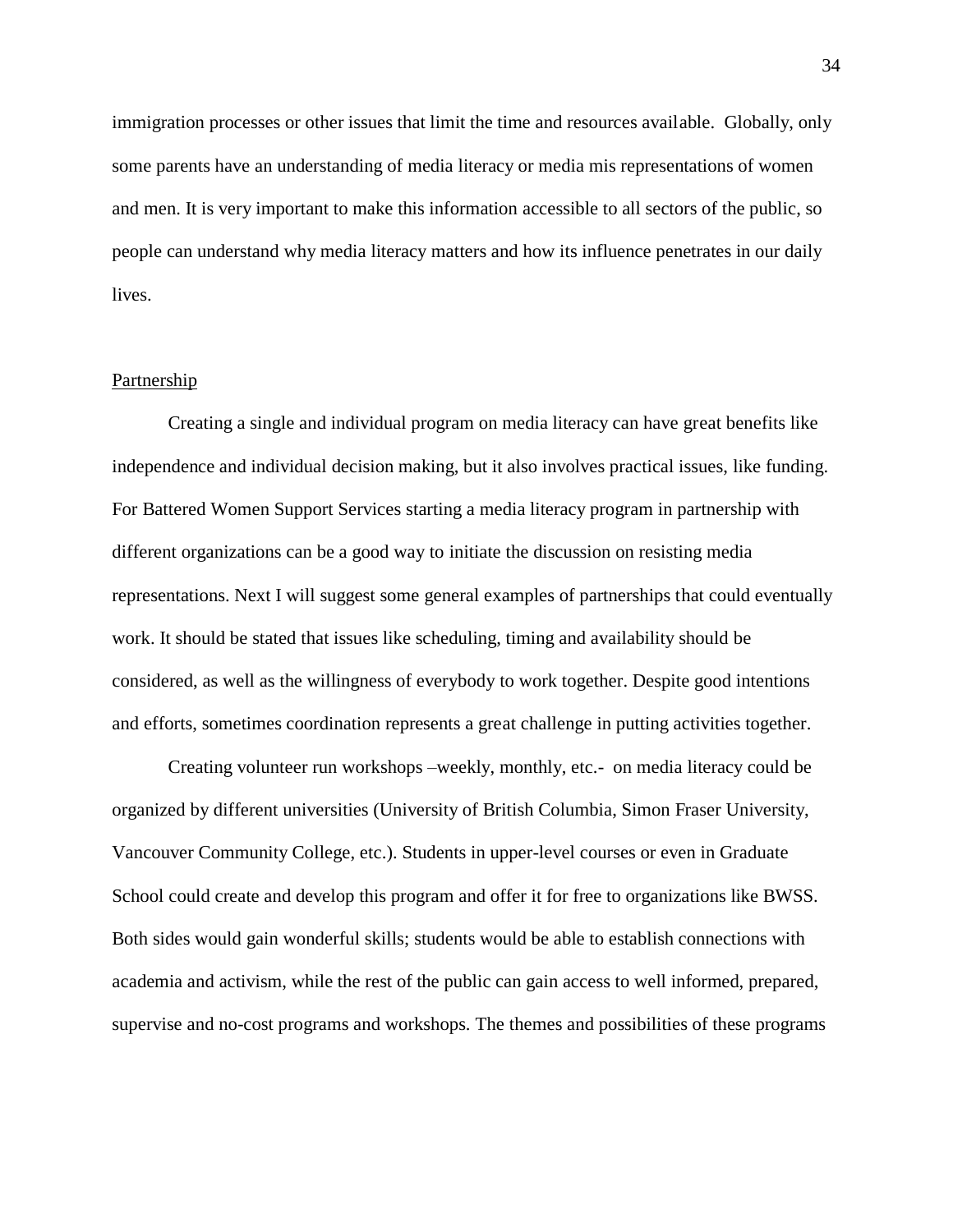could be in a wide range of topics, but most importantly it would be a joint partnership of academia and non-profit organizations.

Continuing with the partnership idea, creating a media literacy week, or joining the existing one by Media Awareness Network can be a functional way to join the national conversation in this topic. This could culminate into a media literacy week in Vancouver for all non-profit organizations that want to join the discussion in media literacy and media representations of women.

In the same context, a free (or low-cost), easy and accessible way to start challenging media representations could be creating a similar list of tips like the one offered by *Beauty Redefined*. Simple tips that can be added to anyone's life on a daily basis can have huge impact in young women's' lives. These tips could be offered in a brochure form, and could be part of an after-screening activity or panel discussion on the topic. The great advantage of this option is that it can be customizable to a Canadian-, or even Vancouver-context, with examples and references that really speak to the target audience (including themes on intersectionally: indigenous population, immigrants, class, gender, etc.).

In terms of films screening, films like Miss Representations or some of Kilbourne's works could be presented in partnership with the Vancouver Public Library – in order to have the appropriate copyright license.

Related to films and partnerships, the work that *Reel* Grrls offered is a very interesting way that could be adapted in a city like Vancouver, where the Vancouver Film School and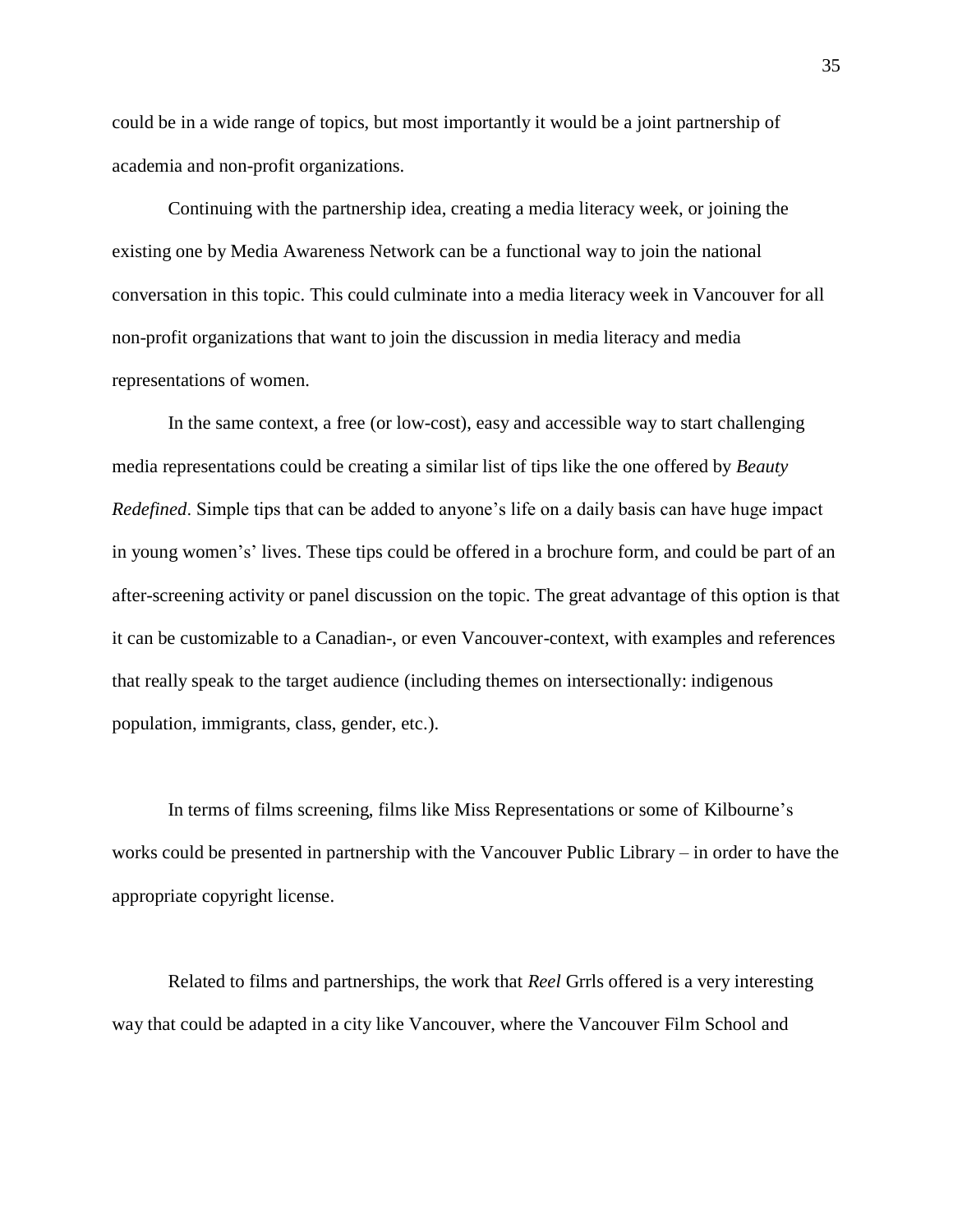numerous film festivals –like the DOXA documentary Film Festival. Putting this program together could be challenging, but if it eventually works the results could have great rewards.

Overall, the scenario looks positive, the possibilities there, ready to put together and waiting to be used and exploited. In fighting the battle to end violence against women, media literacy plays a key role, and the opportunities to have another tool to be used are ready to empower women in this constant battle.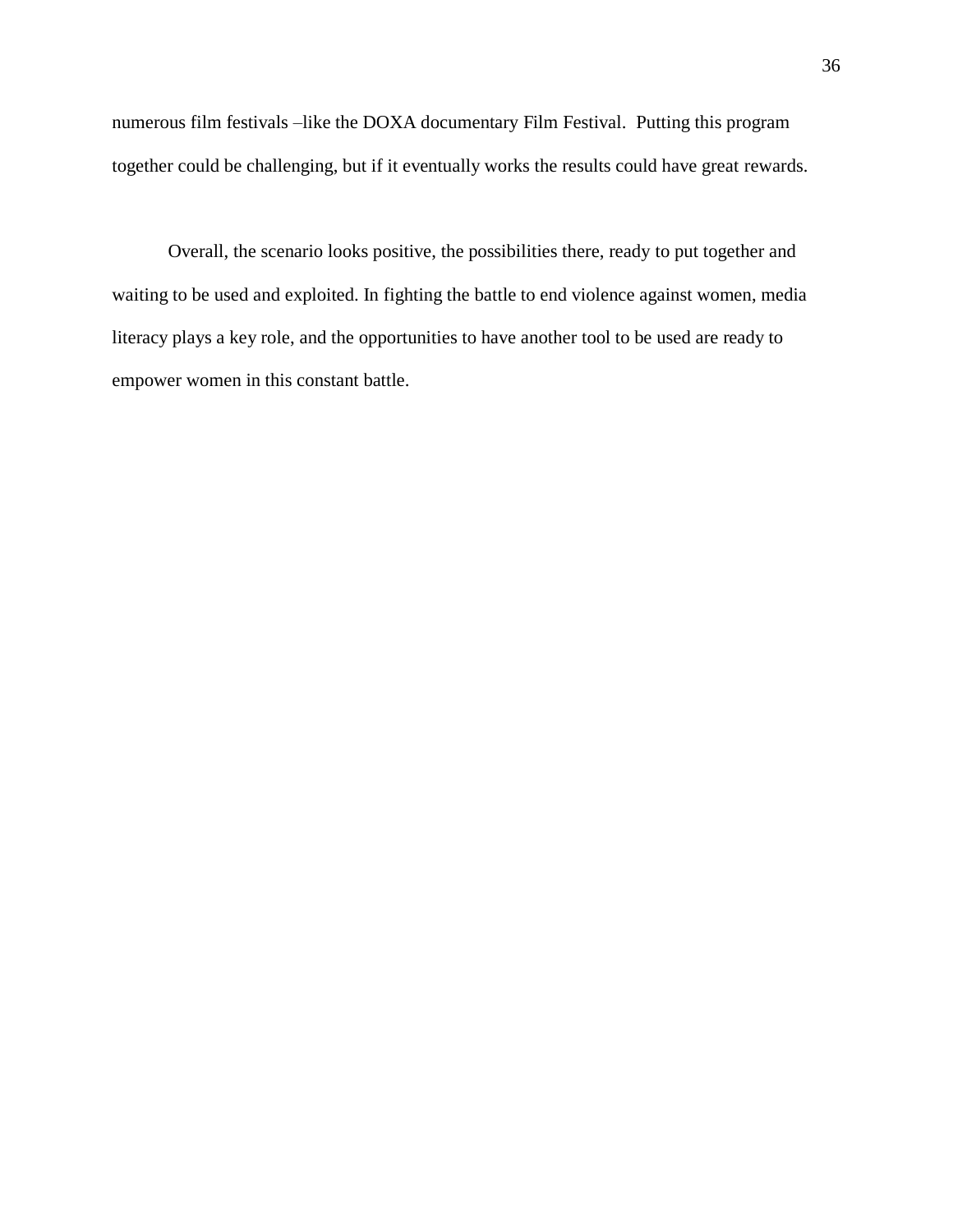#### **Cited Works**

Beauty Redefined **Web: http://www.beautyredefined.net/roadside-beauty-redefined**

Card, Noel A. "Literature Review." *Encyclopedia of Research Design.* Ed. Neil J. Salkind. Thousand Oaks, CA: SAGE, 2010. 726-29. *SAGE Reference Online*. Web. 13 Feb. 2012.

Chandler, Daniel. "The Representation of Gender" *Visual Semiotics Course* Aberystwyth University, United Kingdom, 2012

http://www.aber.ac.uk/media/Modules/MC30820/represent.html

Feminist Frequency Web: http://www.feministfrequency.com

Hobbs, Renee. "Media Literacy." *Encyclopedia of Educational Psychology.* Ed. . Thousand

Oaks, CA: SAGE, 2008. 650-53. *SAGE Reference Online*. Web. 13 Feb. 2012.

Jean Kilbourne Website: http://jeankilbourne.com

Media Awareness Network (MNet) Web: http://www.media-awareness.ca/english/index.cfm

Media Literacy Week. Web http://www.medialiteracyweek.ca/en/about\_overview.htm

Miss Representations.org web http://www.missrepresentation.org/

Not Cool. Web: <http://nownyc-notcool.tumblr.com/>

Reel Grrls Web: http://www.reelgrrls.org

"representation *n.*" *The Concise Oxford English Dictionary*, Twelfth edition . Ed. Catherine Soanes and Angus Stevenson. Oxford University Press, 2008. *Oxford Reference Online*. Oxford University Press. University of British Columbia. 5 March 2012 http://www.oxfordreference.com.ezproxy.library.ubc.ca/views/ENTRY.html?subvi ew=Main&entry=t23.e47790

Rick Shepherd, "Why Teach Media Literacy," *Teach Magazine*, Quadrant Educational Media Services, Toronto, ON, Canada, Oct/Nov 1993. In Media Awareness Network,